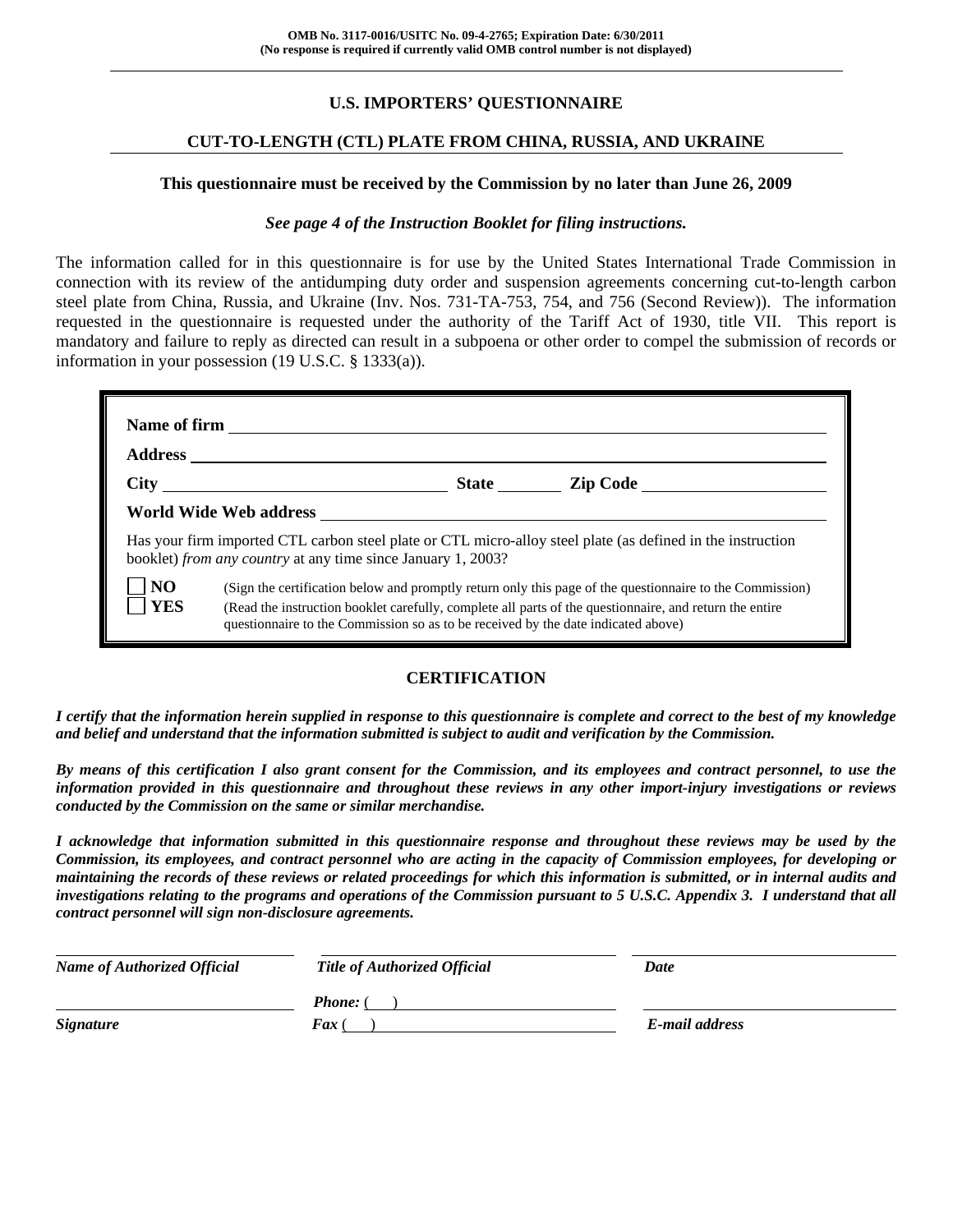U.S. Importers' Questionnaire – CTL Plate Page 2

 $\overline{a}$ 

#### **PART II.--TRADE AND RELATED INFORMATION**

The questions in this questionnaire have been reviewed with market participants to ensure that issues of concern are adequately addressed and that data requests are sufficient, meaningful, and as limited as possible. Public reporting burden for this questionnaire is estimated to average 40 hours per response, including the time for reviewing instructions, searching existing data sources, gathering the data needed, and completing and reviewing the questionnaire. Send comments regarding the accuracy of this burden estimate or any other aspect of this collection of information, including suggestions for reducing the burden, to the Office of Investigations, U.S. International Trade Commission, 500 E Street, SW, Washington, DC 20436.

I-1a. **OMB statistics.--**Please report below the actual number of hours required and the cost to your firm of preparing the reply to this questionnaire and completing the form.

hours dollars

- I-1b. **OMB feedback.--**We are interested in any comments you may have for improving this questionnaire in general or the clarity of specific questions. Please attach such comments to your response or send them to the above address.
- I-2. **Establishments covered.--**Provide the name and address of establishment(s) covered by this questionnaire (see page 3 of the instruction booklet for reporting guidelines). If your firm is publicly traded, please specify the stock exchange and trading symbol.

| $\Box$ No | $\Box$ Yes--List the following information. |                        |
|-----------|---------------------------------------------|------------------------|
|           |                                             |                        |
| Firm name | Address                                     | Extent of<br>ownership |
|           |                                             |                        |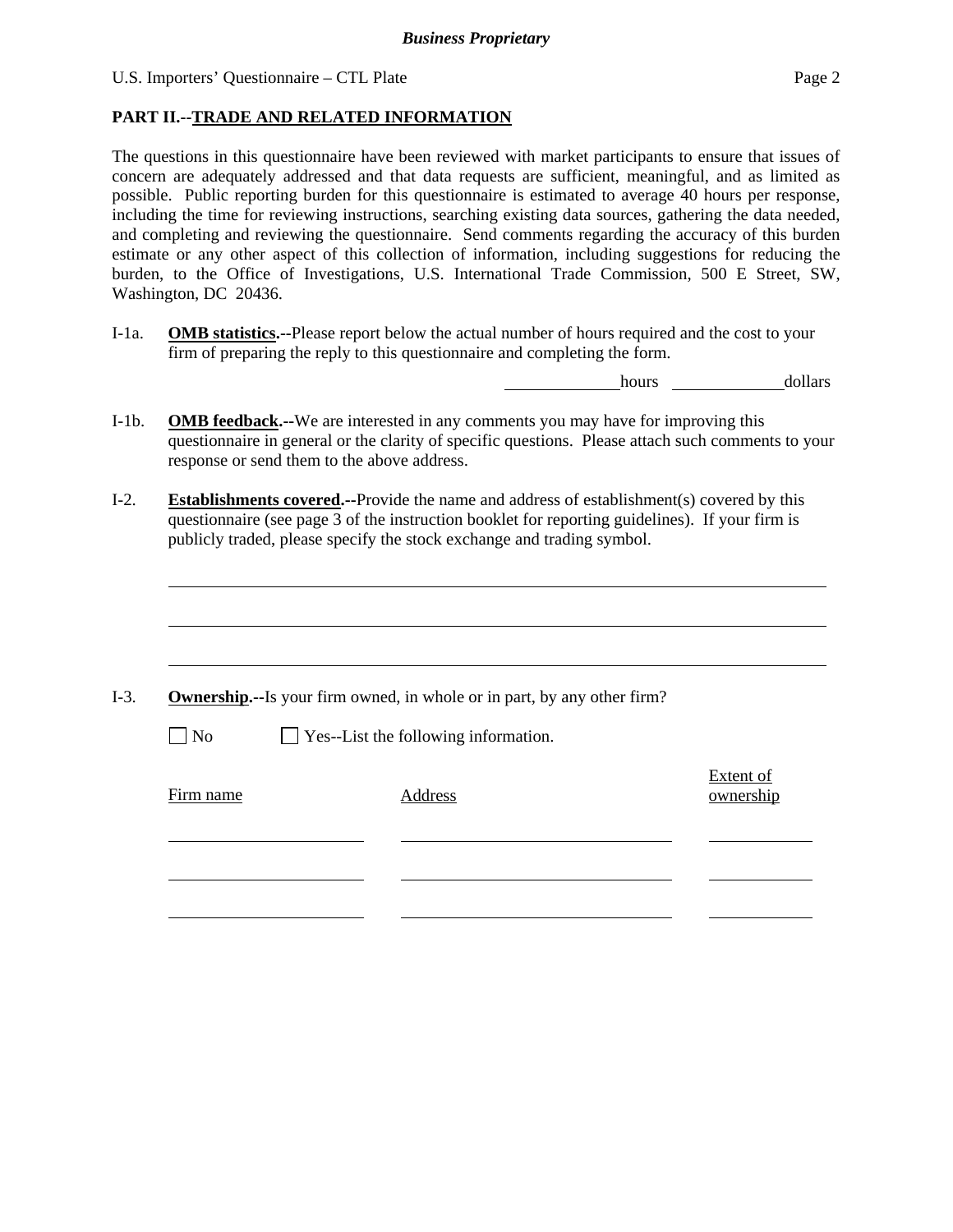# U.S. Importers' Questionnaire – CTL Plate Page 3

| N <sub>o</sub>        | $\Box$ Yes--List the following information.                                     |                                                                                                                                                                                                                                                                                                  |
|-----------------------|---------------------------------------------------------------------------------|--------------------------------------------------------------------------------------------------------------------------------------------------------------------------------------------------------------------------------------------------------------------------------------------------|
| Firm name             | <b>Address</b>                                                                  | Affiliation                                                                                                                                                                                                                                                                                      |
|                       |                                                                                 |                                                                                                                                                                                                                                                                                                  |
|                       |                                                                                 |                                                                                                                                                                                                                                                                                                  |
|                       |                                                                                 | Related NONSUBJECT importers/exporters.--Does your firm have any related firms, either                                                                                                                                                                                                           |
|                       | China, Russia, and/or Ukraine to the United States?                             | domestic or foreign, which are engaged in importing CTL plate (carbon steel or micro-alloy steel)<br>from countries other than China, Russia, and/or Ukraine into the United States or which are<br>engaged in exporting CTL plate (carbon steel or micro-alloy steel) from countries other than |
| N <sub>o</sub>        | $\Box$ Yes--List the following information.                                     |                                                                                                                                                                                                                                                                                                  |
| Firm name and country | Address                                                                         | Affiliation                                                                                                                                                                                                                                                                                      |
|                       |                                                                                 |                                                                                                                                                                                                                                                                                                  |
|                       |                                                                                 |                                                                                                                                                                                                                                                                                                  |
|                       | are engaged in the production of CTL plate (carbon steel or micro-alloy steel)? | Related producers.--Does your firm have any related firms, either domestic or foreign, which                                                                                                                                                                                                     |
| N <sub>o</sub>        | Yes--List the following information.                                            |                                                                                                                                                                                                                                                                                                  |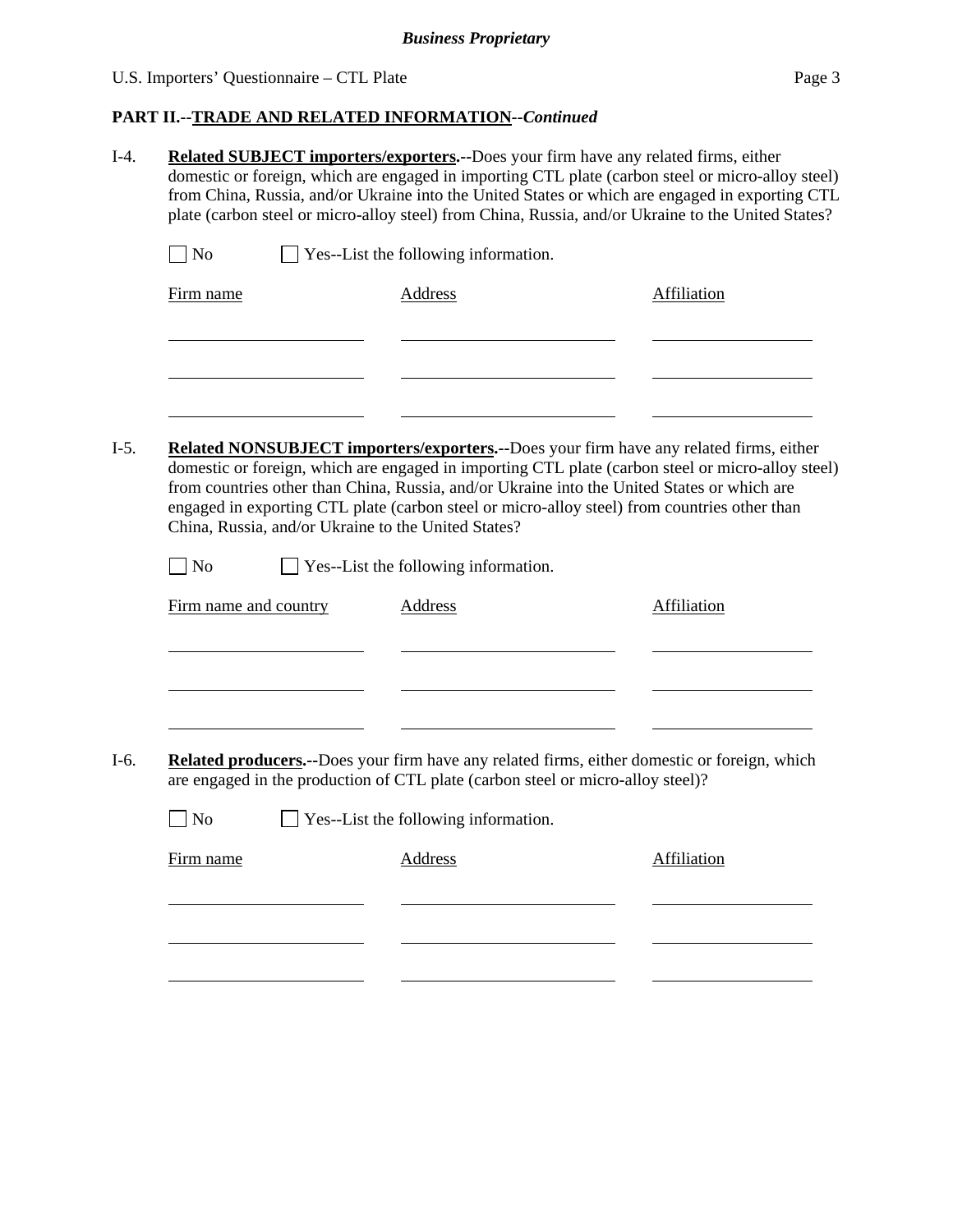|                                                              |                |            | Nature of import operations.--Please indicate the nature of your firm's importing operations on<br>CTL plate (carbon steel or micro-alloy steel). More than one answer may be applicable.                |
|--------------------------------------------------------------|----------------|------------|----------------------------------------------------------------------------------------------------------------------------------------------------------------------------------------------------------|
| Importer of record                                           |                |            | Takes title to the imported product(s)                                                                                                                                                                   |
| Consignee of the imported products(s)                        |                |            | Customs broker or freight forwarder                                                                                                                                                                      |
| located in the United States? If yes, please describe below. |                |            | In your role as an importer, do you offer just-in-time or similar inventory services to customers                                                                                                        |
| number, and individual to contact).                          |                |            | <b>Consignees.</b> --If your firm is an importer of record of CTL plate (carbon steel or micro-alloy<br>steel) but is not the consignee, please list the consignees below (firm name, address, telephone |
| Firm name                                                    | <b>Address</b> |            | Contact person and phone<br>number                                                                                                                                                                       |
| warehouses.                                                  |                |            | <b>FTZs or bonded warehouse.--Please indicate whether your firm enters CTL plate (carbon steel)</b><br>or micro-alloy steel) into, or withdraws such merchandise from, foreign trade zones or bonded     |
| Foreign trade zones                                          | N <sub>0</sub> | <b>Yes</b> |                                                                                                                                                                                                          |
| <b>Bonded warehouses</b>                                     | <b>No</b>      | Yes        |                                                                                                                                                                                                          |
| under the TIB (temporary importation under bond) program.    |                |            | <b>TIB.</b> --Please indicate whether your firm imports CTL plate (carbon steel or micro-alloy steel)                                                                                                    |
| N <sub>o</sub><br>Yes                                        |                |            |                                                                                                                                                                                                          |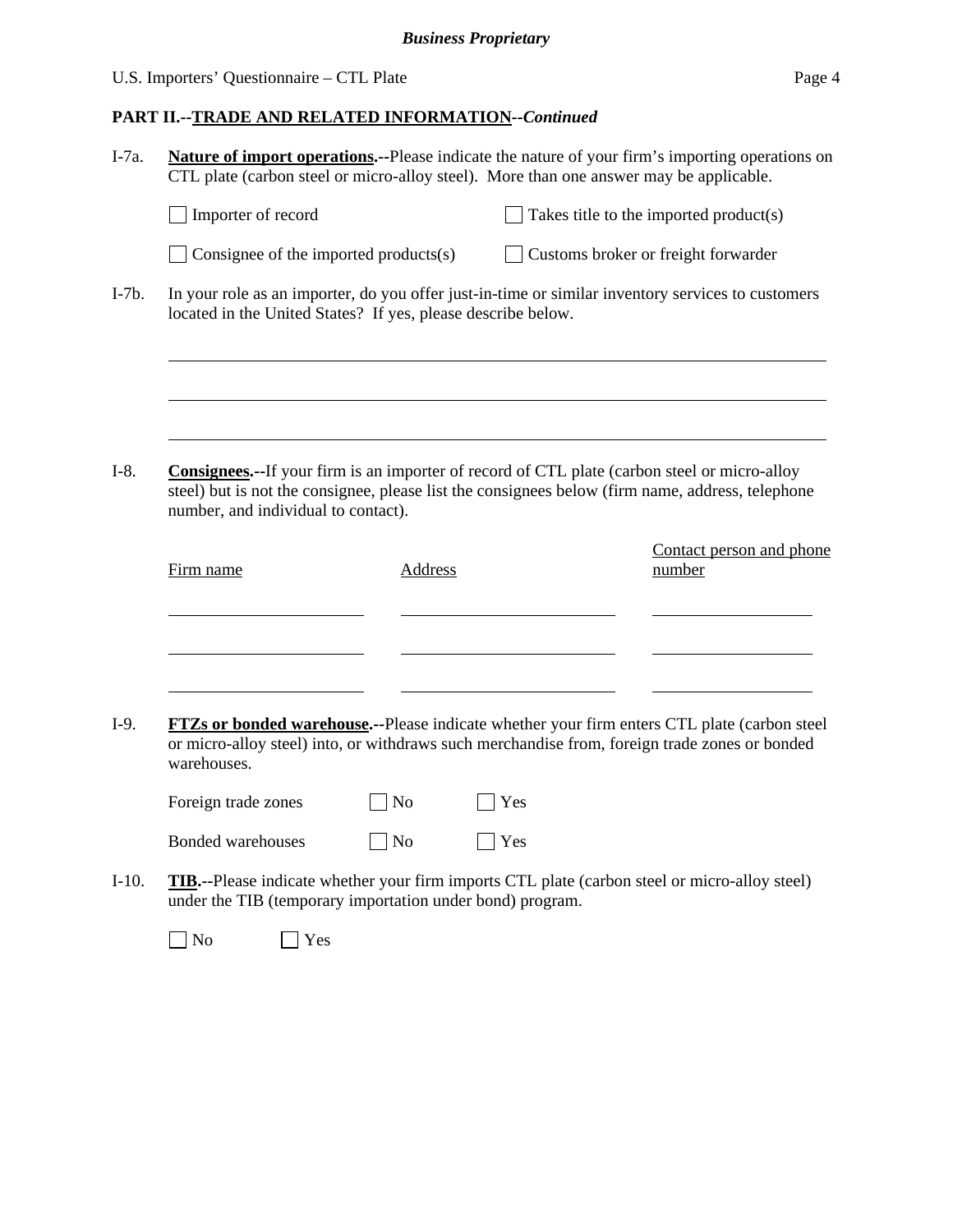U.S. Importers' Questionnaire – CTL Plate Page 5

| $I-11.$ | <b>Business plan.--In Parts II and III of this questionnaire we request a copy of your company's</b><br>business plan. Does your company or any related firm have a business plan or any internal<br>documents that describe, discuss, or analyze expected market conditions for CTL plate (carbon<br>steel or micro-alloy steel)? |  |  |  |  |  |
|---------|------------------------------------------------------------------------------------------------------------------------------------------------------------------------------------------------------------------------------------------------------------------------------------------------------------------------------------|--|--|--|--|--|
|         | Yes-Please provide the requested documents. If you are not providing the<br>No<br>requested documents, please explain why not.                                                                                                                                                                                                     |  |  |  |  |  |
|         |                                                                                                                                                                                                                                                                                                                                    |  |  |  |  |  |
| $I-12.$ | <b>Other investigations.</b> --To your knowledge, have the products subject to these reviews been the<br>subject of any other import relief investigations in the United States or in any other countries?                                                                                                                         |  |  |  |  |  |
|         | Yes-Please specify.<br>N <sub>o</sub>                                                                                                                                                                                                                                                                                              |  |  |  |  |  |
|         |                                                                                                                                                                                                                                                                                                                                    |  |  |  |  |  |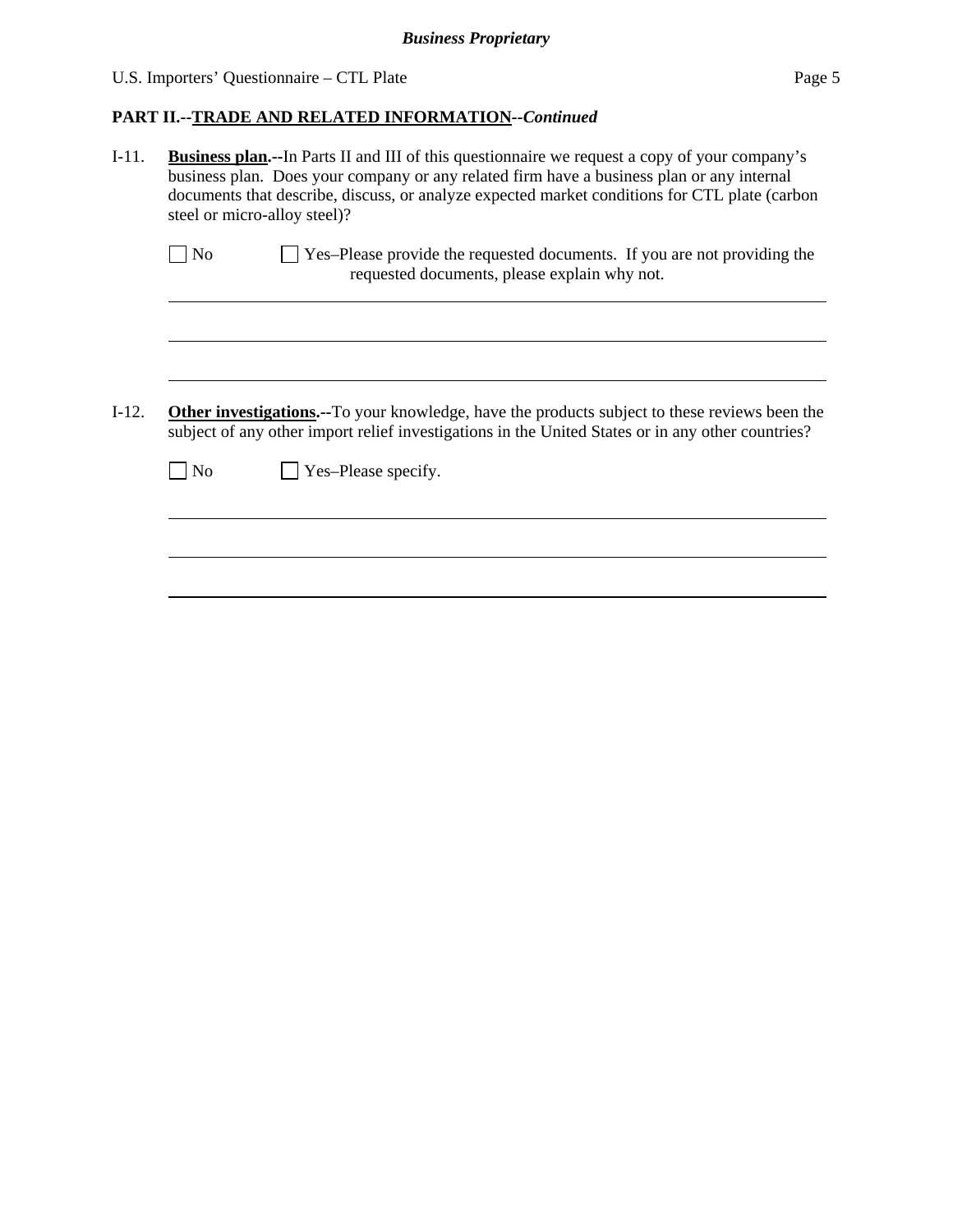# **PART II.--TRADE AND RELATED INFORMATION***--Continued*

Further information on this part of the questionnaire can be obtained from Dana Lofgren, Investigator (202-205-2539, dana.lofgren@usitc.gov). **Supply all data requested on a calendar-year basis**.

II-1. **Contact information (Trade).--**Who should be contacted regarding the requested trade and related information?

| Company contact: |                |                |
|------------------|----------------|----------------|
|                  | Name and title |                |
|                  |                |                |
|                  | Phone number   | E-mail address |

II-2. **Changes in operations.--**Please indicate whether your firm has experienced any of the following changes in relation to the importation of CTL plate (carbon steel or micro-alloy steel) since January 1, 2003?

| (check as many as appropriate) | (please describe) |
|--------------------------------|-------------------|
| office/warehouse openings      |                   |
|                                |                   |
|                                |                   |
| office/warehouse closings      |                   |
|                                |                   |
|                                |                   |
|                                |                   |
|                                |                   |
|                                |                   |
|                                |                   |
|                                |                   |
|                                |                   |
|                                |                   |
|                                |                   |
|                                |                   |
| $\Box$ prolonged shutdowns or  |                   |
| importation curtailments       |                   |
|                                |                   |
| revised labor agreements       |                   |
|                                |                   |
|                                |                   |
|                                |                   |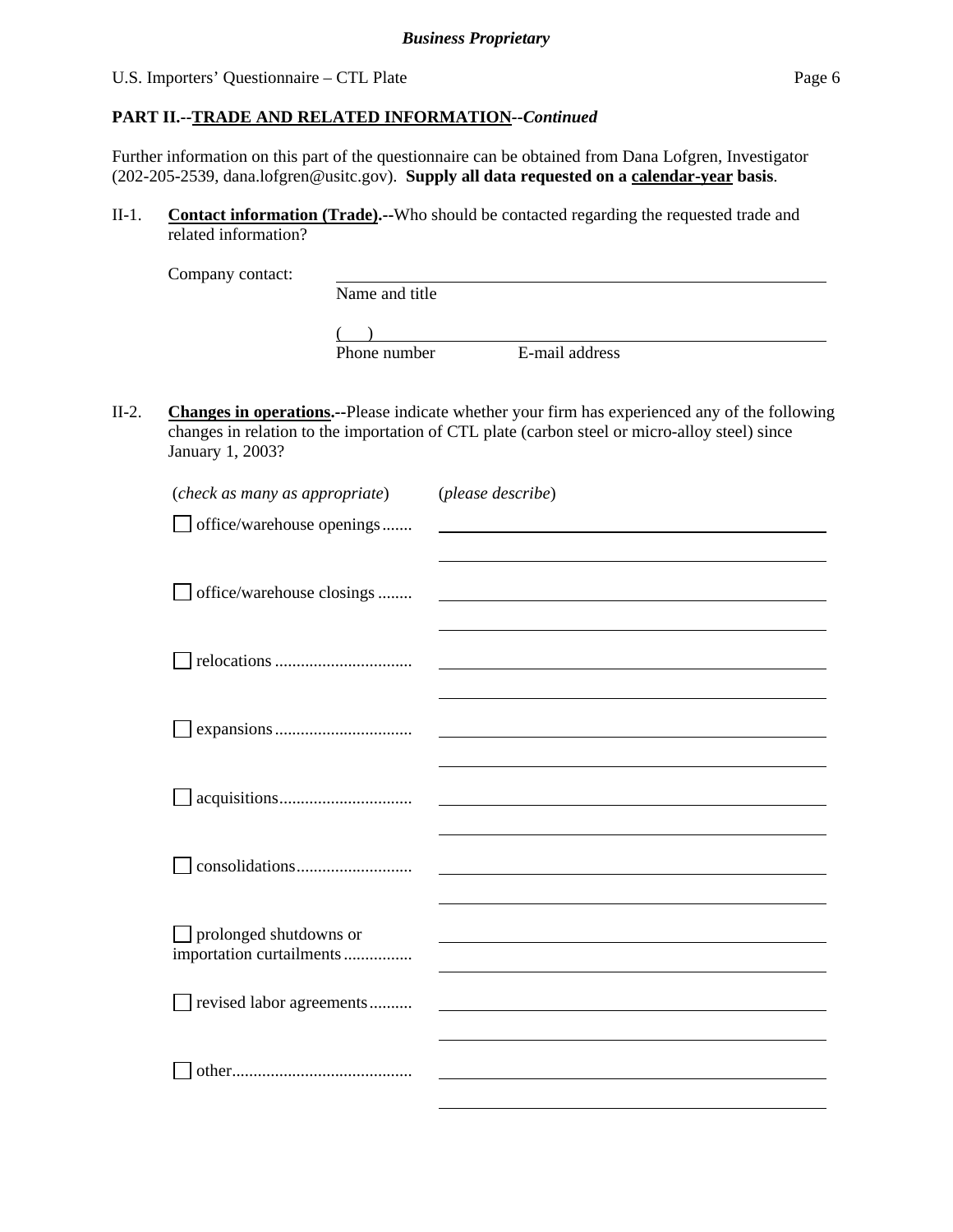| II-3.   | <b>Anticipated changes in operations.</b> --Does your firm anticipate any changes in the character of<br>your operations or organization (as noted above) relating to the importation of CTL plate (carbon<br>steel or micro-alloy steel) in the future? |                                                                                                                                                                                                                                                                                                                                                                                                   |  |  |  |  |  |
|---------|----------------------------------------------------------------------------------------------------------------------------------------------------------------------------------------------------------------------------------------------------------|---------------------------------------------------------------------------------------------------------------------------------------------------------------------------------------------------------------------------------------------------------------------------------------------------------------------------------------------------------------------------------------------------|--|--|--|--|--|
|         | $\log$                                                                                                                                                                                                                                                   | Yes-Supply details as to the time, nature, and significance of such changes<br>and provide underlying assumptions, along with relevant portions of<br>business plans or other supporting documentation that address this<br>issue.                                                                                                                                                                |  |  |  |  |  |
|         |                                                                                                                                                                                                                                                          |                                                                                                                                                                                                                                                                                                                                                                                                   |  |  |  |  |  |
|         | agreements or the antidumping duty order.                                                                                                                                                                                                                | For question II-4, if your response differs for particular suspension agreements or the antidumping<br>duty order, please indicate and explain the particular effect of revocation of specific suspension                                                                                                                                                                                         |  |  |  |  |  |
| $II-4.$ | plate from China, were to be revoked?                                                                                                                                                                                                                    | Anticipated changes in operations in the event of revocation.--Would your firm anticipate any<br>changes in the character of your operations or organization (as noted above) relating to the<br>importation of CTL carbon steel plate in the future if the suspension agreements on CTL carbon<br>steel plate from Russia, and/or Ukraine, and/or the antidumping duty order on CTL carbon steel |  |  |  |  |  |
|         | No                                                                                                                                                                                                                                                       | Yes-Supply details as to the time, nature, and significance of such changes<br>and provide underlying assumptions, along with relevant portions of<br>business plans or other supporting documentation that address this<br>issue.                                                                                                                                                                |  |  |  |  |  |
|         |                                                                                                                                                                                                                                                          |                                                                                                                                                                                                                                                                                                                                                                                                   |  |  |  |  |  |
| $II-5.$ |                                                                                                                                                                                                                                                          | <b>Arranged imports.</b> --Has your firm imported or arranged for the importation of CTL carbon steel<br>plate from China, Russia, and/or Ukraine for delivery after June 30, 2009?                                                                                                                                                                                                               |  |  |  |  |  |
|         | $\Box$ No                                                                                                                                                                                                                                                | Yes--Indicate when such orders are to be delivered and the quantities<br>involved.                                                                                                                                                                                                                                                                                                                |  |  |  |  |  |
|         |                                                                                                                                                                                                                                                          |                                                                                                                                                                                                                                                                                                                                                                                                   |  |  |  |  |  |
|         |                                                                                                                                                                                                                                                          |                                                                                                                                                                                                                                                                                                                                                                                                   |  |  |  |  |  |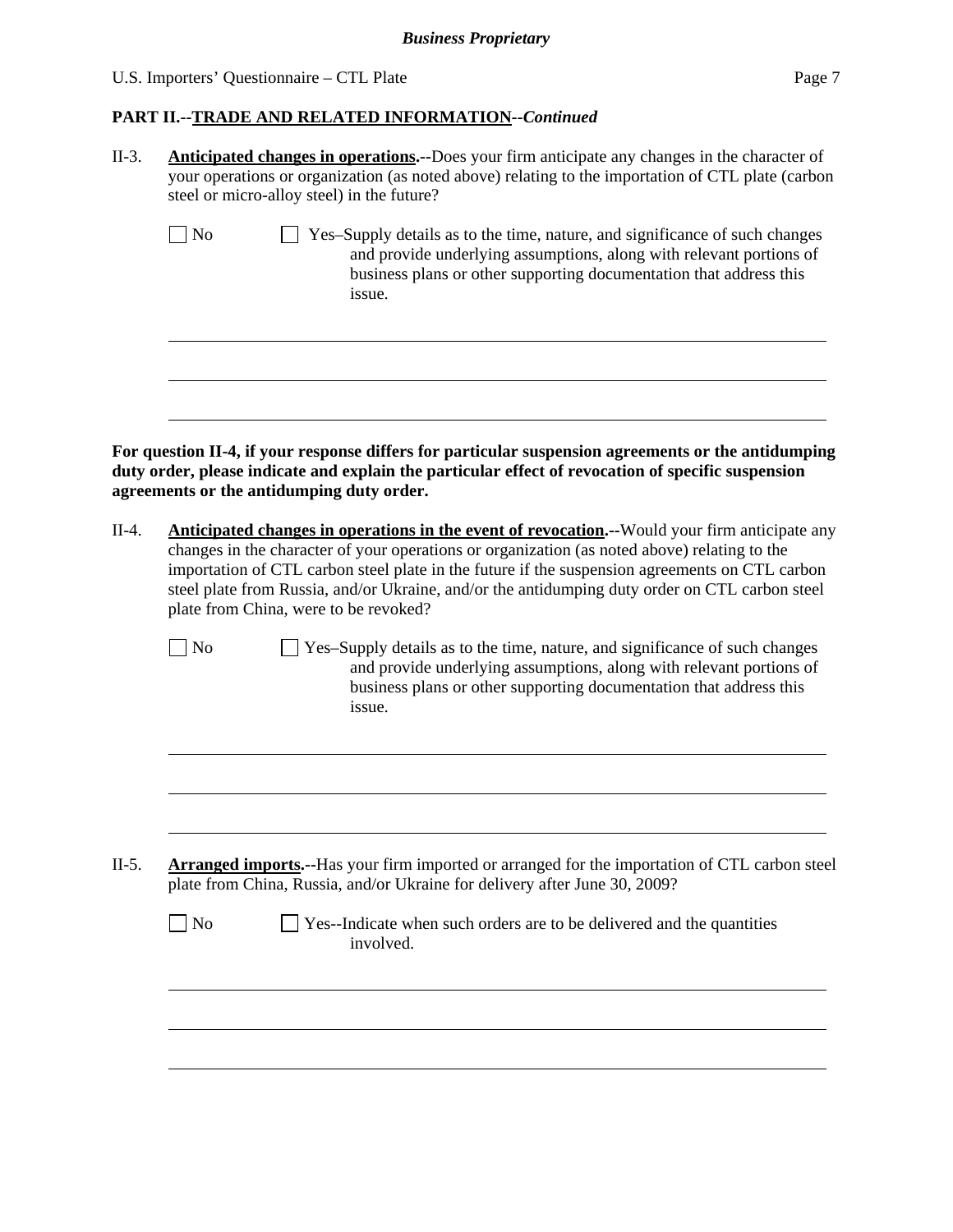#### **PART II.--TRADE AND RELATED INFORMATION***--Continued*

| II-6.<br>Reasons for importing if producer.--If your firm also produces CTL plate (carbon steel or |                                                                                                                                       |      |                                              |      |                                                                            |      |      |  |  |  |
|----------------------------------------------------------------------------------------------------|---------------------------------------------------------------------------------------------------------------------------------------|------|----------------------------------------------|------|----------------------------------------------------------------------------|------|------|--|--|--|
|                                                                                                    | micro-alloy steel) in the United States, please indicate your reasons for importing this product. If                                  |      |                                              |      |                                                                            |      |      |  |  |  |
|                                                                                                    | your reasons differ by source, please elaborate.                                                                                      |      |                                              |      |                                                                            |      |      |  |  |  |
|                                                                                                    |                                                                                                                                       |      |                                              |      |                                                                            |      |      |  |  |  |
|                                                                                                    |                                                                                                                                       |      |                                              |      |                                                                            |      |      |  |  |  |
|                                                                                                    |                                                                                                                                       |      |                                              |      |                                                                            |      |      |  |  |  |
|                                                                                                    |                                                                                                                                       |      |                                              |      |                                                                            |      |      |  |  |  |
|                                                                                                    |                                                                                                                                       |      |                                              |      |                                                                            |      |      |  |  |  |
|                                                                                                    |                                                                                                                                       |      |                                              |      |                                                                            |      |      |  |  |  |
|                                                                                                    |                                                                                                                                       |      |                                              |      |                                                                            |      |      |  |  |  |
|                                                                                                    |                                                                                                                                       |      |                                              |      |                                                                            |      |      |  |  |  |
| II-7a.                                                                                             | <b>Imports from China.</b> --Does your firm import CTL plate (carbon steel or micro-alloy steel) from<br>China?                       |      |                                              |      |                                                                            |      |      |  |  |  |
|                                                                                                    |                                                                                                                                       |      |                                              |      |                                                                            |      |      |  |  |  |
|                                                                                                    | No.                                                                                                                                   |      |                                              |      | Yes-- Report your firm's imports and your firm's shipments and inventories |      |      |  |  |  |
|                                                                                                    |                                                                                                                                       |      |                                              |      | of CTL plate (carbon steel or micro-alloy steel) imported from China       |      |      |  |  |  |
|                                                                                                    |                                                                                                                                       |      |                                              |      | by your firm during the specified periods. (See definitions in the         |      |      |  |  |  |
|                                                                                                    |                                                                                                                                       |      | instruction booklet.)                        |      |                                                                            |      |      |  |  |  |
|                                                                                                    |                                                                                                                                       |      |                                              |      |                                                                            |      |      |  |  |  |
|                                                                                                    |                                                                                                                                       |      |                                              |      |                                                                            |      |      |  |  |  |
|                                                                                                    |                                                                                                                                       |      | <b>CHINA</b>                                 |      |                                                                            |      |      |  |  |  |
|                                                                                                    |                                                                                                                                       |      | Quantity (in short tons), value (in \$1,000) |      |                                                                            |      |      |  |  |  |
|                                                                                                    | Item                                                                                                                                  | 2003 | 2004                                         | 2005 | 2006                                                                       | 2007 | 2008 |  |  |  |
|                                                                                                    | Beginning-of-period                                                                                                                   |      |                                              |      |                                                                            |      |      |  |  |  |
|                                                                                                    | inventories (quantity) (A)                                                                                                            |      |                                              |      |                                                                            |      |      |  |  |  |
| $Imports:$ <sup>1</sup>                                                                            |                                                                                                                                       |      |                                              |      |                                                                            |      |      |  |  |  |
|                                                                                                    | Quantity (B)                                                                                                                          |      |                                              |      |                                                                            |      |      |  |  |  |
|                                                                                                    | Value (C)                                                                                                                             |      |                                              |      |                                                                            |      |      |  |  |  |
|                                                                                                    | U.S. shipments:                                                                                                                       |      |                                              |      |                                                                            |      |      |  |  |  |
|                                                                                                    | <b>Commercial shipments:</b>                                                                                                          |      |                                              |      |                                                                            |      |      |  |  |  |
|                                                                                                    | Quantity (D)<br>Value $(\overline{E})$                                                                                                |      |                                              |      |                                                                            |      |      |  |  |  |
|                                                                                                    | Internal consumption/                                                                                                                 |      |                                              |      |                                                                            |      |      |  |  |  |
|                                                                                                    | transfers:                                                                                                                            |      |                                              |      |                                                                            |      |      |  |  |  |
|                                                                                                    | Quantity (F)                                                                                                                          |      |                                              |      |                                                                            |      |      |  |  |  |
|                                                                                                    | $Value2$ (G)                                                                                                                          |      |                                              |      |                                                                            |      |      |  |  |  |
|                                                                                                    | Export shipments: <sup>3</sup>                                                                                                        |      |                                              |      |                                                                            |      |      |  |  |  |
|                                                                                                    | Quantity (H)                                                                                                                          |      |                                              |      |                                                                            |      |      |  |  |  |
| Value (I)                                                                                          |                                                                                                                                       |      |                                              |      |                                                                            |      |      |  |  |  |
|                                                                                                    | <b>End-of-period inventories</b>                                                                                                      |      |                                              |      |                                                                            |      |      |  |  |  |
| $(quantity)$ (J)                                                                                   |                                                                                                                                       |      |                                              |      |                                                                            |      |      |  |  |  |
|                                                                                                    | <b>Channels of distribution:</b>                                                                                                      |      |                                              |      |                                                                            |      |      |  |  |  |
|                                                                                                    | U.S. shipments to                                                                                                                     |      |                                              |      |                                                                            |      |      |  |  |  |
|                                                                                                    | distributors, processors or                                                                                                           |      |                                              |      |                                                                            |      |      |  |  |  |
|                                                                                                    | service centers (quantity)                                                                                                            |      |                                              |      |                                                                            |      |      |  |  |  |
| (K)                                                                                                |                                                                                                                                       |      |                                              |      |                                                                            |      |      |  |  |  |
|                                                                                                    | U.S. shipments to end users<br>(quantity) (L)                                                                                         |      |                                              |      |                                                                            |      |      |  |  |  |
|                                                                                                    | Please identify the foreign producers, if known:                                                                                      |      |                                              |      |                                                                            |      |      |  |  |  |
|                                                                                                    | <sup>2</sup> Sales to related firms (including internal consumption) must be valued at fair market value. In the event that you use a |      |                                              |      |                                                                            |      |      |  |  |  |

different basis for valuing these sales within your company, please specify that basis (e.g., cost, cost plus, etc.) and provide value data using that basis for each period identified above:

<sup>3</sup> Identify your principal export markets:

 $\overline{a}$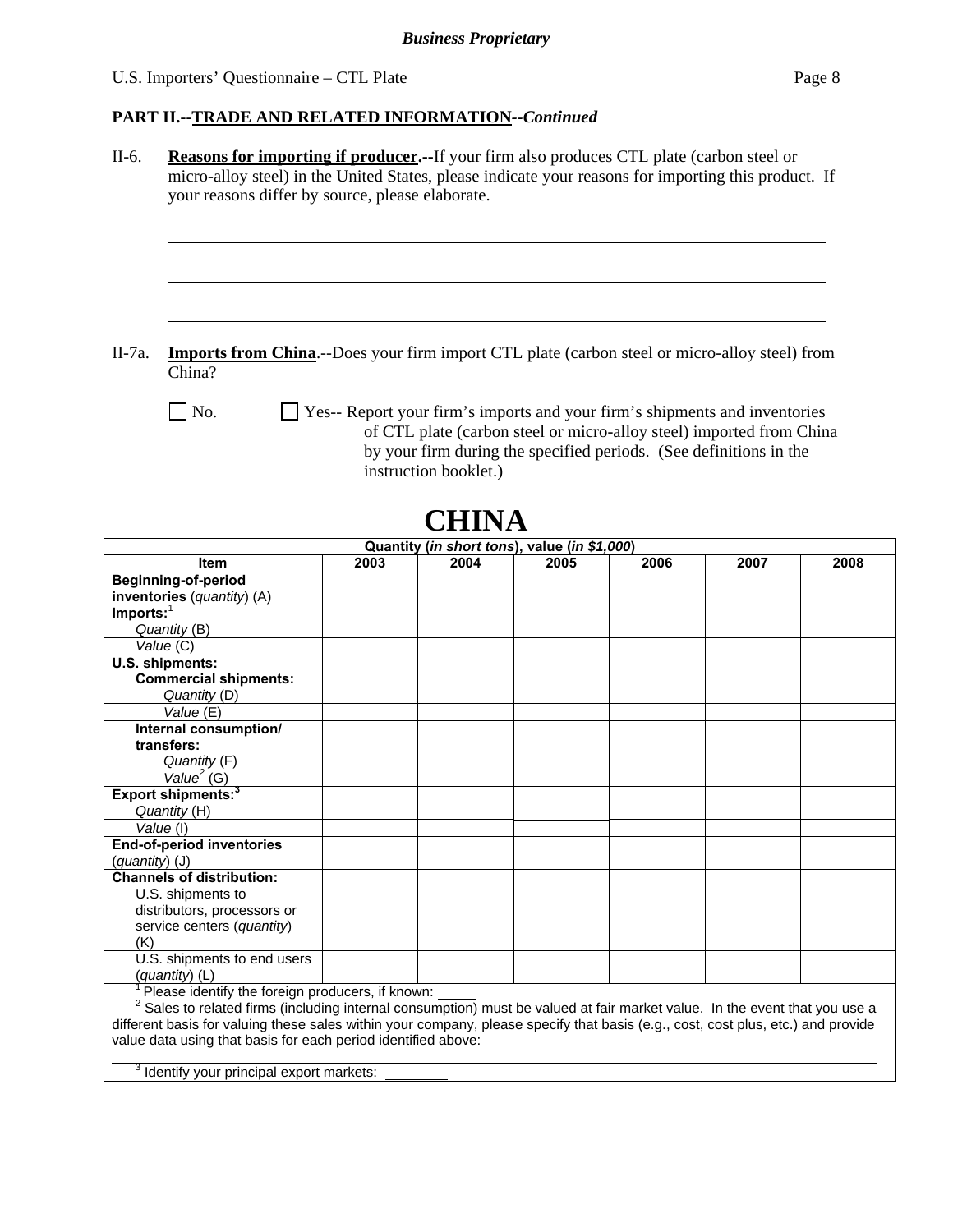### **PART II.--TRADE AND RELATED INFORMATION***--Continued*

II-7b. **Imports from China**.--Does your firm import CTL plate (carbon steel or micro-alloy steel) from China?

No.  $\Box$  Yes-- Report your firm's imports and your firm's shipments and inventories of CTL plate (carbon steel or micro-alloy steel) imported from China by your firm during the specified periods. (See definitions in the instruction booklet.)

# **THIS PAGE IS DUE ON OR BEFORE JULY 24, 2009.**

# **CHINA**

| Quantity (in short tons), value (in \$1,000)                                                                               |                   |                   |  |  |  |
|----------------------------------------------------------------------------------------------------------------------------|-------------------|-------------------|--|--|--|
| <b>Item</b>                                                                                                                | January-June 2008 | January-June 2009 |  |  |  |
| Beginning-of-period inventories (quantity) (A)                                                                             |                   |                   |  |  |  |
| Imports: <sup>1</sup>                                                                                                      |                   |                   |  |  |  |
| Quantity (B)                                                                                                               |                   |                   |  |  |  |
| Value (C)                                                                                                                  |                   |                   |  |  |  |
| U.S. shipments:                                                                                                            |                   |                   |  |  |  |
| <b>Commercial shipments:</b>                                                                                               |                   |                   |  |  |  |
| Quantity (D)                                                                                                               |                   |                   |  |  |  |
| Value (E)                                                                                                                  |                   |                   |  |  |  |
| Internal consumption/transfers:                                                                                            |                   |                   |  |  |  |
| Quantity (F)                                                                                                               |                   |                   |  |  |  |
| Value <sup>2</sup> (G)                                                                                                     |                   |                   |  |  |  |
| <b>Export shipments:</b> <sup>3</sup>                                                                                      |                   |                   |  |  |  |
| Quantity (H)                                                                                                               |                   |                   |  |  |  |
| Value (I)                                                                                                                  |                   |                   |  |  |  |
| End-of-period inventories (quantity) (J)                                                                                   |                   |                   |  |  |  |
| <b>Channels of distribution:</b>                                                                                           |                   |                   |  |  |  |
| U.S. shipments to distributors, processors or                                                                              |                   |                   |  |  |  |
| service centers (quantity) (K)                                                                                             |                   |                   |  |  |  |
| U.S. shipments to end users $(quantity)$ (L)                                                                               |                   |                   |  |  |  |
| Please identify the foreign producers, if known:                                                                           |                   |                   |  |  |  |
| Sales to related firms (including internal consumption) must be valued at fair market value. In the event that you         |                   |                   |  |  |  |
| use a different basis for valuing these sales within your company, please specify that basis (e.g., cost, cost plus, etc.) |                   |                   |  |  |  |
| and provide value data using that basis for each period identified above:                                                  |                   |                   |  |  |  |
| $3$ Identify your principal export markets:                                                                                |                   |                   |  |  |  |

3 Identify your principal export markets: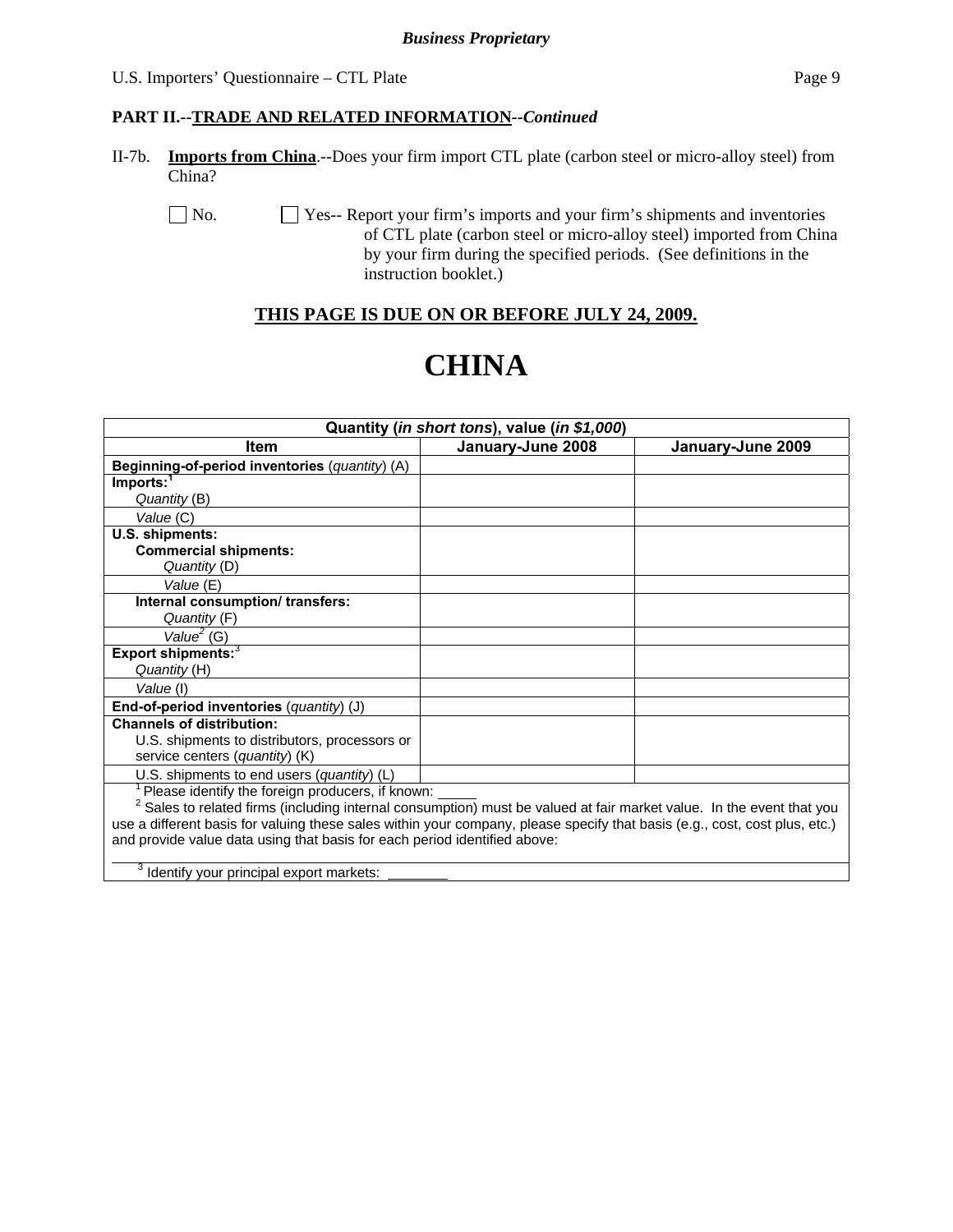### **PART II.--TRADE AND RELATED INFORMATION***--Continued*

II-7c. **Imports from Russia**.--Does your firm import CTL plate (carbon steel or micro-alloy steel) from Russia?

No.  $\Box$  Yes-- Report your firm's imports and your firm's shipments and inventories of CTL plate (carbon steel or micro-alloy steel) imported from Russia by your firm during the specified periods. (See definitions in the instruction booklet.)

# **RUSSIA**

| Quantity (in short tons), value (in \$1,000)                                                                                     |      |      |      |      |      |      |
|----------------------------------------------------------------------------------------------------------------------------------|------|------|------|------|------|------|
| <b>Item</b>                                                                                                                      | 2003 | 2004 | 2005 | 2006 | 2007 | 2008 |
| <b>Beginning-of-period</b>                                                                                                       |      |      |      |      |      |      |
| inventories (quantity) (A)                                                                                                       |      |      |      |      |      |      |
| Imports: <sup>1</sup>                                                                                                            |      |      |      |      |      |      |
| Quantity (B)                                                                                                                     |      |      |      |      |      |      |
| Value (C)                                                                                                                        |      |      |      |      |      |      |
| U.S. shipments:                                                                                                                  |      |      |      |      |      |      |
| <b>Commercial shipments:</b>                                                                                                     |      |      |      |      |      |      |
| Quantity (D)                                                                                                                     |      |      |      |      |      |      |
| Value (E)                                                                                                                        |      |      |      |      |      |      |
| Internal consumption/                                                                                                            |      |      |      |      |      |      |
| transfers:                                                                                                                       |      |      |      |      |      |      |
| Quantity (F)                                                                                                                     |      |      |      |      |      |      |
| Value <sup>2</sup> (G)                                                                                                           |      |      |      |      |      |      |
| Export shipments: <sup>3</sup>                                                                                                   |      |      |      |      |      |      |
| Quantity (H)                                                                                                                     |      |      |      |      |      |      |
| Value (I)                                                                                                                        |      |      |      |      |      |      |
| <b>End-of-period inventories</b>                                                                                                 |      |      |      |      |      |      |
| (quantity) (J)                                                                                                                   |      |      |      |      |      |      |
| <b>Channels of distribution:</b>                                                                                                 |      |      |      |      |      |      |
| U.S. shipments to                                                                                                                |      |      |      |      |      |      |
| distributors, processors or                                                                                                      |      |      |      |      |      |      |
| service centers (quantity)                                                                                                       |      |      |      |      |      |      |
| (K)                                                                                                                              |      |      |      |      |      |      |
| U.S. shipments to end users                                                                                                      |      |      |      |      |      |      |
| (quantity) (L)                                                                                                                   |      |      |      |      |      |      |
| Please identify the foreign producers, if known:                                                                                 |      |      |      |      |      |      |
| $2$ Sales to related firms (including internal consumption) must be valued at fair market value. In the event that you use a     |      |      |      |      |      |      |
| different basis for valuing these sales within your company, please specify that basis (e.g., cost, cost plus, etc.) and provide |      |      |      |      |      |      |
| value data using that basis for each period identified above:                                                                    |      |      |      |      |      |      |

<sup>3</sup> Identify your principal export markets:

 $\overline{a}$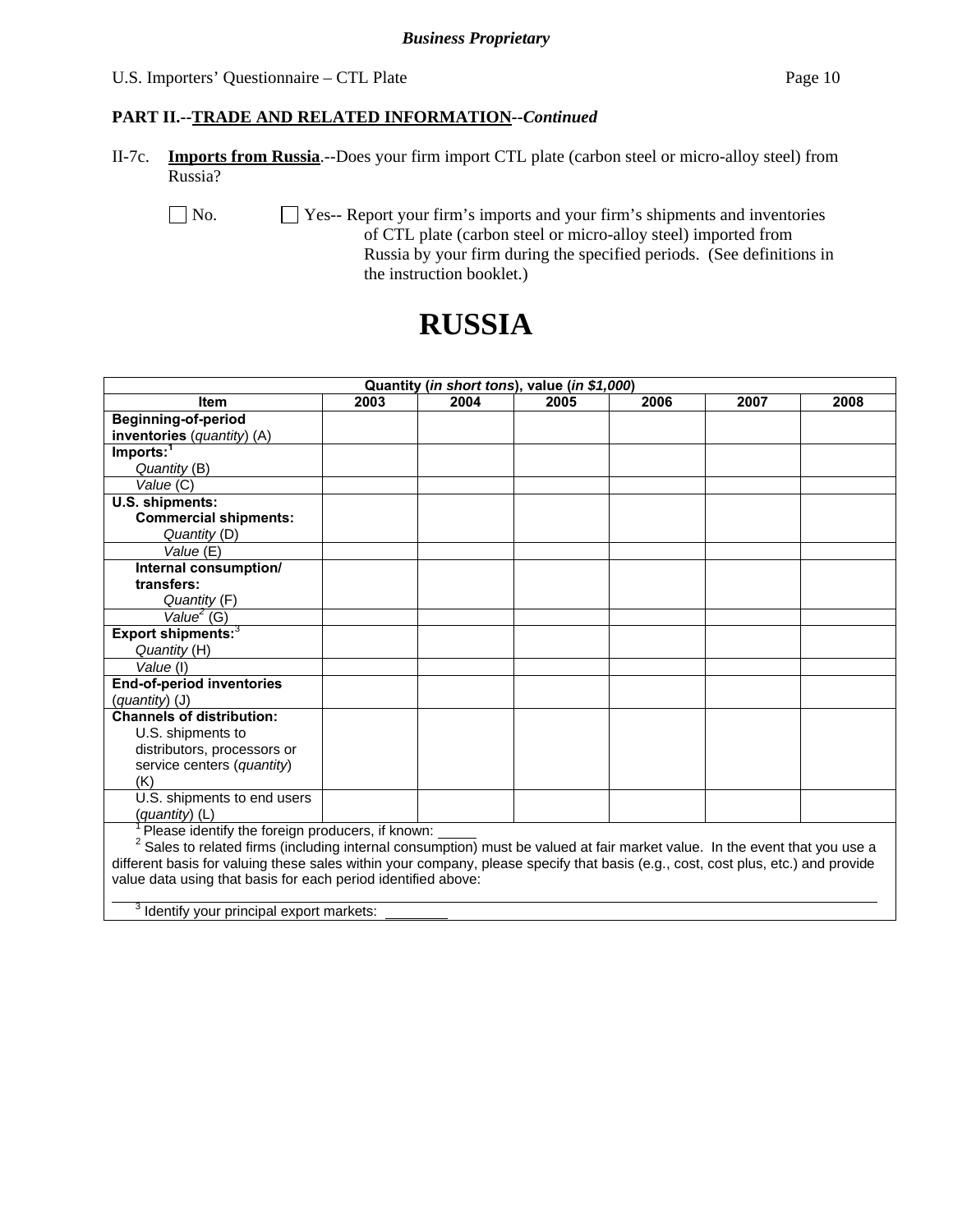#### **PART II.--TRADE AND RELATED INFORMATION***--Continued*

II-7d. **Imports from Russia**.--Does your firm import CTL plate (carbon steel or micro-alloy steel) from Russia?

No.  $\Box$  Yes-- Report your firm's imports and your firm's shipments and inventories of CTL plate (carbon steel or micro-alloy steel) imported from Russia by your firm during the specified periods. (See definitions in the instruction booklet.)

# **THIS PAGE IS DUE ON OR BEFORE JULY 24, 2009.**

# **RUSSIA**

| Quantity (in short tons), value (in \$1,000)                                                                               |                   |                   |  |  |  |  |
|----------------------------------------------------------------------------------------------------------------------------|-------------------|-------------------|--|--|--|--|
| Item                                                                                                                       | January-June 2008 | January-June 2009 |  |  |  |  |
| Beginning-of-period inventories (quantity) (A)                                                                             |                   |                   |  |  |  |  |
| Imports: <sup>1</sup>                                                                                                      |                   |                   |  |  |  |  |
| Quantity (B)                                                                                                               |                   |                   |  |  |  |  |
| Value (C)                                                                                                                  |                   |                   |  |  |  |  |
| U.S. shipments:                                                                                                            |                   |                   |  |  |  |  |
| <b>Commercial shipments:</b>                                                                                               |                   |                   |  |  |  |  |
| Quantity (D)                                                                                                               |                   |                   |  |  |  |  |
| Value (E)                                                                                                                  |                   |                   |  |  |  |  |
| Internal consumption/transfers:                                                                                            |                   |                   |  |  |  |  |
| Quantity (F)                                                                                                               |                   |                   |  |  |  |  |
| Value <sup>2</sup> (G)                                                                                                     |                   |                   |  |  |  |  |
| Export shipments: <sup>3</sup>                                                                                             |                   |                   |  |  |  |  |
| Quantity (H)                                                                                                               |                   |                   |  |  |  |  |
| Value (I)                                                                                                                  |                   |                   |  |  |  |  |
| End-of-period inventories (quantity) (J)                                                                                   |                   |                   |  |  |  |  |
| <b>Channels of distribution:</b>                                                                                           |                   |                   |  |  |  |  |
| U.S. shipments to distributors, processors or                                                                              |                   |                   |  |  |  |  |
| service centers (quantity) (K)                                                                                             |                   |                   |  |  |  |  |
| U.S. shipments to end users (quantity) (L)                                                                                 |                   |                   |  |  |  |  |
| Please identify the foreign producers, if known:                                                                           |                   |                   |  |  |  |  |
| Sales to related firms (including internal consumption) must be valued at fair market value. In the event that you         |                   |                   |  |  |  |  |
| use a different basis for valuing these sales within your company, please specify that basis (e.g., cost, cost plus, etc.) |                   |                   |  |  |  |  |
| and provide value data using that basis for each period identified above:                                                  |                   |                   |  |  |  |  |
| $\frac{3}{3}$ Identify your principal export markets:                                                                      |                   |                   |  |  |  |  |

3 Identify your principal export markets: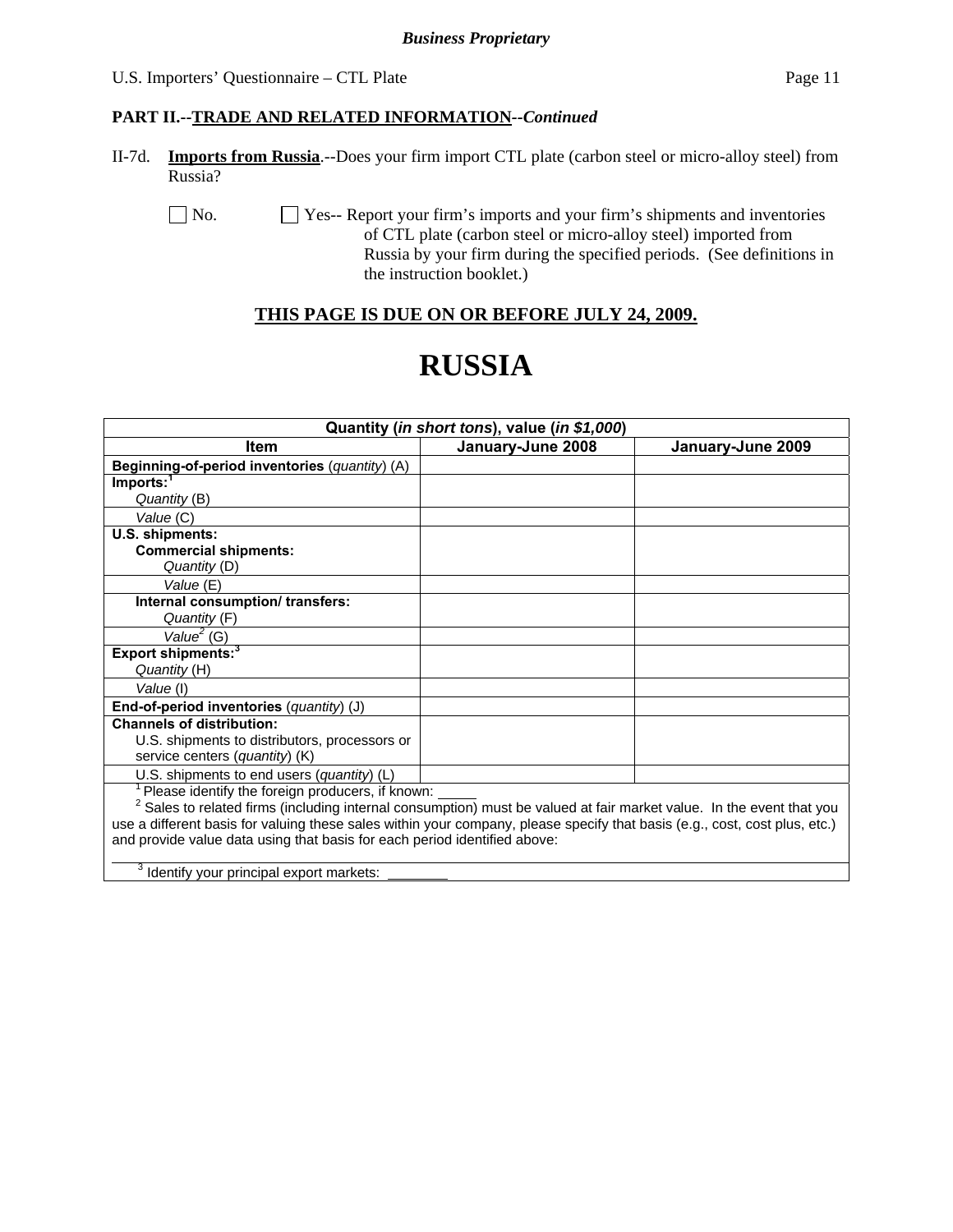#### U.S. Importers' Questionnaire – CTL Plate Page 12

#### **PART II.--TRADE AND RELATED INFORMATION***--Continued*

II-7e. **Imports from Ukraine**.--Does your firm import CTL plate (carbon steel or micro-alloy steel) from Ukraine?

No.  $\Box$  Yes-- Report your firm's imports and your firm's shipments and inventories of CTL plate (carbon steel or micro-alloy steel) imported from Ukraine by your firm during the specified periods. (See definitions in the instruction booklet.)

# **UKRAINE**

| Quantity (in short tons), value (in \$1,000)                                                                                          |      |      |      |      |      |      |
|---------------------------------------------------------------------------------------------------------------------------------------|------|------|------|------|------|------|
| Item                                                                                                                                  | 2003 | 2004 | 2005 | 2006 | 2007 | 2008 |
| Beginning-of-period                                                                                                                   |      |      |      |      |      |      |
| inventories (quantity) (A)                                                                                                            |      |      |      |      |      |      |
| Imports: <sup>1</sup>                                                                                                                 |      |      |      |      |      |      |
| Quantity (B)                                                                                                                          |      |      |      |      |      |      |
| Value (C)                                                                                                                             |      |      |      |      |      |      |
| U.S. shipments:                                                                                                                       |      |      |      |      |      |      |
| <b>Commercial shipments:</b>                                                                                                          |      |      |      |      |      |      |
| Quantity (D)                                                                                                                          |      |      |      |      |      |      |
| Value (E)                                                                                                                             |      |      |      |      |      |      |
| Internal                                                                                                                              |      |      |      |      |      |      |
| consumption/transfers:                                                                                                                |      |      |      |      |      |      |
| Quantity (F)                                                                                                                          |      |      |      |      |      |      |
| Value <sup>2</sup> (G)                                                                                                                |      |      |      |      |      |      |
| Export shipments: <sup>3</sup>                                                                                                        |      |      |      |      |      |      |
| Quantity (H)                                                                                                                          |      |      |      |      |      |      |
| Value (I)                                                                                                                             |      |      |      |      |      |      |
| End-of-period inventories                                                                                                             |      |      |      |      |      |      |
| (quantity) (J)                                                                                                                        |      |      |      |      |      |      |
| <b>Channels of distribution:</b>                                                                                                      |      |      |      |      |      |      |
| U.S. shipments to                                                                                                                     |      |      |      |      |      |      |
| distributors, processors or                                                                                                           |      |      |      |      |      |      |
| service centers (quantity)                                                                                                            |      |      |      |      |      |      |
| (K)                                                                                                                                   |      |      |      |      |      |      |
| U.S. shipments to end users                                                                                                           |      |      |      |      |      |      |
| (quantity) (L)                                                                                                                        |      |      |      |      |      |      |
| Please identify the foreign producers, if known:                                                                                      |      |      |      |      |      |      |
| <sup>2</sup> Sales to related firms (including internal consumption) must be valued at fair market value. In the event that you use a |      |      |      |      |      |      |
| different basis for valuing these sales within your company, please specify that basis (e.g., cost, cost plus, etc.) and provide      |      |      |      |      |      |      |

value data using that basis for each period identified above:

<sup>3</sup> Identify your principal export markets:

 $\overline{a}$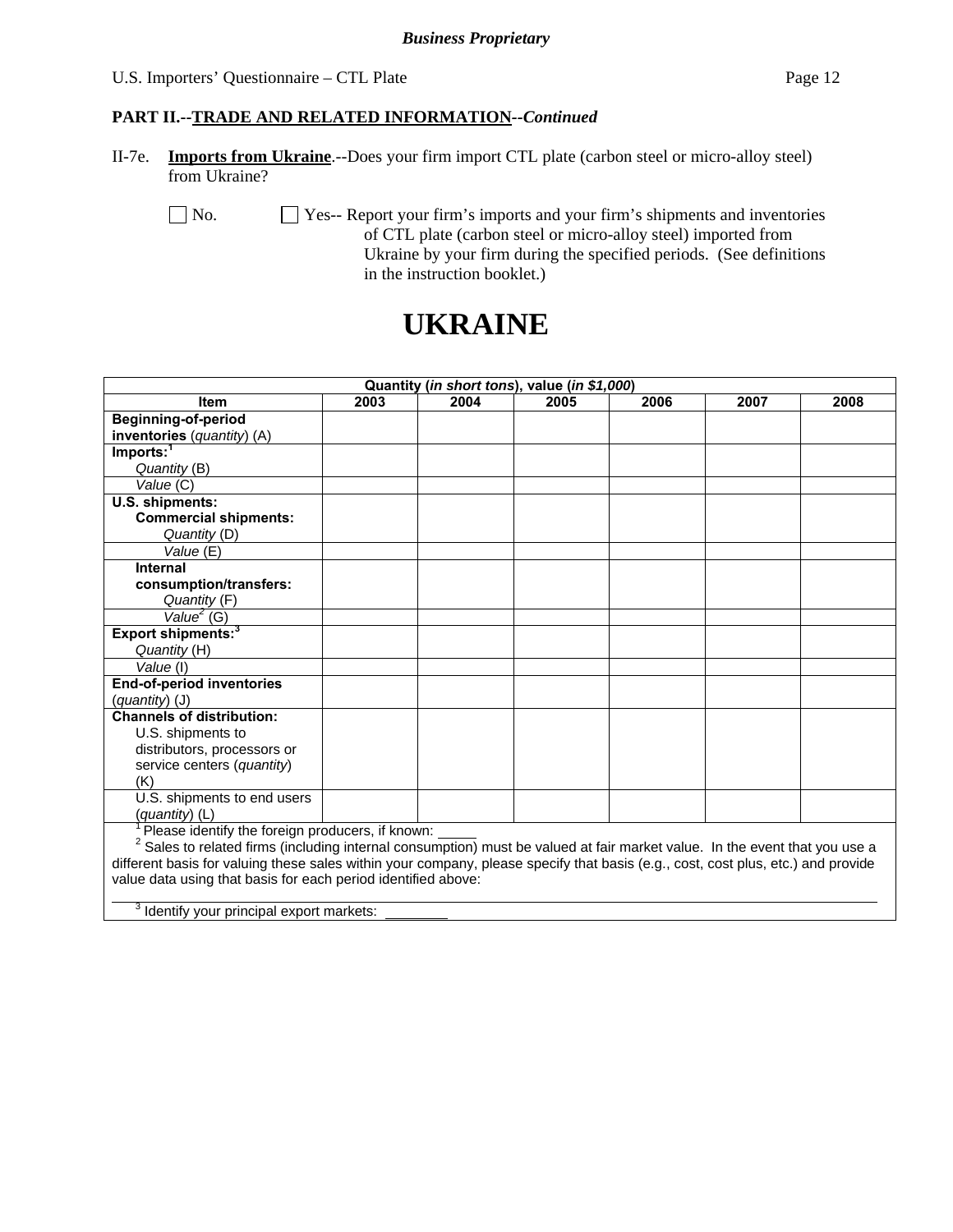# **PART II.--TRADE AND RELATED INFORMATION***--Continued*

II-7f. **Imports from Ukraine**.--Does your firm import CTL plate (carbon steel or micro-alloy steel) from Ukraine?

No.  $\Box$  Yes-- Report your firm's imports and your firm's shipments and inventories of CTL plate (carbon steel or micro-alloy steel) imported from Ukraine by your firm during the specified periods. (See definitions in the instruction booklet.)

# **THIS PAGE IS DUE ON OR BEFORE JULY 24, 2009.**

# **UKRAINE**

| Quantity (in short tons), value (in \$1,000)                                                                                    |                   |                   |  |  |  |
|---------------------------------------------------------------------------------------------------------------------------------|-------------------|-------------------|--|--|--|
| Item                                                                                                                            | January-June 2008 | January-June 2009 |  |  |  |
| Beginning-of-period inventories (quantity) (A)                                                                                  |                   |                   |  |  |  |
| Imports: <sup>7</sup>                                                                                                           |                   |                   |  |  |  |
| Quantity (B)                                                                                                                    |                   |                   |  |  |  |
| Value (C)                                                                                                                       |                   |                   |  |  |  |
| U.S. shipments:                                                                                                                 |                   |                   |  |  |  |
| <b>Commercial shipments:</b>                                                                                                    |                   |                   |  |  |  |
| Quantity (D)                                                                                                                    |                   |                   |  |  |  |
| Value (E)                                                                                                                       |                   |                   |  |  |  |
| Internal consumption/transfers:                                                                                                 |                   |                   |  |  |  |
| Quantity (F)                                                                                                                    |                   |                   |  |  |  |
| Value <sup>2</sup> (G)                                                                                                          |                   |                   |  |  |  |
| Export shipments: <sup>3</sup>                                                                                                  |                   |                   |  |  |  |
| Quantity (H)                                                                                                                    |                   |                   |  |  |  |
| Value (I)                                                                                                                       |                   |                   |  |  |  |
| End-of-period inventories (quantity) (J)                                                                                        |                   |                   |  |  |  |
| <b>Channels of distribution:</b>                                                                                                |                   |                   |  |  |  |
| U.S. shipments to distributors, processors or                                                                                   |                   |                   |  |  |  |
| service centers (quantity) (K)                                                                                                  |                   |                   |  |  |  |
| U.S. shipments to end users (quantity) (L)                                                                                      |                   |                   |  |  |  |
| Please identify the foreign producers, if known:                                                                                |                   |                   |  |  |  |
| <sup>2</sup> Sales to related firms (including internal consumption) must be valued at fair market value. In the event that you |                   |                   |  |  |  |
| use a different basis for valuing these sales within your company, please specify that basis (e.g., cost, cost plus, etc.)      |                   |                   |  |  |  |
| and provide value data using that basis for each period identified above:                                                       |                   |                   |  |  |  |
| Identify your principal export markets:                                                                                         |                   |                   |  |  |  |

identify your principal export markets: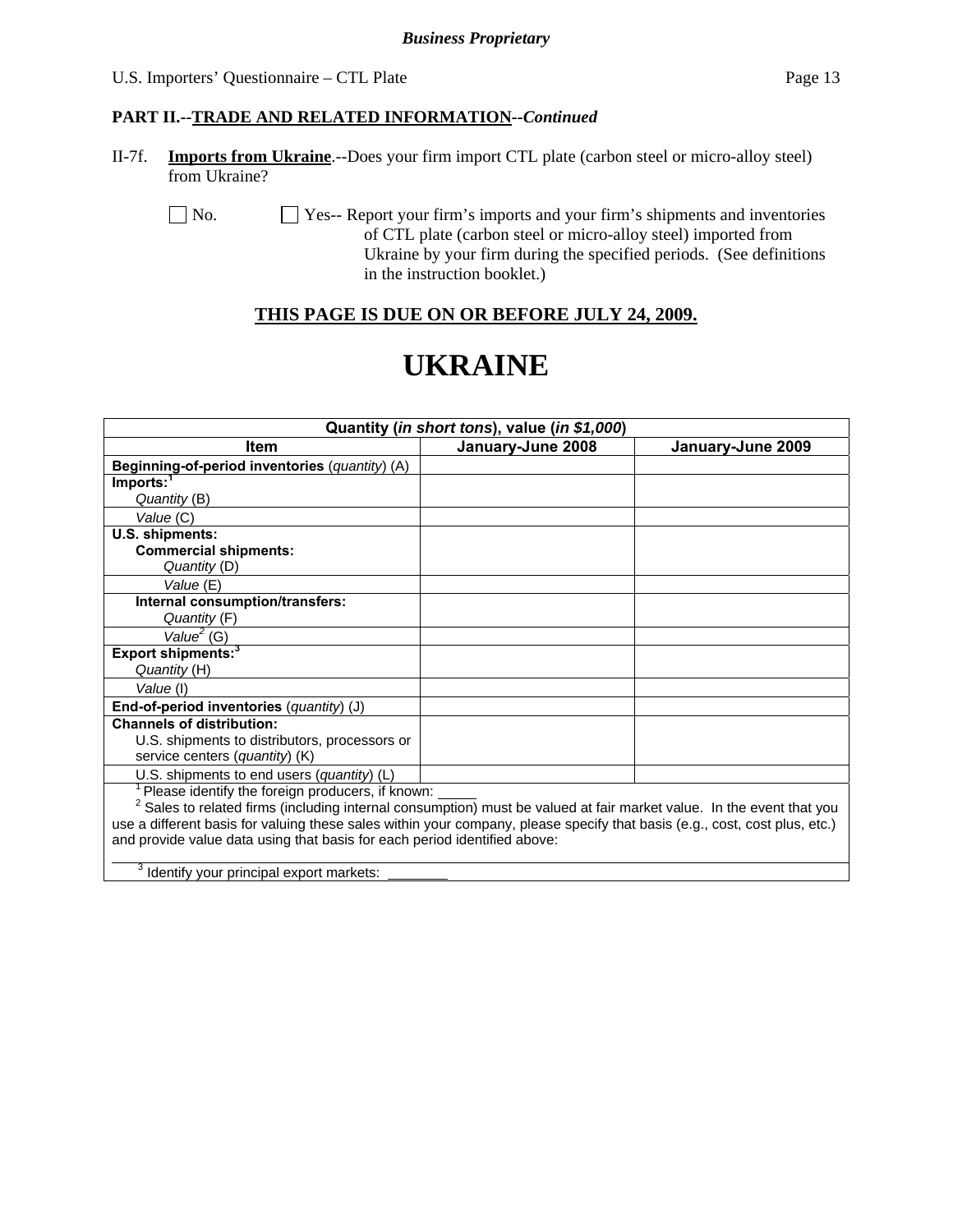### **PART II.--TRADE AND RELATED INFORMATION***--Continued*

II-7g. **Imports from ALL OTHER SOURCES**.--Does your firm import CTL plate (carbon steel or micro-alloy steel) from countries other than China, Russia, and/or Ukraine?

 No. Yes-- Report your firm's imports and your firm's shipments and inventories of CTL plate (carbon steel or micro-alloy steel) imported from countries other than China, Russia, and/or Ukraine by your firm during the specified periods. (See definitions in the instruction booklet.)

# **ALL OTHER SOURCES COMBINED**

| Quantity (in short tons), value (in \$1,000)                                                                                          |      |      |      |      |      |      |
|---------------------------------------------------------------------------------------------------------------------------------------|------|------|------|------|------|------|
| <b>Item</b>                                                                                                                           | 2003 | 2004 | 2005 | 2006 | 2007 | 2008 |
| <b>Beginning-of-period</b>                                                                                                            |      |      |      |      |      |      |
| inventories (quantity) (A)                                                                                                            |      |      |      |      |      |      |
| Imports: <sup>1</sup>                                                                                                                 |      |      |      |      |      |      |
| Quantity (B)                                                                                                                          |      |      |      |      |      |      |
| Value (C)                                                                                                                             |      |      |      |      |      |      |
| U.S. shipments:                                                                                                                       |      |      |      |      |      |      |
| <b>Commercial shipments:</b>                                                                                                          |      |      |      |      |      |      |
| Quantity (D)                                                                                                                          |      |      |      |      |      |      |
| Value (E)                                                                                                                             |      |      |      |      |      |      |
| Internal consumption/                                                                                                                 |      |      |      |      |      |      |
| transfers:                                                                                                                            |      |      |      |      |      |      |
| Quantity (F)                                                                                                                          |      |      |      |      |      |      |
| Value <sup>2</sup> (G)                                                                                                                |      |      |      |      |      |      |
| Export shipments: <sup>3</sup>                                                                                                        |      |      |      |      |      |      |
| Quantity (H)                                                                                                                          |      |      |      |      |      |      |
| Value (I)                                                                                                                             |      |      |      |      |      |      |
| <b>End-of-period inventories</b>                                                                                                      |      |      |      |      |      |      |
| (quantity) (J)                                                                                                                        |      |      |      |      |      |      |
| <b>Channels of distribution:</b>                                                                                                      |      |      |      |      |      |      |
| U.S. shipments to                                                                                                                     |      |      |      |      |      |      |
| distributors, processors or                                                                                                           |      |      |      |      |      |      |
| service centers (quantity)                                                                                                            |      |      |      |      |      |      |
| (K)                                                                                                                                   |      |      |      |      |      |      |
| U.S. shipments to end users                                                                                                           |      |      |      |      |      |      |
| (quantity) (L)                                                                                                                        |      |      |      |      |      |      |
| Please identify the foreign producers, if known:                                                                                      |      |      |      |      |      |      |
| <sup>2</sup> Sales to related firms (including internal consumption) must be valued at fair market value. In the event that you use a |      |      |      |      |      |      |

different basis for valuing these sales within your company, please specify that basis (e.g., cost, cost plus, etc.) and provide value data using that basis for each period identified above:  $\overline{a}$ 

 $3$  Identify your principal export markets: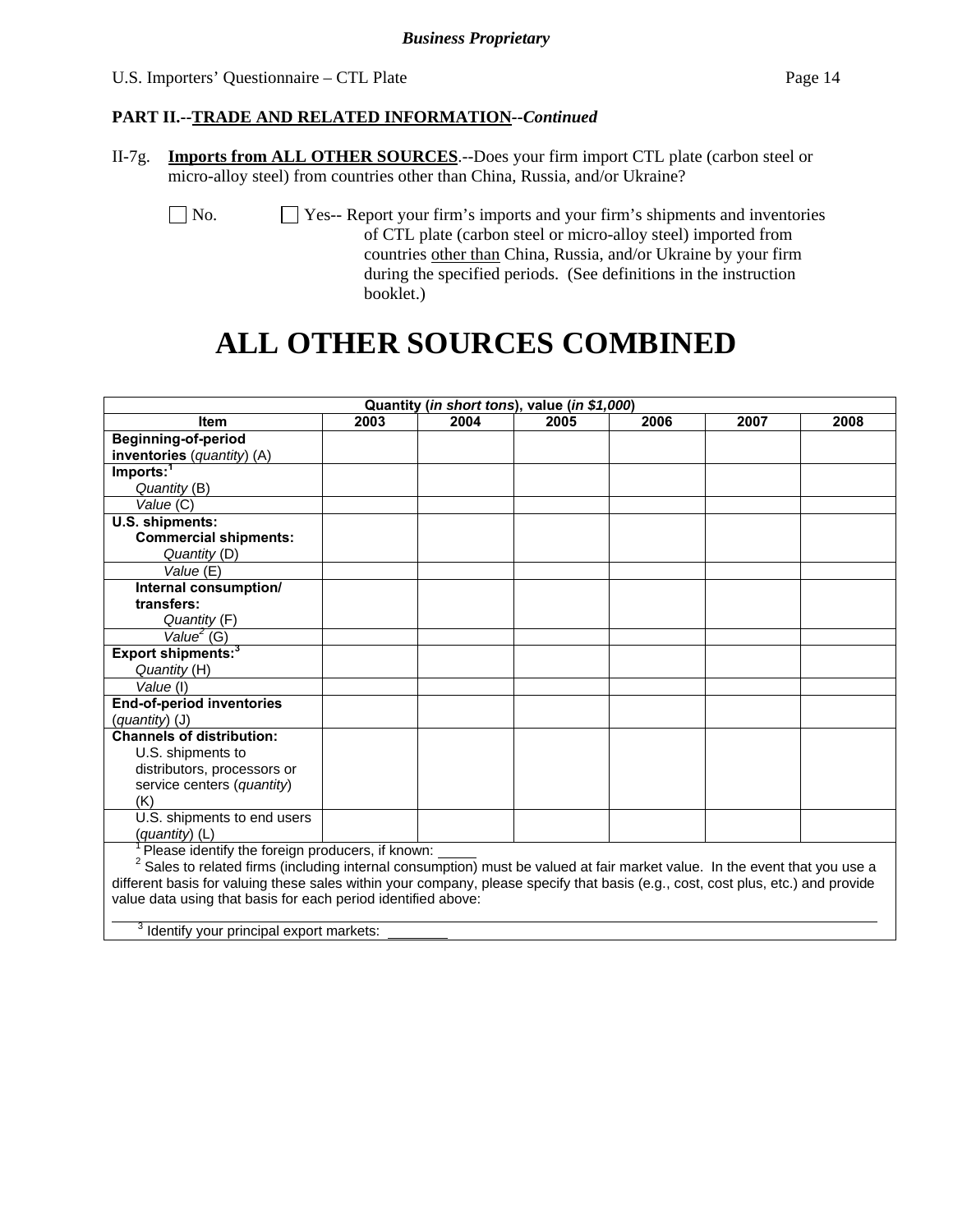### **PART II.--TRADE AND RELATED INFORMATION***--Continued*

II-7h. **Imports from ALL OTHER SOURCES**.--Does your firm import CTL plate (carbon steel or micro-alloy steel) from countries other than China, Russia, and/or Ukraine?

 No. Yes-- Report your firm's imports and your firm's shipments and inventories of CTL plate (carbon steel or micro-alloy steel) imported from countries other than China, Russia, and/or Ukraine by your firm during the specified periods. (See definitions in the instruction booklet.)

# **THIS PAGE IS DUE ON OR BEFORE JULY 24, 2009.**

# **ALL OTHER SOURCES COMBINED**

| Quantity (in short tons), value (in \$1,000)                                                                                    |                   |                   |  |  |  |
|---------------------------------------------------------------------------------------------------------------------------------|-------------------|-------------------|--|--|--|
| <b>Item</b>                                                                                                                     | January-June 2008 | January-June 2009 |  |  |  |
| Beginning-of-period inventories (quantity) (A)                                                                                  |                   |                   |  |  |  |
| $Imports:$ <sup>1</sup>                                                                                                         |                   |                   |  |  |  |
| Quantity (B)                                                                                                                    |                   |                   |  |  |  |
| Value (C)                                                                                                                       |                   |                   |  |  |  |
| U.S. shipments:                                                                                                                 |                   |                   |  |  |  |
| <b>Commercial shipments:</b>                                                                                                    |                   |                   |  |  |  |
| Quantity (D)                                                                                                                    |                   |                   |  |  |  |
| Value (E)                                                                                                                       |                   |                   |  |  |  |
| Internal consumption/transfers:                                                                                                 |                   |                   |  |  |  |
| Quantity (F)                                                                                                                    |                   |                   |  |  |  |
| Value $E$ (G)                                                                                                                   |                   |                   |  |  |  |
| Export shipments: <sup>3</sup>                                                                                                  |                   |                   |  |  |  |
| Quantity (H)                                                                                                                    |                   |                   |  |  |  |
| Value (I)                                                                                                                       |                   |                   |  |  |  |
| End-of-period inventories (quantity) (J)                                                                                        |                   |                   |  |  |  |
| <b>Channels of distribution:</b>                                                                                                |                   |                   |  |  |  |
| U.S. shipments to distributors, processors or                                                                                   |                   |                   |  |  |  |
| service centers (quantity) (K)                                                                                                  |                   |                   |  |  |  |
| U.S. shipments to end users (quantity) (L)                                                                                      |                   |                   |  |  |  |
| Please identify the foreign producers, if known:                                                                                |                   |                   |  |  |  |
| <sup>2</sup> Sales to related firms (including internal consumption) must be valued at fair market value. In the event that you |                   |                   |  |  |  |
| use a different basis for valuing these sales within your company, please specify that basis (e.g., cost, cost plus, etc.)      |                   |                   |  |  |  |
| and provide value data using that basis for each period identified above:                                                       |                   |                   |  |  |  |
|                                                                                                                                 |                   |                   |  |  |  |
| <sup>3</sup> Identify your principal export markets:                                                                            |                   |                   |  |  |  |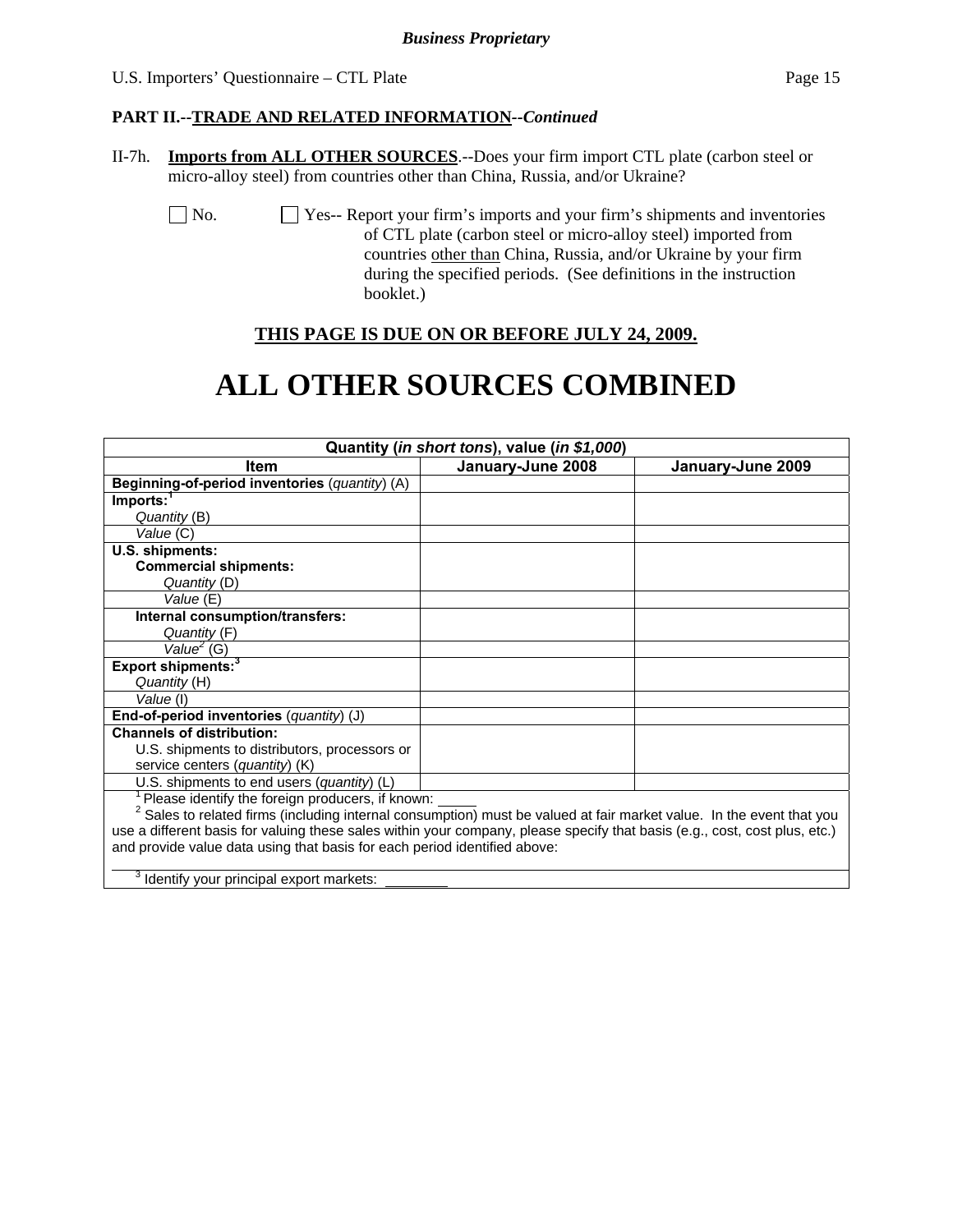# **PART II.--TRADE AND RELATED INFORMATION***--Continued*

#### II-8. **Reconciliation of import data.--**

l

(a) Please note that the quantities reported in questions II-7 should reconcile as follows in each period (*i.e.*, in each column):

| Reconciliation          |                                                                    |  |
|-------------------------|--------------------------------------------------------------------|--|
| $A + B - D - F - H = J$ | Do these data reconcile? $\Box$ Yes $\Box$ No--(Please<br>explain: |  |
| $D + F = K + L$         | Do these data reconcile? $\Box$ Yes $\Box$ No--(Please<br>explain: |  |
|                         |                                                                    |  |

(b) Please note that the quantities reported for end-of-period inventories should equal the beginning-of-period inventories reported in the subsequent calendar year (*i.e.*, line L of year 2003 should equal line B of year 2004). Do these data reconcile for each adjacent calendar year?

II-9. **Imports by thickness.--** Please report the relative share of your firm's 2008 U.S. shipments of imports for CTL plate (carbon steel and micro-alloy steel) in the specified thicknesses below. (See definitions in the instruction booklet).

|                        |       | (Quantity in percent) |                |                   |
|------------------------|-------|-----------------------|----------------|-------------------|
|                        | China | <b>Russia</b>         | <b>Ukraine</b> | All other sources |
| <b>Plate thickness</b> |       |                       |                |                   |
| ≤1.00"                 |       |                       |                |                   |
| >1.00" but ≤ 3.00"     |       |                       |                |                   |
| > 3.00"                |       |                       |                |                   |
| Total                  | 100%  | 100%                  | 100%           | 100%              |

II-10 **Shipments by product.--** Please report your firm's 2008 U.S. shipments of imports for the CTL products identified below. (See definitions in instruction booklet).

| Share of total 2008 U.S. shipments   |       |               |         |         |  |  |  |  |
|--------------------------------------|-------|---------------|---------|---------|--|--|--|--|
| <b>All other</b>                     |       |               |         |         |  |  |  |  |
|                                      | China | <b>Russia</b> | Ukraine | sources |  |  |  |  |
| <b>Item</b>                          |       |               |         |         |  |  |  |  |
| Hot-rolled wide flat bar             |       |               |         |         |  |  |  |  |
| <b>Carbon structural steel plate</b> |       |               |         |         |  |  |  |  |
| All other cut-to-length plate        |       |               |         |         |  |  |  |  |
| Total                                | 100%  | 100%          | 100%    | 100%    |  |  |  |  |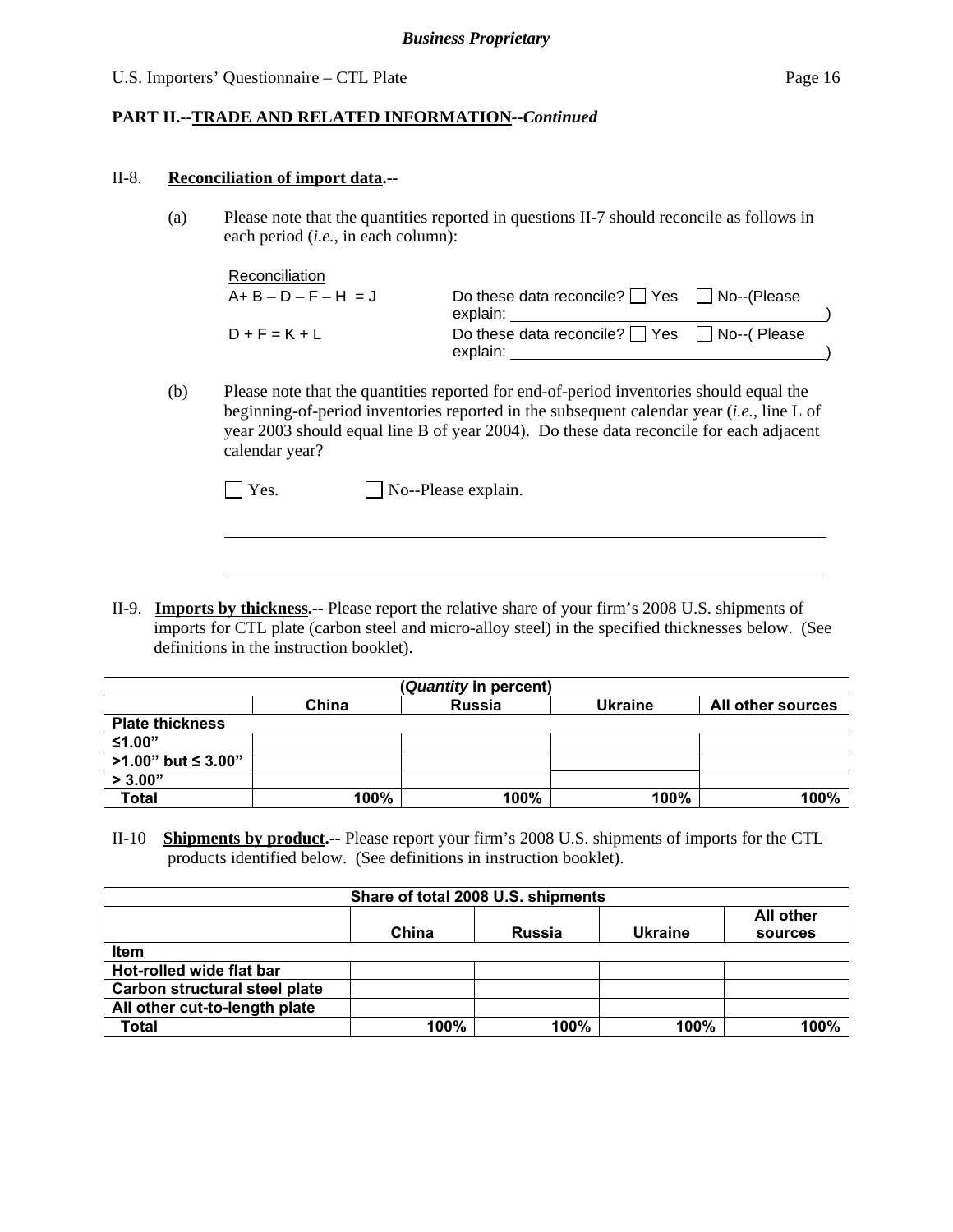#### **PART II.--TRADE AND RELATED INFORMATION***--Continued*

II-11a. **CTL micro-alloy steel plate imports.—**Since 2003, did your firm import **CTL micro-alloy steel plate** from any country?

No Ses–Please report your firm's imports of CTL micro-alloy steel plate since 2003.

| (Quantity in short tons, value in 1,000 U.S. dollars) |                                           |      |      |      |      |      |  |
|-------------------------------------------------------|-------------------------------------------|------|------|------|------|------|--|
| <b>Item</b>                                           | 2003                                      | 2004 | 2005 | 2006 | 2007 | 2008 |  |
|                                                       | CTL micro-alloy steel plate imports from: |      |      |      |      |      |  |
| China                                                 |                                           |      |      |      |      |      |  |
| Quantity                                              |                                           |      |      |      |      |      |  |
| Value                                                 |                                           |      |      |      |      |      |  |
| <b>Russia</b>                                         |                                           |      |      |      |      |      |  |
| Quantity                                              |                                           |      |      |      |      |      |  |
| Value                                                 |                                           |      |      |      |      |      |  |
| <b>Ukraine</b>                                        |                                           |      |      |      |      |      |  |
| Quantity                                              |                                           |      |      |      |      |      |  |
| Value                                                 |                                           |      |      |      |      |      |  |
| All other sources                                     |                                           |      |      |      |      |      |  |
| Quantity                                              |                                           |      |      |      |      |      |  |
| Value                                                 |                                           |      |      |      |      |      |  |

# II-11b. **THE FOLLOWING TABLE IS DUE ON OR BEFORE JULY 24, 2009.**

| (Quantity in short tons, value in 1,000 U.S. dollars) |                   |                   |  |  |  |  |  |
|-------------------------------------------------------|-------------------|-------------------|--|--|--|--|--|
| Item                                                  | January-June 2008 | January-June 2009 |  |  |  |  |  |
| CTL micro-alloy steel plate imports from:             |                   |                   |  |  |  |  |  |
| China                                                 |                   |                   |  |  |  |  |  |
| Quantity                                              |                   |                   |  |  |  |  |  |
| Value                                                 |                   |                   |  |  |  |  |  |
| <b>Russia</b>                                         |                   |                   |  |  |  |  |  |
| Quantity                                              |                   |                   |  |  |  |  |  |
| Value                                                 |                   |                   |  |  |  |  |  |
| <b>Ukraine</b>                                        |                   |                   |  |  |  |  |  |
| Quantity                                              |                   |                   |  |  |  |  |  |
| Value                                                 |                   |                   |  |  |  |  |  |
| All other sources                                     |                   |                   |  |  |  |  |  |
| Quantity                                              |                   |                   |  |  |  |  |  |
| Value                                                 |                   |                   |  |  |  |  |  |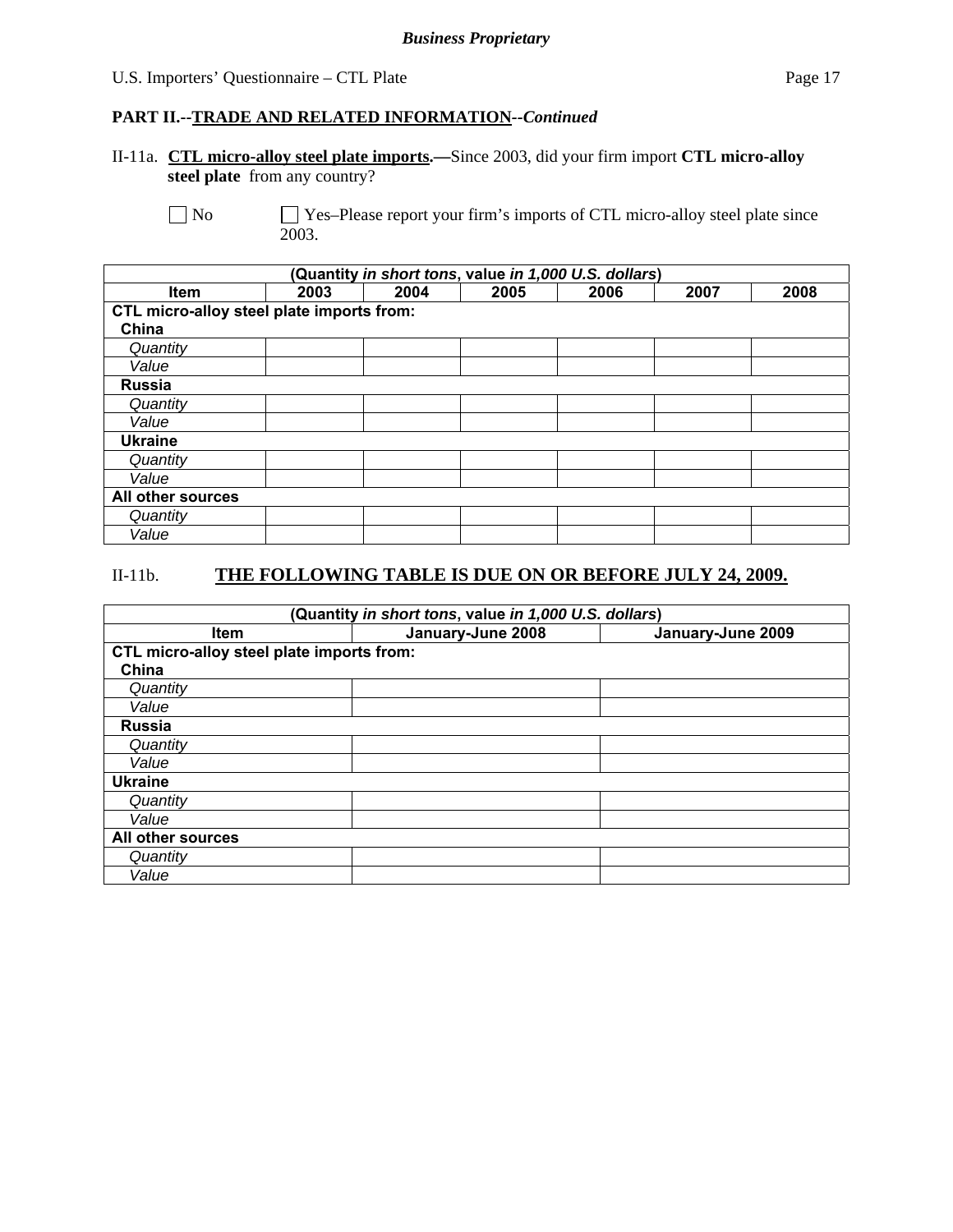### U.S. Importers' Questionnaire – CTL Plate Page 18

# **PART II.--TRADE AND RELATED INFORMATION***--Continued*

# II-12a. **CTL X-70 steel plate imports.—**Since 2003, did your firm import **CTL X-70 steel plate** from any country?

No Ses–Please report your firm's imports of CTL X-70 steel plate since 2003.

| (Quantity in short tons, value in 1,000 U.S. dollars) |                               |      |      |      |      |      |  |  |
|-------------------------------------------------------|-------------------------------|------|------|------|------|------|--|--|
| Item                                                  | 2003                          | 2004 | 2005 | 2006 | 2007 | 2008 |  |  |
|                                                       | <b>CTL X-70 imports from:</b> |      |      |      |      |      |  |  |
| China                                                 |                               |      |      |      |      |      |  |  |
| Quantity                                              |                               |      |      |      |      |      |  |  |
| Value                                                 |                               |      |      |      |      |      |  |  |
| <b>Russia</b>                                         |                               |      |      |      |      |      |  |  |
| Quantity                                              |                               |      |      |      |      |      |  |  |
| Value                                                 |                               |      |      |      |      |      |  |  |
| <b>Ukraine</b>                                        |                               |      |      |      |      |      |  |  |
| Quantity                                              |                               |      |      |      |      |      |  |  |
| Value                                                 |                               |      |      |      |      |      |  |  |
| All other sources                                     |                               |      |      |      |      |      |  |  |
| Quantity                                              |                               |      |      |      |      |      |  |  |
| Value                                                 |                               |      |      |      |      |      |  |  |

### II-12b. **THE FOLLOWING TABLE IS DUE ON OR BEFORE JULY 24, 2009.**

| (Quantity in short tons, value in 1,000 U.S. dollars) |                   |                   |  |  |  |
|-------------------------------------------------------|-------------------|-------------------|--|--|--|
| <b>Item</b>                                           | January-June 2008 | January-June 2009 |  |  |  |
| CTL X-70 imports from:                                |                   |                   |  |  |  |
| China                                                 |                   |                   |  |  |  |
| Quantity                                              |                   |                   |  |  |  |
| Value                                                 |                   |                   |  |  |  |
| <b>Russia</b>                                         |                   |                   |  |  |  |
| Quantity                                              |                   |                   |  |  |  |
| Value                                                 |                   |                   |  |  |  |
| <b>Ukraine</b>                                        |                   |                   |  |  |  |
| Quantity                                              |                   |                   |  |  |  |
| Value                                                 |                   |                   |  |  |  |
| All other sources                                     |                   |                   |  |  |  |
| Quantity                                              |                   |                   |  |  |  |
| Value                                                 |                   |                   |  |  |  |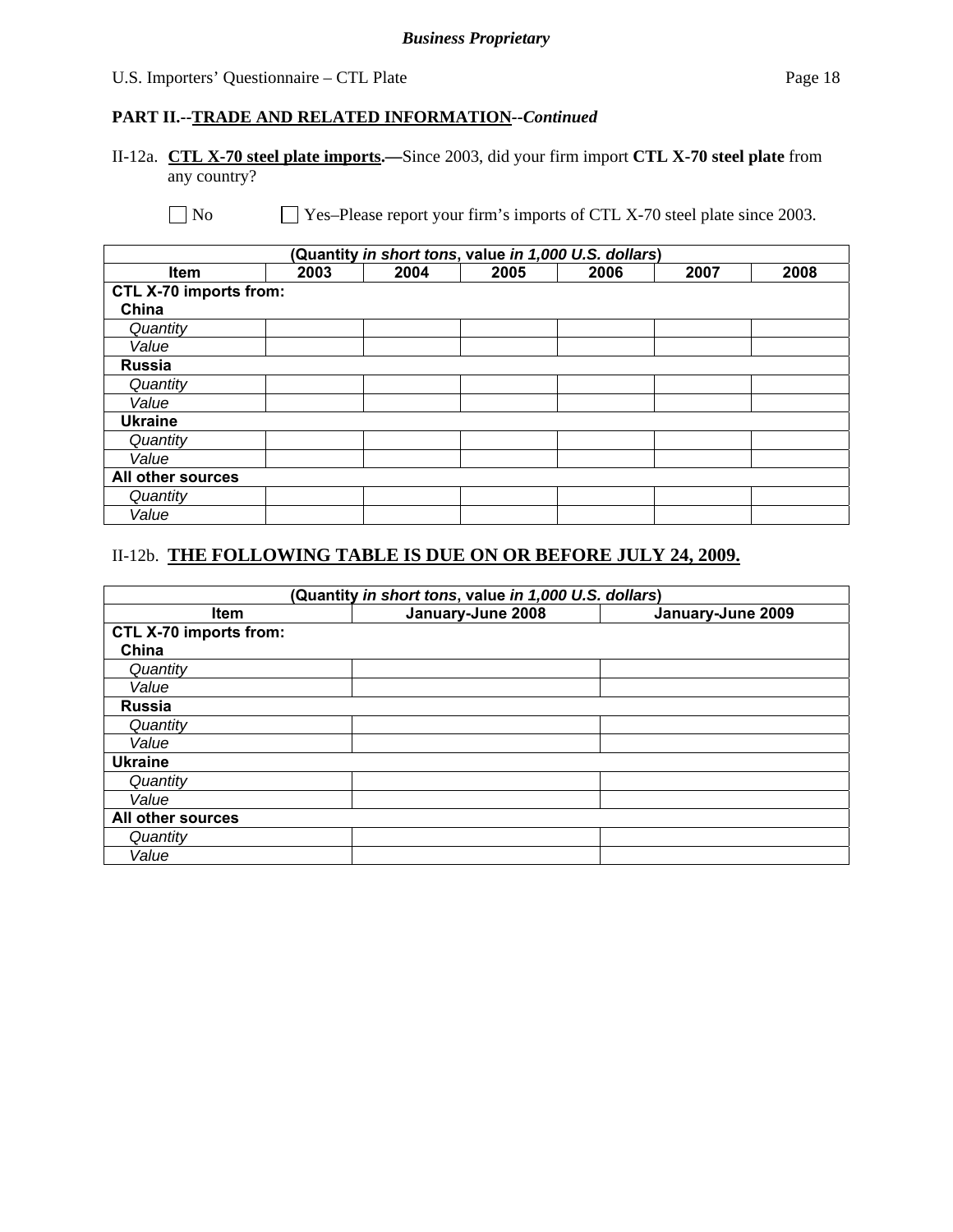$\overline{a}$ 

 $\overline{a}$ 

#### **PART II.--TRADE AND RELATED INFORMATION***--Continued*

**For questions II-13 and II-14, if your response differs for particular suspension agreements or the antidumping duty order, please indicate and explain the particular effect of imposition and/or revocation of specific suspension agreements and/or order.**

II-13. **Effect of suspension agreements and antidumping duty order.--**Describe the significance of the existing suspension agreements covering imports of CTL carbon steel plate from Russia, and Ukraine, and the antidumping duty order covering imports of CTL carbon steel plate from China, in terms of their effects on your firm's imports, U.S. shipments of imports, and inventories. You may wish to compare your firm's operations before and after the imposition of the suspension agreements and antidumping duty order.

| $II-14.$ | Likely effect of revocation of the suspension agreements and antidumping duty order.--<br>Would your firm anticipate any changes in its imports, U.S. shipments of imports, or inventories<br>of CTL carbon steel plate in the future if the suspension agreements on CTL carbon steel plate<br>from Russia, and Ukraine, and the antidumping duty order on CTL carbon steel plate from China<br>were to be revoked? |                                                                                                                                                           |  |  |
|----------|----------------------------------------------------------------------------------------------------------------------------------------------------------------------------------------------------------------------------------------------------------------------------------------------------------------------------------------------------------------------------------------------------------------------|-----------------------------------------------------------------------------------------------------------------------------------------------------------|--|--|
|          | $ $ No                                                                                                                                                                                                                                                                                                                                                                                                               | $\Box$ Yes-Supply details as to the time, nature, and significance of such changes<br>and provide underlying assumptions, along with relevant portions of |  |  |

and provide underlying assumptions, along with relevant portions of business plans or other supporting documentation for any trends or projections you may provide.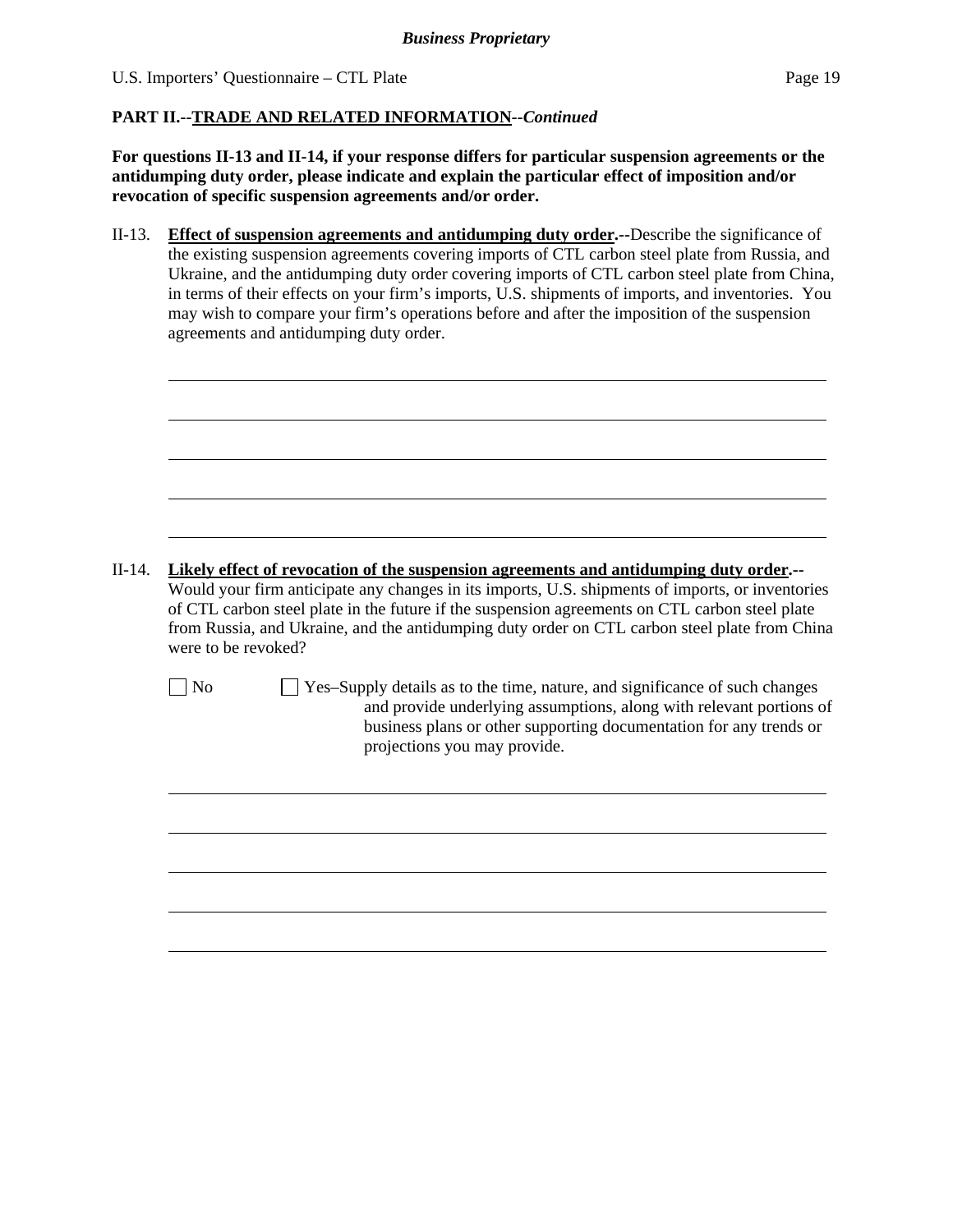# **PART III.--PRICING AND MARKET FACTORS**

Further information on this part of the questionnaire can be obtained from Ioana Mic, Economist (202-205-3196, ioana.mic@usitc.gov)

III-1. **Contact information (Price).--**Who should be contacted regarding the requested pricing and related information?

Company contact:

Name and title

 $($ 

Phone number E-mail address

# **PRICE DATA**

This section requests quarterly price and quantity data, f.o.b. your U.S. point of shipment, concerning your firm's U.S. commercial shipments to unrelated U.S. customers of the following products imported from China, Russia, and Ukraine during January 2003-March 2009:

*Product 1***.-- Hot-rolled CTL carbon steel plate, ASTM A-36 or equivalent as rolled, sheared edge, not heat treated, not cleaned or oiled, in cut lengths, 72" through 96" in width, 0.250" thick.**

*Product 2***.-- Hot-rolled CTL carbon steel plate, ASTM A-36 or equivalent as rolled, sheared edge, not heat treated, not cleaned or oiled, in cut lengths, 72" through 96" in width, 0.3125" thick.** 

*Product 3***.-- Hot-rolled CTL carbon steel plate, ASTM A-36 or equivalent as rolled, sheared edge, not heat treated, not cleaned or oiled, in cut lengths, 72" through 120" in width, 0.375" through 2.00" in thickness.**

*Product 4***.-- Hot-rolled CTL carbon steel plate, high strength low alloy (HSLA), ASTM A-572, Grade 50, sheared edges, not cleaned or oiled, in cut lengths, 72" through 120" in width, 0.5" through 1.5" in thickness.**

Please note that total dollar values should be f.o.b., U.S. point of shipment and should not include U.S. inland transportation costs. Total dollar values should reflect the *final net* amount paid to you (i.e., should be net of all deductions for discounts or rebates). See instruction booklet.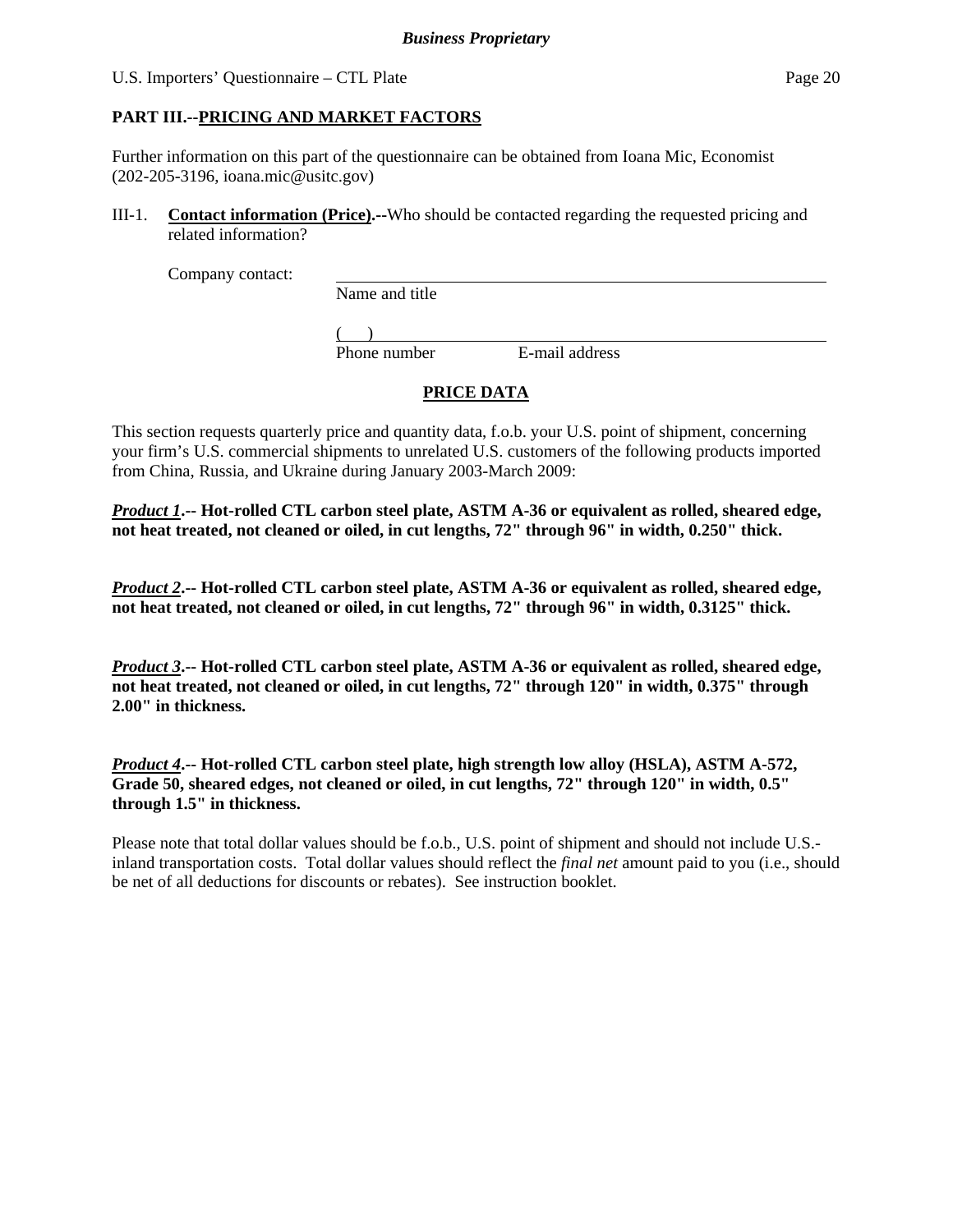III-2a. **Price data (China).**--Report below the quarterly price data<sup>1</sup> for pricing products<sup>2</sup> imported from China and sold by your firm.

|                                                                                                                                               | (Quantity in short tons, value in dollars) |       |                  |       |
|-----------------------------------------------------------------------------------------------------------------------------------------------|--------------------------------------------|-------|------------------|-------|
|                                                                                                                                               | <b>Product 1</b>                           |       | <b>Product 2</b> |       |
| <b>Period of shipment</b>                                                                                                                     | Quantity                                   | Value | Quantity         | Value |
| 2003:                                                                                                                                         |                                            |       |                  |       |
| January-March                                                                                                                                 |                                            |       |                  |       |
| April-June                                                                                                                                    |                                            |       |                  |       |
| July-September                                                                                                                                |                                            |       |                  |       |
| October-December                                                                                                                              |                                            |       |                  |       |
| 2004:                                                                                                                                         |                                            |       |                  |       |
| January-March                                                                                                                                 |                                            |       |                  |       |
| April-June                                                                                                                                    |                                            |       |                  |       |
| July-September                                                                                                                                |                                            |       |                  |       |
| October-December                                                                                                                              |                                            |       |                  |       |
| 2005:                                                                                                                                         |                                            |       |                  |       |
| January-March                                                                                                                                 |                                            |       |                  |       |
| April-June                                                                                                                                    |                                            |       |                  |       |
| July-September                                                                                                                                |                                            |       |                  |       |
| October-December                                                                                                                              |                                            |       |                  |       |
| 2006:                                                                                                                                         |                                            |       |                  |       |
| January-March                                                                                                                                 |                                            |       |                  |       |
| April-June                                                                                                                                    |                                            |       |                  |       |
| July-September                                                                                                                                |                                            |       |                  |       |
| October-December                                                                                                                              |                                            |       |                  |       |
| 2007:                                                                                                                                         |                                            |       |                  |       |
| January-March                                                                                                                                 |                                            |       |                  |       |
| April-June                                                                                                                                    |                                            |       |                  |       |
| July-September                                                                                                                                |                                            |       |                  |       |
| October-December                                                                                                                              |                                            |       |                  |       |
| 2008:                                                                                                                                         |                                            |       |                  |       |
| January-March                                                                                                                                 |                                            |       |                  |       |
| April-June                                                                                                                                    |                                            |       |                  |       |
| July-September                                                                                                                                |                                            |       |                  |       |
| October-December                                                                                                                              |                                            |       |                  |       |
| 2009:                                                                                                                                         |                                            |       |                  |       |
| January-March<br>$1$ Net values ( <i>i.e.</i> , gross sales values less all discounts, allowances, rebates, prepaid freight, and the value of |                                            |       |                  |       |

returned goods), f.o.b. your U.S. point of shipment.

<sup>2</sup> Pricing product definitions are provided on the first page of Part III.

**Note.--**If your product does not exactly meet the product specifications but is competitive with the specified product, provide a description of your product:

Product 1:

Product 2: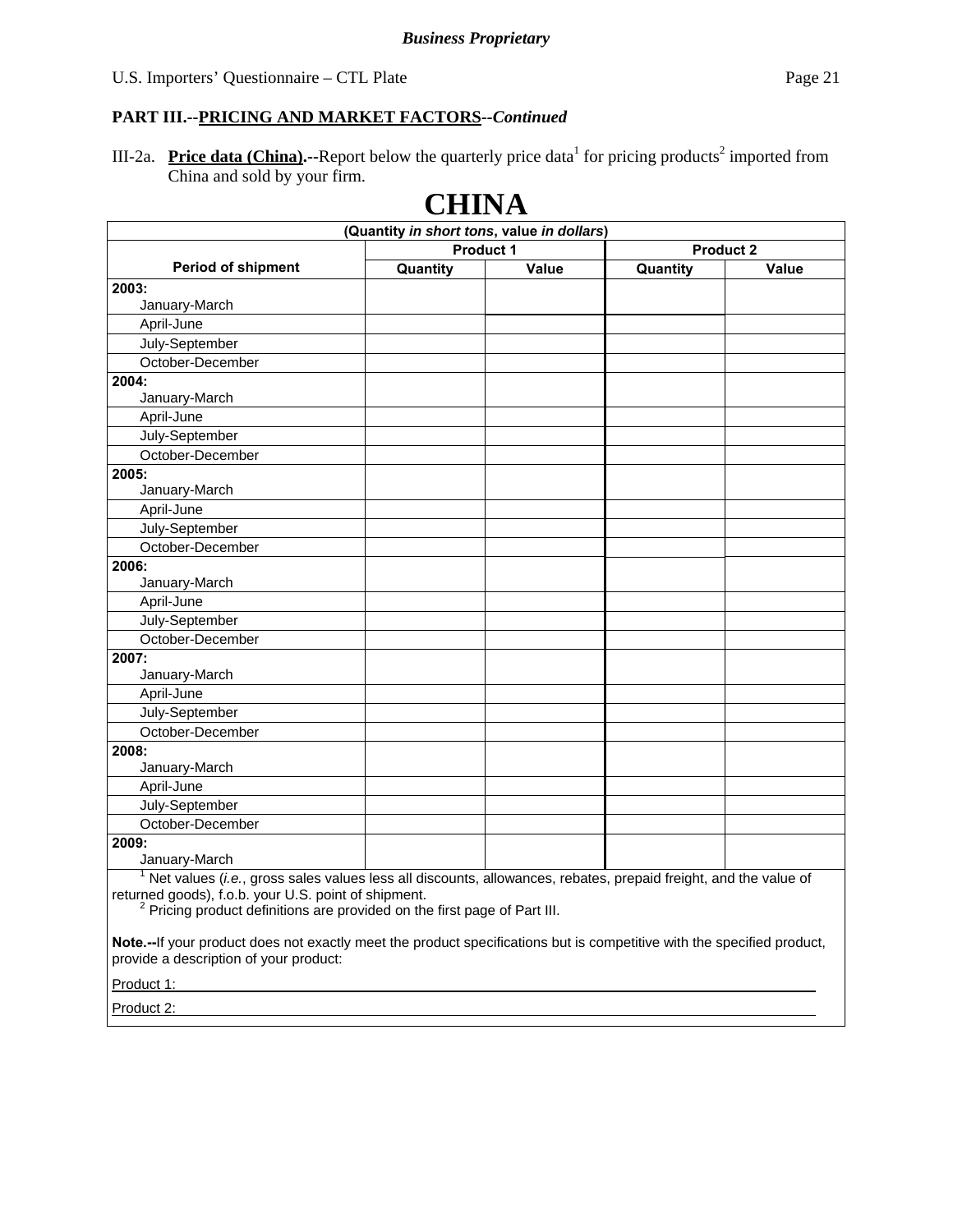#### III-2a. **Price data (China).—***Continued*

# **CHINA**

| (Quantity in short tons, value in dollars)                                                                      |           |       |           |       |
|-----------------------------------------------------------------------------------------------------------------|-----------|-------|-----------|-------|
|                                                                                                                 | Product 3 |       | Product 4 |       |
| Period of shipment                                                                                              | Quantity  | Value | Quantity  | Value |
| 2003:                                                                                                           |           |       |           |       |
| January-March                                                                                                   |           |       |           |       |
| April-June                                                                                                      |           |       |           |       |
| July-September                                                                                                  |           |       |           |       |
| October-December                                                                                                |           |       |           |       |
| 2004:                                                                                                           |           |       |           |       |
| January-March                                                                                                   |           |       |           |       |
| April-June                                                                                                      |           |       |           |       |
| July-September                                                                                                  |           |       |           |       |
| October-December                                                                                                |           |       |           |       |
| 2005:                                                                                                           |           |       |           |       |
| January-March                                                                                                   |           |       |           |       |
| April-June                                                                                                      |           |       |           |       |
| July-September                                                                                                  |           |       |           |       |
| October-December                                                                                                |           |       |           |       |
| 2006:                                                                                                           |           |       |           |       |
| January-March                                                                                                   |           |       |           |       |
| April-June                                                                                                      |           |       |           |       |
| July-September                                                                                                  |           |       |           |       |
| October-December                                                                                                |           |       |           |       |
| 2007:                                                                                                           |           |       |           |       |
| January-March                                                                                                   |           |       |           |       |
| April-June                                                                                                      |           |       |           |       |
| July-September                                                                                                  |           |       |           |       |
| October-December                                                                                                |           |       |           |       |
| 2008:                                                                                                           |           |       |           |       |
| January-March                                                                                                   |           |       |           |       |
| April-June                                                                                                      |           |       |           |       |
| July-September                                                                                                  |           |       |           |       |
| October-December                                                                                                |           |       |           |       |
| 2009:                                                                                                           |           |       |           |       |
| January-March                                                                                                   |           |       |           |       |
| Net values (i.e., gross sales values less all discounts, allowances, rebates, prepaid freight, and the value of |           |       |           |       |

returned goods), f.o.b. your U.S. point of shipment.<br><sup>2</sup> Pricing product definitions are provided on the first page of Part III.

**Note.--**If your product does not exactly meet the product specifications but is competitive with the specified product, provide a description of your product:

Product 3:

Product 4: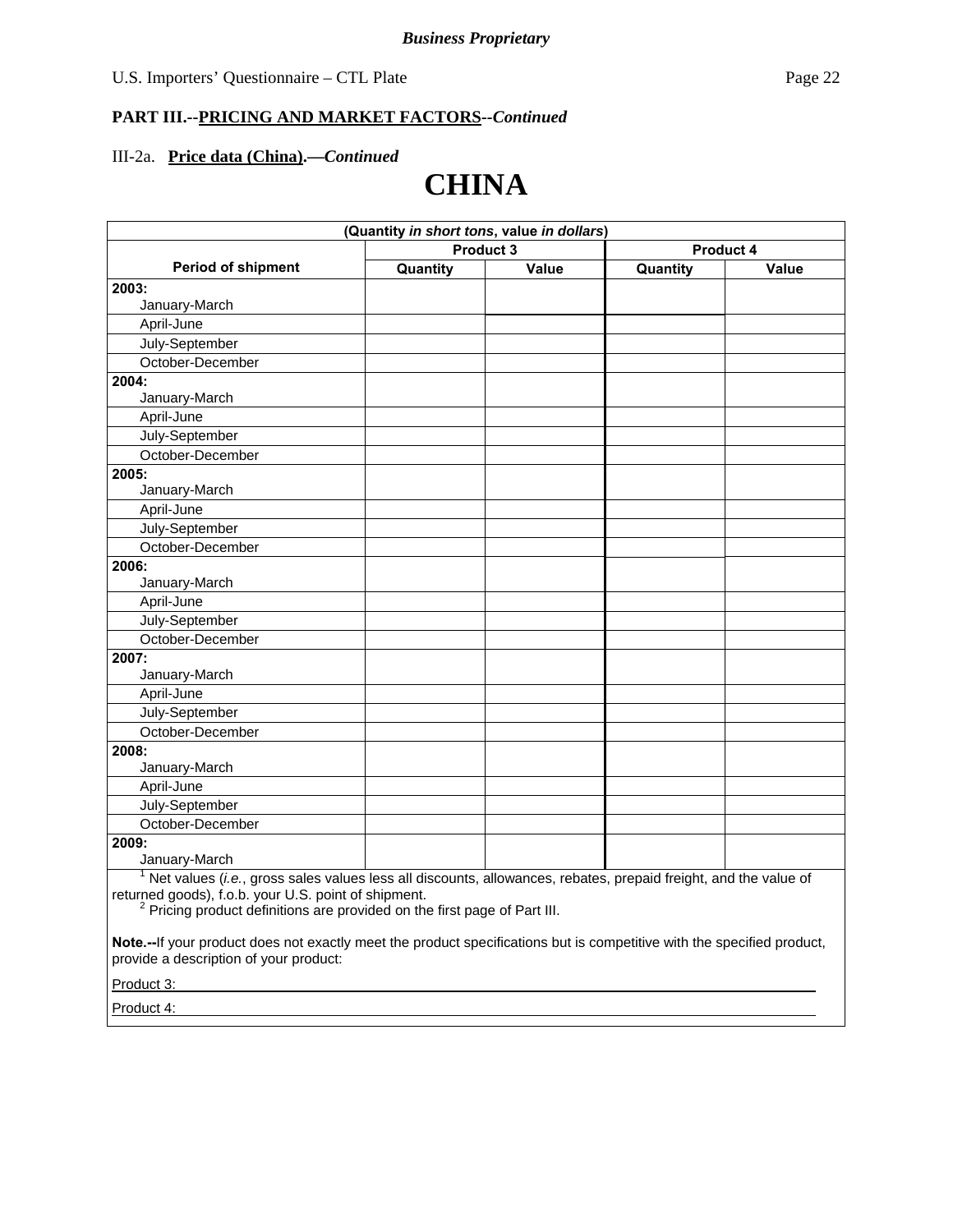III-2b. **Price data (Russia).**--Report below the quarterly price data<sup>1</sup> for pricing products<sup>2</sup> imported from Russia and sold by your firm.

**RUSSIA** 

|                                                                                                                            | (Quantity in short tons, value in dollars) |       |                  |       |
|----------------------------------------------------------------------------------------------------------------------------|--------------------------------------------|-------|------------------|-------|
|                                                                                                                            | <b>Product 1</b>                           |       | <b>Product 2</b> |       |
| <b>Period of shipment</b>                                                                                                  | Quantity                                   | Value | Quantity         | Value |
| 2003:                                                                                                                      |                                            |       |                  |       |
| January-March                                                                                                              |                                            |       |                  |       |
| April-June                                                                                                                 |                                            |       |                  |       |
| July-September                                                                                                             |                                            |       |                  |       |
| October-December                                                                                                           |                                            |       |                  |       |
| 2004:                                                                                                                      |                                            |       |                  |       |
| January-March                                                                                                              |                                            |       |                  |       |
| April-June                                                                                                                 |                                            |       |                  |       |
| July-September                                                                                                             |                                            |       |                  |       |
| October-December                                                                                                           |                                            |       |                  |       |
| 2005:                                                                                                                      |                                            |       |                  |       |
| January-March                                                                                                              |                                            |       |                  |       |
| April-June                                                                                                                 |                                            |       |                  |       |
| July-September                                                                                                             |                                            |       |                  |       |
| October-December                                                                                                           |                                            |       |                  |       |
| 2006:                                                                                                                      |                                            |       |                  |       |
| January-March                                                                                                              |                                            |       |                  |       |
| April-June                                                                                                                 |                                            |       |                  |       |
| July-September                                                                                                             |                                            |       |                  |       |
| October-December                                                                                                           |                                            |       |                  |       |
| 2007:                                                                                                                      |                                            |       |                  |       |
| January-March                                                                                                              |                                            |       |                  |       |
| April-June                                                                                                                 |                                            |       |                  |       |
| July-September                                                                                                             |                                            |       |                  |       |
| October-December                                                                                                           |                                            |       |                  |       |
| 2008:                                                                                                                      |                                            |       |                  |       |
| January-March                                                                                                              |                                            |       |                  |       |
| April-June                                                                                                                 |                                            |       |                  |       |
| July-September                                                                                                             |                                            |       |                  |       |
| October-December                                                                                                           |                                            |       |                  |       |
| 2009:                                                                                                                      |                                            |       |                  |       |
| January-March                                                                                                              |                                            |       |                  |       |
| $1$ Net values <i>(i.e., gross sales values less all discounts, allowances, rebates, prepaid freight, and the value of</i> |                                            |       |                  |       |

 Net values (*i.e.*, gross sales values less all discounts, allowances, rebates, prepaid freight, and the value of returned goods), f.o.b. your U.S. point of shipment.<br><sup>2</sup> Pricing product definitions are provided on the first page of Part III.

**Note.--**If your product does not exactly meet the product specifications but is competitive with the specified product, provide a description of your product:

Product 1:

Product 2: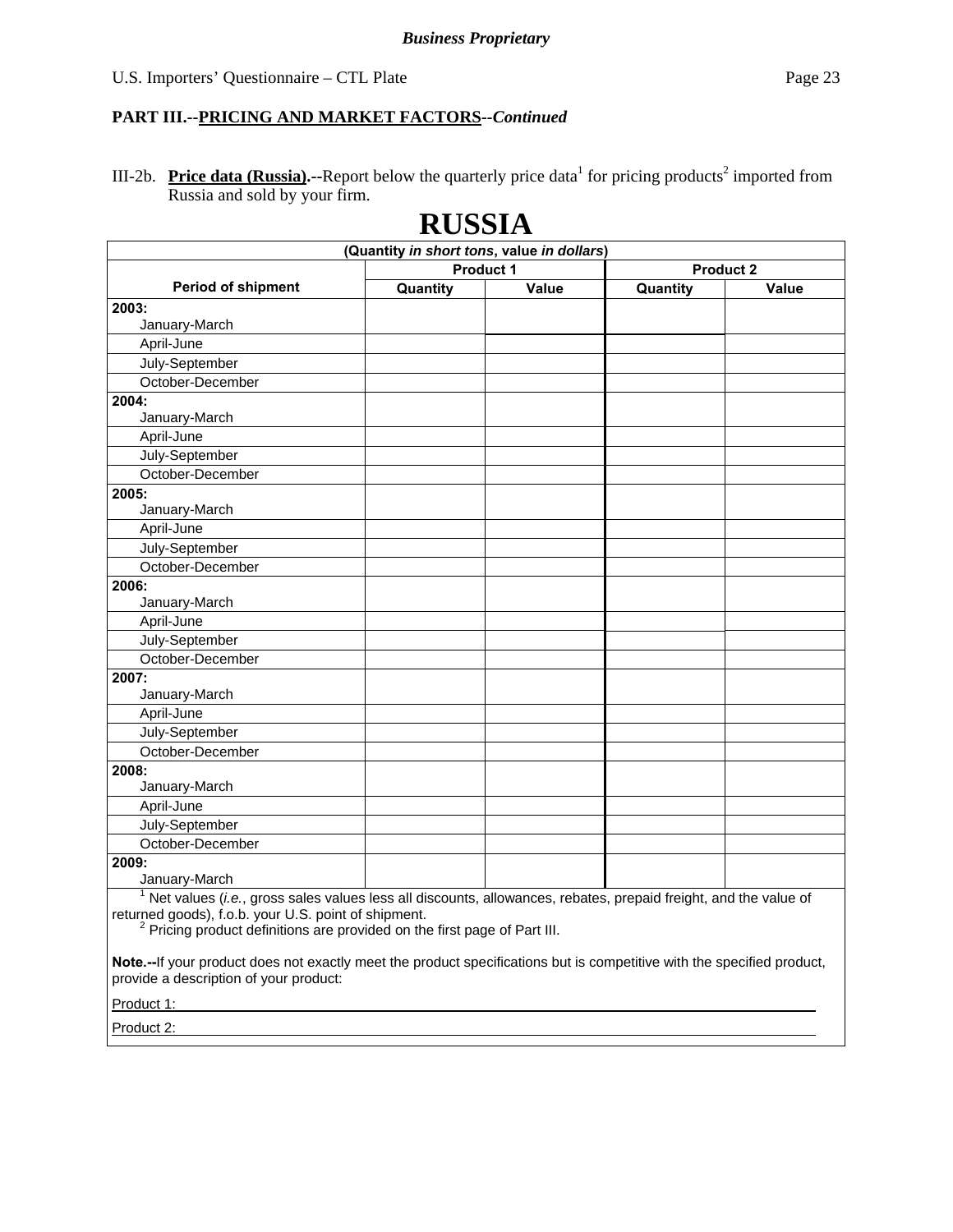**RUSSIA**

# **PART III.--PRICING AND MARKET FACTORS***--Continued*

#### III-2b. **Price data (Russia).—***Continued*

|                                                                                                                 | **↓レレナ**                                   |       |           |       |
|-----------------------------------------------------------------------------------------------------------------|--------------------------------------------|-------|-----------|-------|
|                                                                                                                 | (Quantity in short tons, value in dollars) |       |           |       |
|                                                                                                                 | Product 3                                  |       | Product 4 |       |
| <b>Period of shipment</b>                                                                                       | Quantity                                   | Value | Quantity  | Value |
| 2003:                                                                                                           |                                            |       |           |       |
| January-March                                                                                                   |                                            |       |           |       |
| April-June                                                                                                      |                                            |       |           |       |
| July-September                                                                                                  |                                            |       |           |       |
| October-December                                                                                                |                                            |       |           |       |
| 2004:                                                                                                           |                                            |       |           |       |
| January-March                                                                                                   |                                            |       |           |       |
| April-June                                                                                                      |                                            |       |           |       |
| July-September                                                                                                  |                                            |       |           |       |
| October-December                                                                                                |                                            |       |           |       |
| 2005:                                                                                                           |                                            |       |           |       |
| January-March                                                                                                   |                                            |       |           |       |
| April-June                                                                                                      |                                            |       |           |       |
| July-September                                                                                                  |                                            |       |           |       |
| October-December                                                                                                |                                            |       |           |       |
| 2006:                                                                                                           |                                            |       |           |       |
| January-March                                                                                                   |                                            |       |           |       |
| April-June                                                                                                      |                                            |       |           |       |
| July-September                                                                                                  |                                            |       |           |       |
| October-December                                                                                                |                                            |       |           |       |
| 2007:                                                                                                           |                                            |       |           |       |
| January-March                                                                                                   |                                            |       |           |       |
| April-June                                                                                                      |                                            |       |           |       |
| July-September                                                                                                  |                                            |       |           |       |
| October-December                                                                                                |                                            |       |           |       |
| 2008:                                                                                                           |                                            |       |           |       |
| January-March                                                                                                   |                                            |       |           |       |
| April-June                                                                                                      |                                            |       |           |       |
| July-September                                                                                                  |                                            |       |           |       |
| October-December                                                                                                |                                            |       |           |       |
| 2009:                                                                                                           |                                            |       |           |       |
| January-March                                                                                                   |                                            |       |           |       |
| Net values (i.e., gross sales values less all discounts, allowances, rebates, prepaid freight, and the value of |                                            |       |           |       |
| returned goods) f o b your U.S. point of shipment                                                               |                                            |       |           |       |

returned goods), f.o.b. your U.S. point of shipment.<br><sup>2</sup> Pricing product definitions are provided on the first page of Part III.

**Note.--**If your product does not exactly meet the product specifications but is competitive with the specified product, provide a description of your product:

Product 3:

Product 4: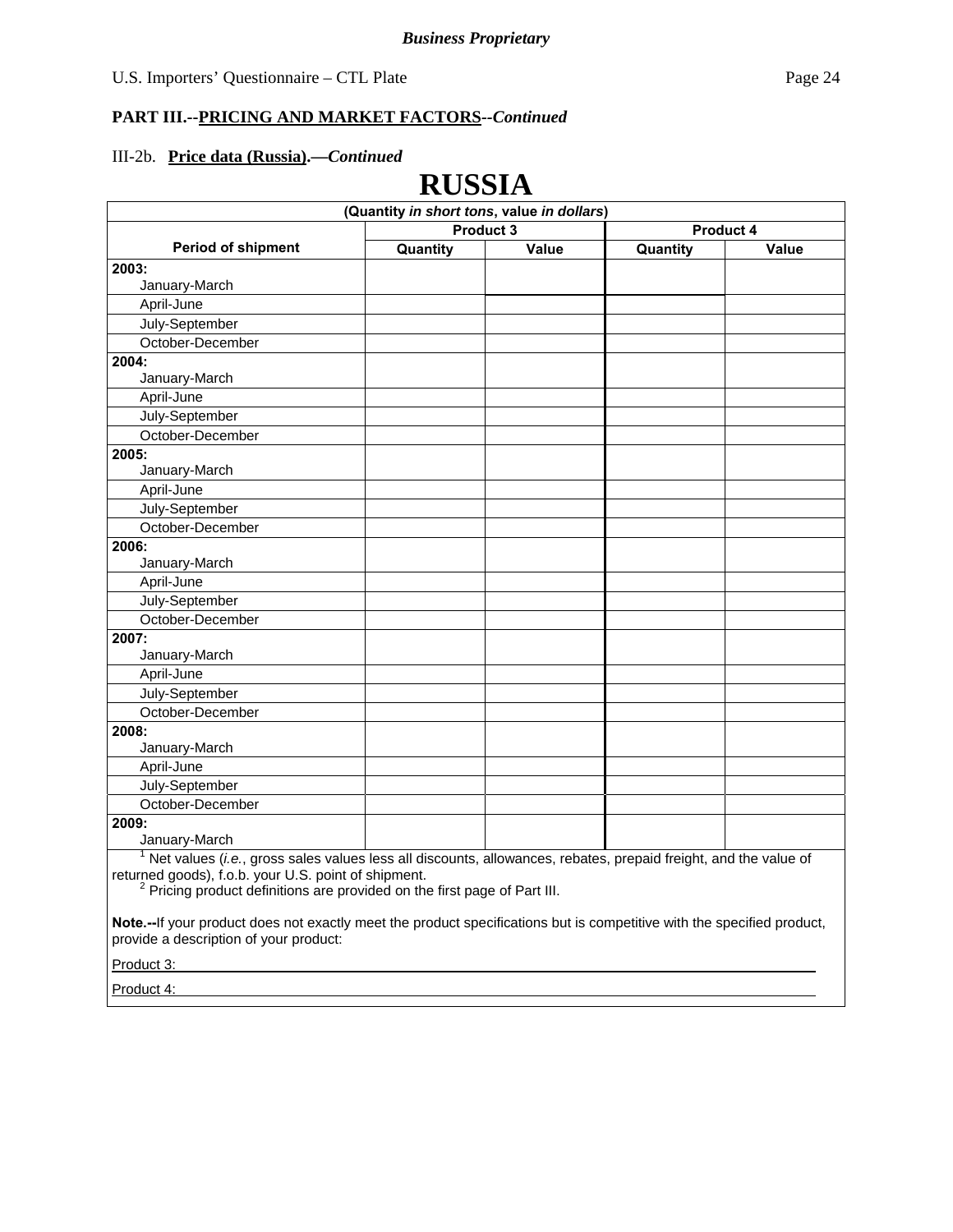III-2c. **Price data (Ukraine).**--Report below the quarterly price data<sup>1</sup> for pricing products<sup>2</sup> imported from Ukraine and sold by your firm.

|                                                                                                                                      | <b>UKRAINE</b><br>(Quantity in short tons, value in dollars) |       |                  |       |
|--------------------------------------------------------------------------------------------------------------------------------------|--------------------------------------------------------------|-------|------------------|-------|
|                                                                                                                                      | <b>Product 1</b>                                             |       | <b>Product 2</b> |       |
| Period of shipment                                                                                                                   | Quantity                                                     | Value | Quantity         | Value |
| 2003:                                                                                                                                |                                                              |       |                  |       |
| January-March                                                                                                                        |                                                              |       |                  |       |
| April-June                                                                                                                           |                                                              |       |                  |       |
| July-September                                                                                                                       |                                                              |       |                  |       |
| October-December                                                                                                                     |                                                              |       |                  |       |
| 2004:                                                                                                                                |                                                              |       |                  |       |
| January-March                                                                                                                        |                                                              |       |                  |       |
| April-June                                                                                                                           |                                                              |       |                  |       |
| July-September                                                                                                                       |                                                              |       |                  |       |
| October-December                                                                                                                     |                                                              |       |                  |       |
| 2005:                                                                                                                                |                                                              |       |                  |       |
| January-March                                                                                                                        |                                                              |       |                  |       |
| April-June                                                                                                                           |                                                              |       |                  |       |
| July-September                                                                                                                       |                                                              |       |                  |       |
| October-December                                                                                                                     |                                                              |       |                  |       |
| 2006:                                                                                                                                |                                                              |       |                  |       |
| January-March                                                                                                                        |                                                              |       |                  |       |
| April-June                                                                                                                           |                                                              |       |                  |       |
| July-September                                                                                                                       |                                                              |       |                  |       |
| October-December                                                                                                                     |                                                              |       |                  |       |
| 2007:                                                                                                                                |                                                              |       |                  |       |
| January-March                                                                                                                        |                                                              |       |                  |       |
| April-June                                                                                                                           |                                                              |       |                  |       |
| July-September                                                                                                                       |                                                              |       |                  |       |
| October-December                                                                                                                     |                                                              |       |                  |       |
| 2008:                                                                                                                                |                                                              |       |                  |       |
| January-March                                                                                                                        |                                                              |       |                  |       |
| April-June                                                                                                                           |                                                              |       |                  |       |
| July-September                                                                                                                       |                                                              |       |                  |       |
| October-December                                                                                                                     |                                                              |       |                  |       |
| 2009:                                                                                                                                |                                                              |       |                  |       |
| January-March<br>$1$ Net values (i.e., gross sales values less all discounts, allowances, rebates, prepaid freight, and the value of |                                                              |       |                  |       |

returned goods), f.o.b. your U.S. point of shipment.<br><sup>2</sup> Pricing product definitions are provided on the first page of Part III.

**Note.--**If your product does not exactly meet the product specifications but is competitive with the specified product, provide a description of your product:

Product 1:

Product 2: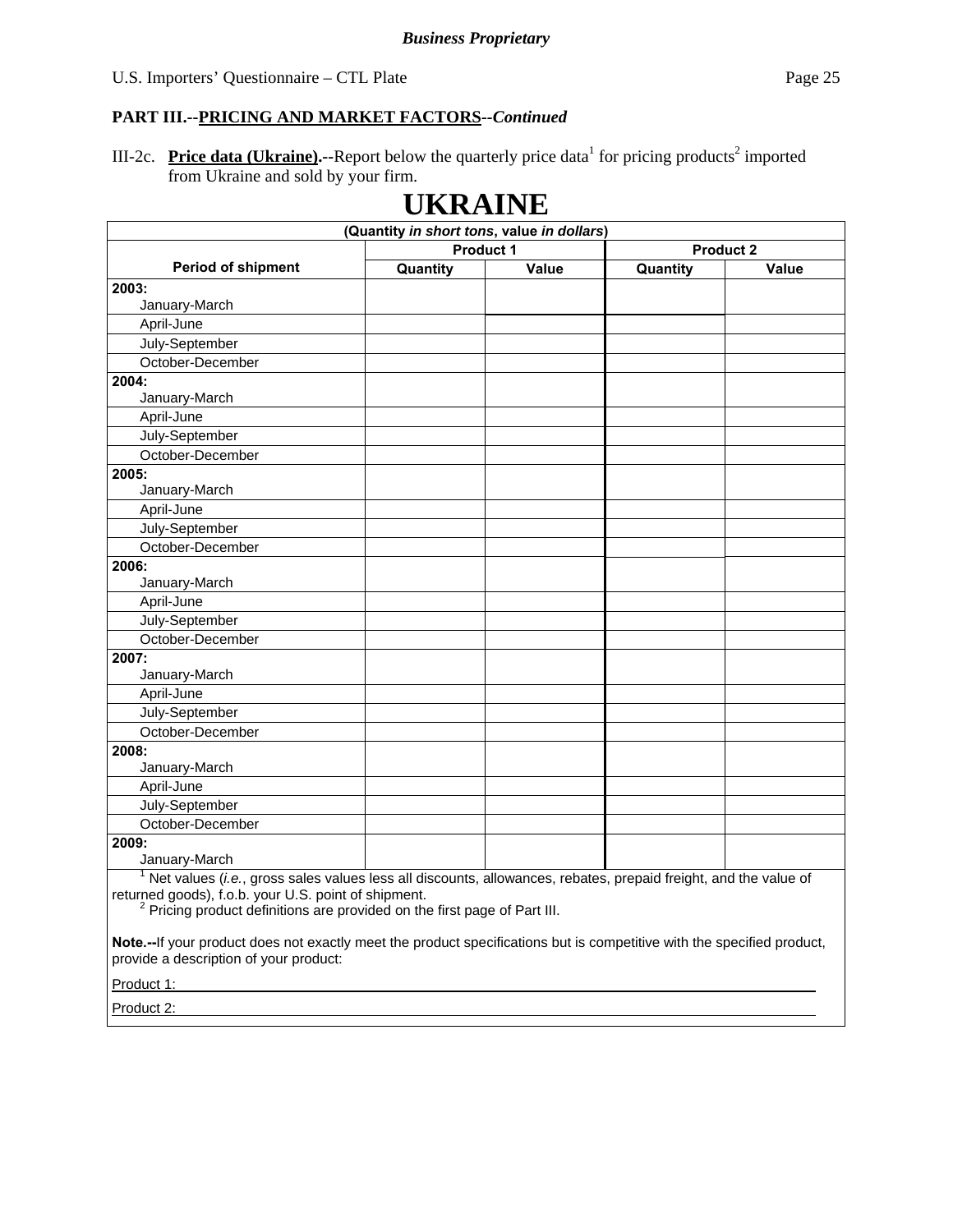**UKRAINE**

# **PART III.--PRICING AND MARKET FACTORS***--Continued*

#### III-2b. **Price data (Ukraine).—***Continued*

|                                                                                                                 | U 11111111                                 |       |           |       |
|-----------------------------------------------------------------------------------------------------------------|--------------------------------------------|-------|-----------|-------|
|                                                                                                                 | (Quantity in short tons, value in dollars) |       |           |       |
|                                                                                                                 | Product 3                                  |       | Product 4 |       |
| <b>Period of shipment</b>                                                                                       | Quantity                                   | Value | Quantity  | Value |
| 2003:                                                                                                           |                                            |       |           |       |
| January-March                                                                                                   |                                            |       |           |       |
| April-June                                                                                                      |                                            |       |           |       |
| July-September                                                                                                  |                                            |       |           |       |
| October-December                                                                                                |                                            |       |           |       |
| 2004:                                                                                                           |                                            |       |           |       |
| January-March                                                                                                   |                                            |       |           |       |
| April-June                                                                                                      |                                            |       |           |       |
| July-September                                                                                                  |                                            |       |           |       |
| October-December                                                                                                |                                            |       |           |       |
| 2005:                                                                                                           |                                            |       |           |       |
| January-March                                                                                                   |                                            |       |           |       |
| April-June                                                                                                      |                                            |       |           |       |
| July-September                                                                                                  |                                            |       |           |       |
| October-December                                                                                                |                                            |       |           |       |
| 2006:                                                                                                           |                                            |       |           |       |
| January-March                                                                                                   |                                            |       |           |       |
| April-June                                                                                                      |                                            |       |           |       |
| July-September                                                                                                  |                                            |       |           |       |
| October-December                                                                                                |                                            |       |           |       |
| 2007:                                                                                                           |                                            |       |           |       |
| January-March                                                                                                   |                                            |       |           |       |
| April-June                                                                                                      |                                            |       |           |       |
| July-September                                                                                                  |                                            |       |           |       |
| October-December                                                                                                |                                            |       |           |       |
| 2008:                                                                                                           |                                            |       |           |       |
| January-March                                                                                                   |                                            |       |           |       |
| April-June                                                                                                      |                                            |       |           |       |
| July-September                                                                                                  |                                            |       |           |       |
| October-December                                                                                                |                                            |       |           |       |
| 2009:                                                                                                           |                                            |       |           |       |
| January-March                                                                                                   |                                            |       |           |       |
| Net values (i.e., gross sales values less all discounts, allowances, rebates, prepaid freight, and the value of |                                            |       |           |       |

returned goods), f.o.b. your U.S. point of shipment.<br><sup>2</sup> Pricing product definitions are provided on the first page of Part III.

**Note.--**If your product does not exactly meet the product specifications but is competitive with the specified product, provide a description of your product:

Product 3:

Product 4: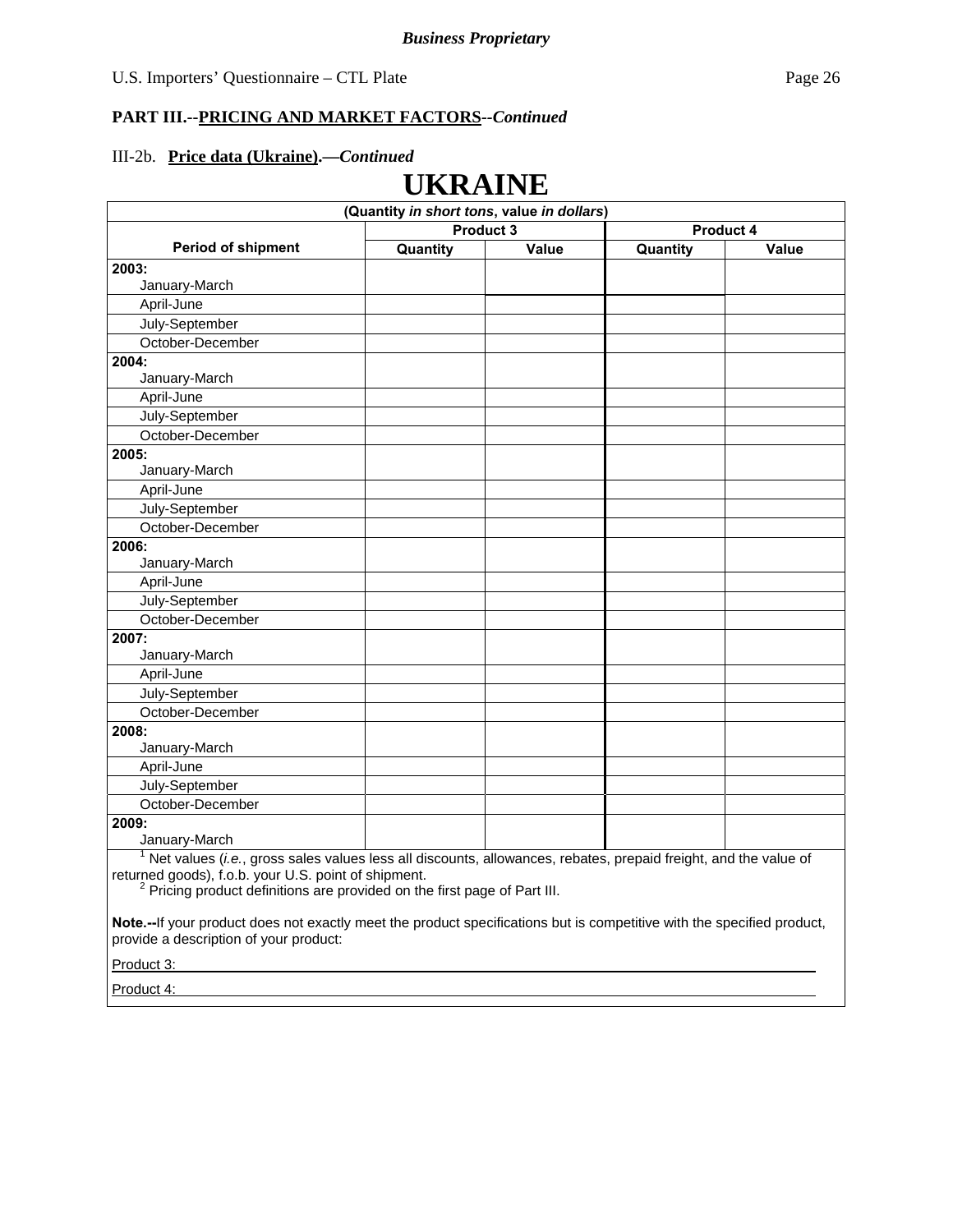# III-2d. **Price data.--***Continued*

# **THIS PAGE IS DUE ON OR BEFORE JULY 24, 2009.**

|                                                                                                                                                                                                    |                                                                                     | (Quantity in short tons, value in dollars) |                                                                                                                        |       |
|----------------------------------------------------------------------------------------------------------------------------------------------------------------------------------------------------|-------------------------------------------------------------------------------------|--------------------------------------------|------------------------------------------------------------------------------------------------------------------------|-------|
|                                                                                                                                                                                                    |                                                                                     | <b>CHINA</b>                               |                                                                                                                        |       |
| <b>Period of shipment</b>                                                                                                                                                                          |                                                                                     | <b>Product 1</b>                           | <b>Product 2</b>                                                                                                       |       |
|                                                                                                                                                                                                    | Quantity                                                                            | Value                                      | Quantity                                                                                                               | Value |
| 2009:                                                                                                                                                                                              |                                                                                     |                                            |                                                                                                                        |       |
| April-June                                                                                                                                                                                         |                                                                                     | Product 3                                  | Product 4                                                                                                              |       |
|                                                                                                                                                                                                    |                                                                                     |                                            |                                                                                                                        |       |
|                                                                                                                                                                                                    | <b>Quantity</b>                                                                     | Value                                      | Quantity                                                                                                               | Value |
| 2009:<br>April-June                                                                                                                                                                                |                                                                                     |                                            |                                                                                                                        |       |
|                                                                                                                                                                                                    |                                                                                     | <b>RUSSIA</b>                              |                                                                                                                        |       |
|                                                                                                                                                                                                    |                                                                                     | <b>Product 1</b>                           | <b>Product 2</b>                                                                                                       |       |
|                                                                                                                                                                                                    | Quantity                                                                            | <b>Value</b>                               | Quantity                                                                                                               | Value |
| 2009:                                                                                                                                                                                              |                                                                                     |                                            |                                                                                                                        |       |
| April-June                                                                                                                                                                                         |                                                                                     |                                            |                                                                                                                        |       |
|                                                                                                                                                                                                    |                                                                                     | Product 3                                  | Product 4                                                                                                              |       |
|                                                                                                                                                                                                    | Quantity                                                                            | Value                                      | Quantity                                                                                                               | Value |
| 2009:                                                                                                                                                                                              |                                                                                     |                                            |                                                                                                                        |       |
| April-June                                                                                                                                                                                         |                                                                                     |                                            |                                                                                                                        |       |
|                                                                                                                                                                                                    |                                                                                     | <b>UKRAINE</b>                             |                                                                                                                        |       |
|                                                                                                                                                                                                    |                                                                                     | <b>Product 1</b>                           | <b>Product 2</b>                                                                                                       |       |
|                                                                                                                                                                                                    | Quantity                                                                            | Value                                      | Quantity                                                                                                               | Value |
| 2009:<br>April-June                                                                                                                                                                                |                                                                                     |                                            |                                                                                                                        |       |
|                                                                                                                                                                                                    |                                                                                     | Product 3                                  | Product 4                                                                                                              |       |
|                                                                                                                                                                                                    | <b>Quantity</b>                                                                     | Value                                      | Quantity                                                                                                               | Value |
| 2009:                                                                                                                                                                                              |                                                                                     |                                            |                                                                                                                        |       |
| April-June<br>$1$ Net values ( <i>i.e.</i> , gross sales values less all discounts, allowances, rebates, prepaid freight, and the value of<br>returned goods), f.o.b. your U.S. point of shipment. |                                                                                     |                                            |                                                                                                                        |       |
|                                                                                                                                                                                                    | <sup>2</sup> Pricing product definitions are provided on the first page of Part IV. |                                            |                                                                                                                        |       |
| provide a description of your product:                                                                                                                                                             |                                                                                     |                                            | Note.--If your product does not exactly meet the product specifications but is competitive with the specified product, |       |
| Product 1:                                                                                                                                                                                         |                                                                                     |                                            |                                                                                                                        |       |
| Product 2:                                                                                                                                                                                         |                                                                                     |                                            |                                                                                                                        |       |
| Product 3:                                                                                                                                                                                         |                                                                                     |                                            |                                                                                                                        |       |
| Product 4:                                                                                                                                                                                         |                                                                                     |                                            |                                                                                                                        |       |
|                                                                                                                                                                                                    |                                                                                     |                                            |                                                                                                                        |       |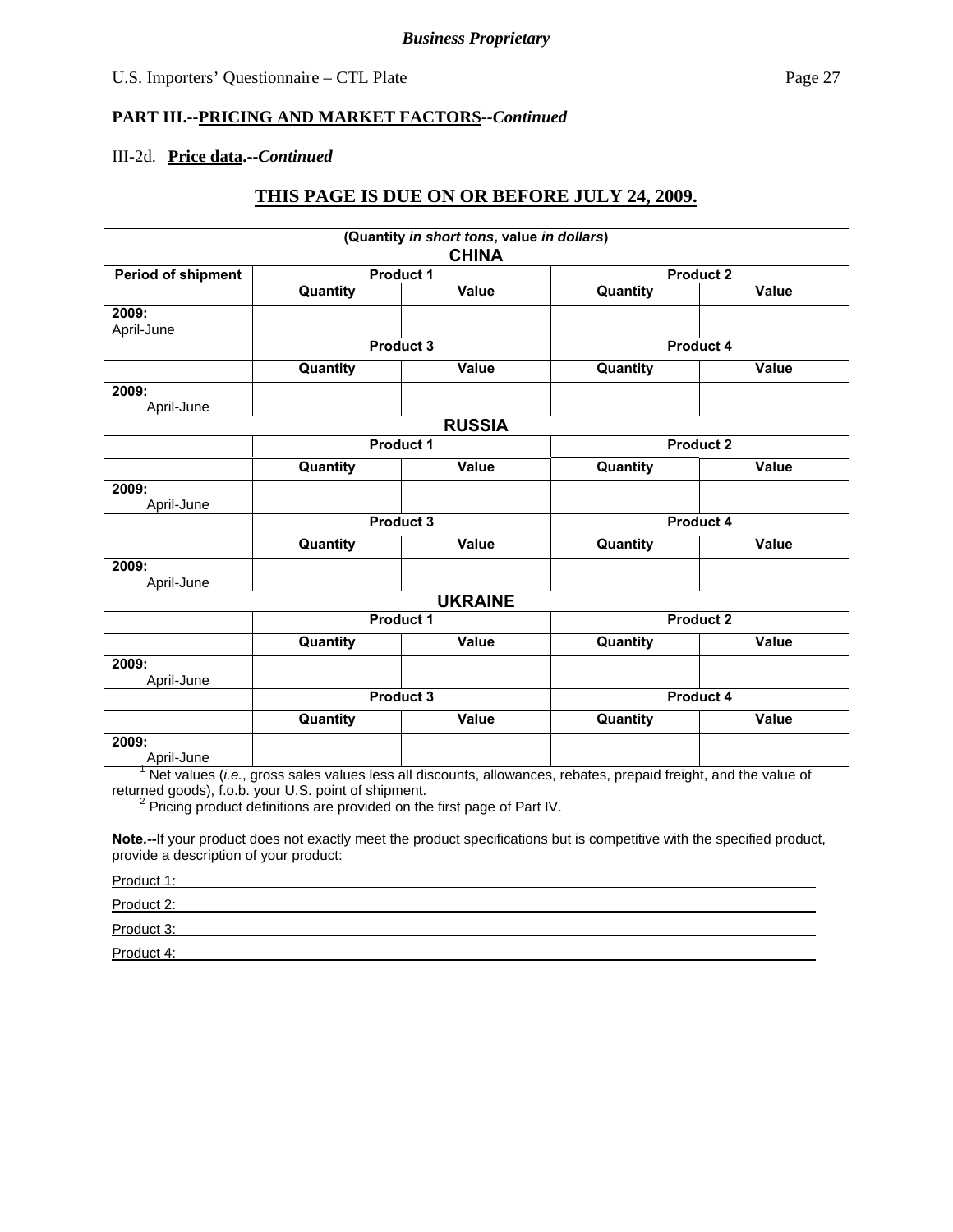# **For the following questions, if your responses differ with respect to CTL carbon steel plate and CTL micro-alloy steel plate, please indicate.**

|                 | <b>Price setting.</b> -- How does your firm determine the prices that it charges for sales of CTL carbon<br>steel plate (check all that apply)? If your firm issues price lists, please include a copy of a recent<br>price list with your submission. If your price list is large, please only submit some sample pages. |  |                                      |                                                                                                               |  |  |
|-----------------|---------------------------------------------------------------------------------------------------------------------------------------------------------------------------------------------------------------------------------------------------------------------------------------------------------------------------|--|--------------------------------------|---------------------------------------------------------------------------------------------------------------|--|--|
|                 | Transaction by transaction                                                                                                                                                                                                                                                                                                |  | $\Box$ Contracts                     | $\Box$ Set price lists                                                                                        |  |  |
|                 |                                                                                                                                                                                                                                                                                                                           |  |                                      |                                                                                                               |  |  |
| <i>apply</i> ). | <b>Discount policy.</b> -- Please indicate and describe your firm's discount policies (check all that                                                                                                                                                                                                                     |  |                                      |                                                                                                               |  |  |
|                 | Quantity discounts                                                                                                                                                                                                                                                                                                        |  | $\Box$ Annual total volume discounts | No discount policy                                                                                            |  |  |
|                 | Other--Please describe: Note that the contract of the contract of the contract of the contract of the contract of the contract of the contract of the contract of the contract of the contract of the contract of the contract                                                                                            |  |                                      |                                                                                                               |  |  |
|                 |                                                                                                                                                                                                                                                                                                                           |  |                                      |                                                                                                               |  |  |
|                 |                                                                                                                                                                                                                                                                                                                           |  |                                      |                                                                                                               |  |  |
|                 | Pricing terms for CTL carbon steel plate.--                                                                                                                                                                                                                                                                               |  |                                      |                                                                                                               |  |  |
| (a)             |                                                                                                                                                                                                                                                                                                                           |  |                                      | What are your firm's typical sales terms for its imported CTL carbon steel plate (e.g.,<br>2/10 net 30 days)? |  |  |
| (b)             |                                                                                                                                                                                                                                                                                                                           |  |                                      | On what basis are your prices of imported CTL carbon steel plate usually quoted? (check                       |  |  |
|                 | one)<br>F.o.b.--Please specify point:                                                                                                                                                                                                                                                                                     |  |                                      | Delivered                                                                                                     |  |  |
|                 | Contract versus spot.--Approximately what share of your firm's sales of its imported CTL<br>than 12 months), (2) short-term contract basis (multiple deliveries up to and including 12<br>months), and (3) spot sales basis (for a single delivery)?                                                                      |  |                                      | carbon steel plate in 2008 were on a (1) long-term contract basis (multiple deliveries for more               |  |  |
|                 | Type of sale                                                                                                                                                                                                                                                                                                              |  | Share of sales (percent)             |                                                                                                               |  |  |
|                 | Long-term contracts                                                                                                                                                                                                                                                                                                       |  |                                      |                                                                                                               |  |  |
|                 | Short-term contracts                                                                                                                                                                                                                                                                                                      |  |                                      |                                                                                                               |  |  |
|                 | Spot sales                                                                                                                                                                                                                                                                                                                |  |                                      |                                                                                                               |  |  |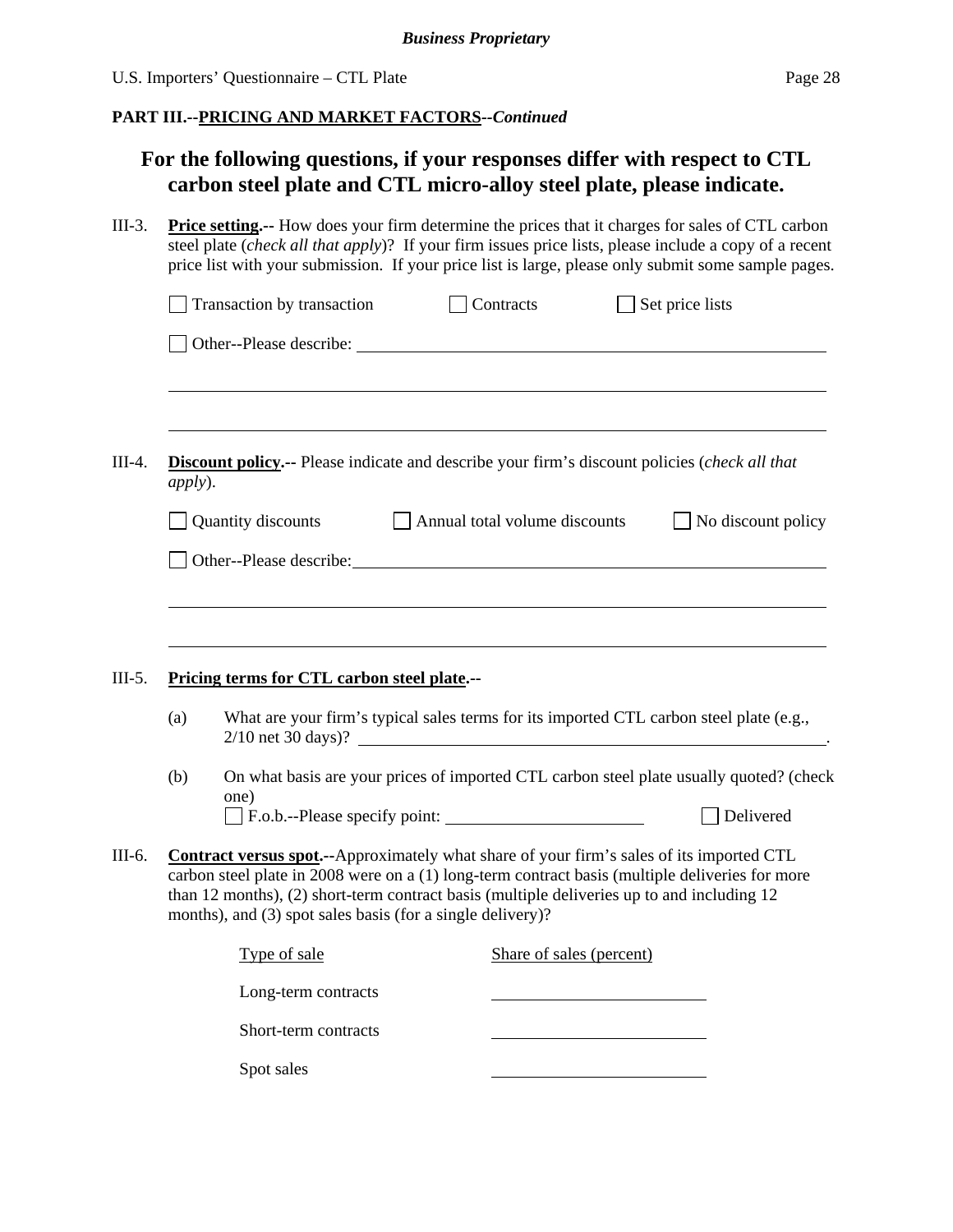#### **PART III.--PRICING AND MARKET FACTORS***--Continued*

| $III-7.$ |     | <b>Long-term contact provisions.</b> --If you sell on a long-term contract basis, please answer the<br>following questions with respect to provisions of a typical long-term contract.     |                         |             |                             |             |
|----------|-----|--------------------------------------------------------------------------------------------------------------------------------------------------------------------------------------------|-------------------------|-------------|-----------------------------|-------------|
|          | (a) | What is the average duration of a contract?                                                                                                                                                |                         |             |                             |             |
|          | (b) | Can prices be renegotiated during the contract period?                                                                                                                                     |                         | Yes         | <b>No</b>                   |             |
|          | (c) | Does the contract fix quantity, price, or both? $\Box$ Quantity                                                                                                                            |                         |             | Price                       | <b>Both</b> |
|          | (d) | Does the contract have a meet or release provision?                                                                                                                                        |                         | Yes         | No                          |             |
| III-8.   |     | <b>Short-term contract provisions.--</b> If you sell on a short-term contract basis, please answer the<br>following questions with respect to provisions of a typical short-term contract. |                         |             |                             |             |
|          | (a) | What is the average duration of a contract?                                                                                                                                                |                         |             |                             |             |
|          | (b) | Can prices be renegotiated during the contract period?                                                                                                                                     |                         | Yes         | $\blacksquare$ No           |             |
|          | (c) | Does the contract fix quantity, price, or both? $\Box$ Quantity                                                                                                                            |                         |             | Price                       | <b>Both</b> |
|          | (d) | Does the contract have a meet or release provision?                                                                                                                                        |                         | $\vert$ Yes | $\overline{\phantom{a}}$ No |             |
| III-9.   |     | <b>Lead times.</b> --What is the average lead time between a customer's order and the date of delivery<br>for your firm's sales of CTL carbon steel plate?                                 |                         |             |                             |             |
|          |     | Source                                                                                                                                                                                     | Share of sales,<br>2008 |             | Lead time                   |             |

| Source                                   | DINIV OF DRIVD.<br>2008 | Lead time |
|------------------------------------------|-------------------------|-----------|
| From your firm's inventory               |                         |           |
| From foreign manufacturers'<br>inventory |                         |           |
| Produced to order                        |                         |           |
| <b>Total</b>                             | 100 %                   |           |

#### III-10. **Shipping information.--**

- (a) What is the approximate percentage of the total delivered cost of CTL carbon steel plate that is accounted for by  $\dot{U}$ .S. inland transportation costs? \_\_\_\_\_ percent.
- (b) Who generally arranges the transportation to your customers' locations? (check one)  $\Box$ Your firm  $\Box$  or purchaser
- (c) What proportion of your sales are delivered within 100 miles of your point of importation ( $\Box$ ) or storage facility  $\Box$ ) (check one, then provide the percentages)?  $\Box$  percent. Within 101 to 1,000 miles? percent. Over 1,000 miles? percent. Be sure to check one of the two options for measurement.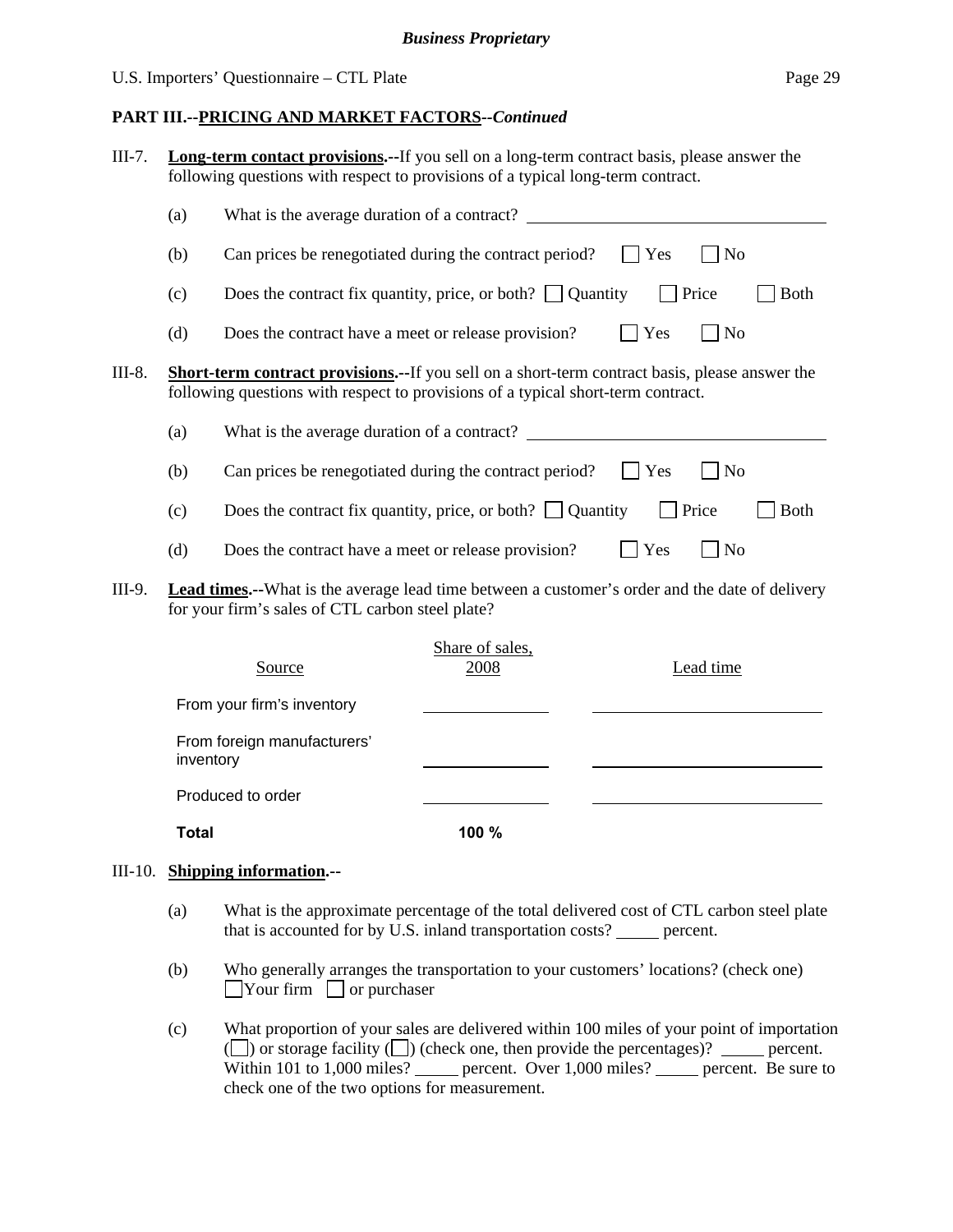III-11. **Geographical shipments.—**What is the geographic market area in the United States served by your firm (check all that apply)?

|                                                                                                                          | $\sqrt{ }$ if applicable |                               |                                |                                     |
|--------------------------------------------------------------------------------------------------------------------------|--------------------------|-------------------------------|--------------------------------|-------------------------------------|
| Geographic area                                                                                                          | Imports from<br>China    | Imports from<br><b>Russia</b> | Imports from<br><b>Ukraine</b> | <b>Nonsubject</b><br><b>imports</b> |
| Northeast.-CT, ME,<br>MA, NH, NJ, NY, PA, RI,<br>and VT.                                                                 |                          |                               |                                |                                     |
| Midwest.-IL, IN, IA, KS,<br>MI, MN, MO, NE, ND,<br>OH, SD, and WI.                                                       |                          |                               |                                |                                     |
| Southeast.-AL, DE,<br>DC, FL, GA, KY, MD,<br>MS, NC, SC, TN, VA,<br>and WV.                                              |                          |                               |                                |                                     |
| Central Southwest.-<br>AR, LA, OK, and TX.                                                                               |                          |                               |                                |                                     |
| Mountains.-AZ, CO, ID,<br>MT, NV, NM, UT, and<br>WY.                                                                     |                          |                               |                                |                                     |
| Pacific Coast.-CA, OR,<br>and WA.                                                                                        |                          |                               |                                |                                     |
| Other.-All other markets<br>in the United States not<br>previously listed,<br>including AK, HI, PR, VI,<br>among others. |                          |                               |                                |                                     |

III-12. **End uses.--**Describe the three most common end uses of the CTL carbon steel plate that you import from China, Russia, and/or Ukraine. For each end-use product, what percentage of the total cost is accounted for by CTL carbon steel plate?

End use

l

 $\overline{a}$ 

 $\overline{a}$ 

 $\overline{a}$ 

Share of total cost of end product (*percent*)

III-13. **Changes in end uses.--**Have there been any changes in the end uses of CTL carbon steel plate since 2003?

No **Yes--Please describe.**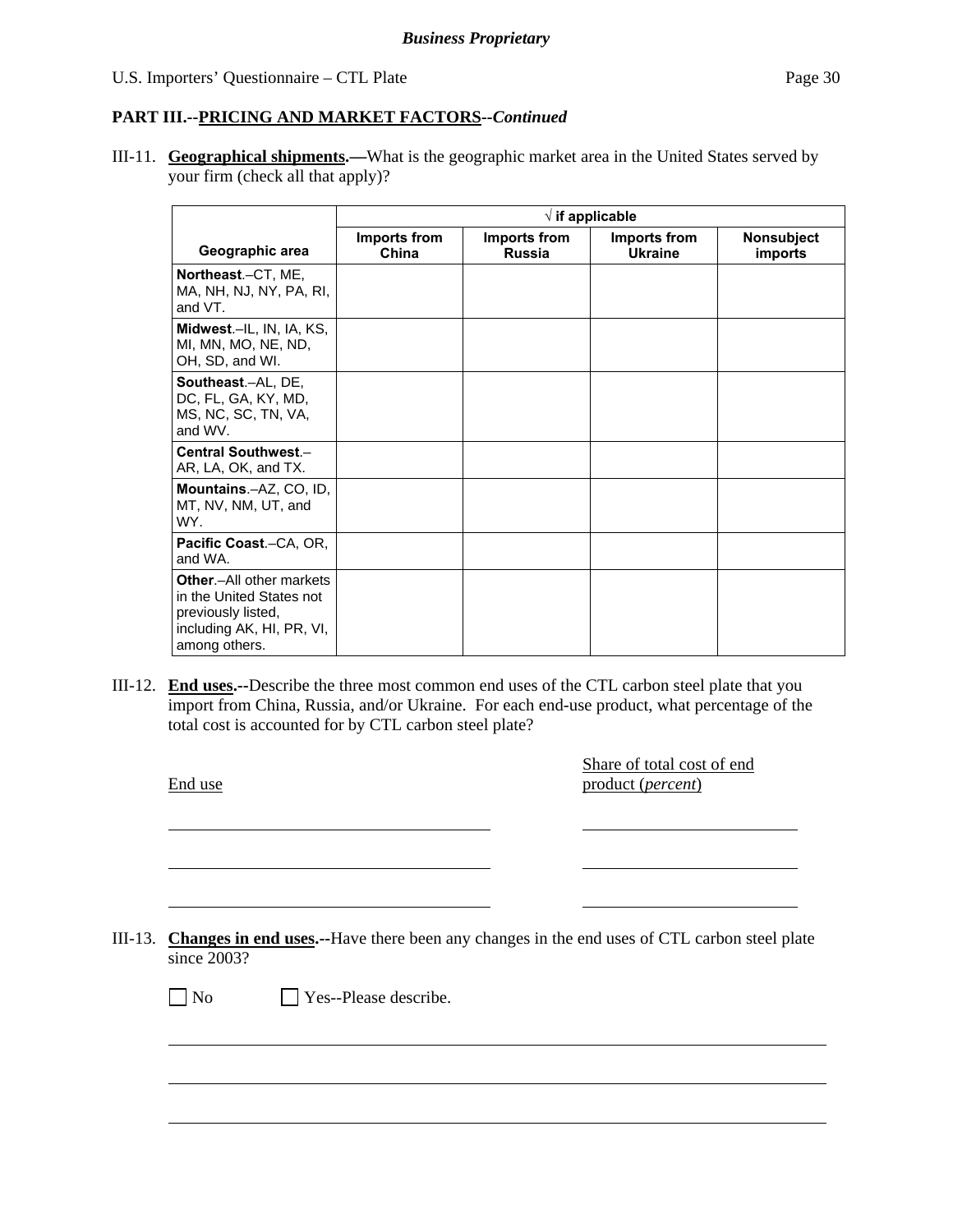$\overline{a}$ 

#### **PART III.--PRICING AND MARKET FACTORS***--Continued*

| III-14. <b>Anticipated changes in end uses.</b> --Do you anticipate any changes in terms of the end uses of |
|-------------------------------------------------------------------------------------------------------------|
| CTL carbon steel plate in the future?                                                                       |

 $\Box$  No  $\Box$  Yes--Please describe and identify the time period. Provide any underlying assumptions, along with relevant portions of business plans or other supporting documentation that address this issue.

III-15. **Substitutes.--**Please list in order of importance any products that may be substituted for CTL carbon steel plate. For each possible substitute product, please give examples of applications and end uses for which they are substitutes and indicate whether changes in the price of the substitute affect the price for CTL carbon steel plate, and to what degree, and the length of any time lag of such an effect.

| <b>Substitute</b> | <b>Description</b> | Have changes in the prices of this<br>substitute affected the price for CTL<br>carbon steel plate? |
|-------------------|--------------------|----------------------------------------------------------------------------------------------------|
| 1.                |                    | $\Box$ No<br>Yes--Please explain.                                                                  |
|                   |                    |                                                                                                    |
| 2.                |                    | $\Box$ No<br>Yes--Please explain.<br>$\mathcal{L}$                                                 |
|                   |                    |                                                                                                    |
| 3.                |                    | $\Box$ No<br>Yes--Please explain.                                                                  |
|                   |                    |                                                                                                    |
|                   |                    |                                                                                                    |
|                   |                    |                                                                                                    |
| 4.                |                    | $\Box$ No<br>Yes--Please explain.<br>$\mathcal{L}$                                                 |
|                   |                    |                                                                                                    |
|                   |                    |                                                                                                    |
| 5.                |                    | $\Box$ No<br>Yes--Please explain.                                                                  |
|                   |                    |                                                                                                    |
|                   |                    |                                                                                                    |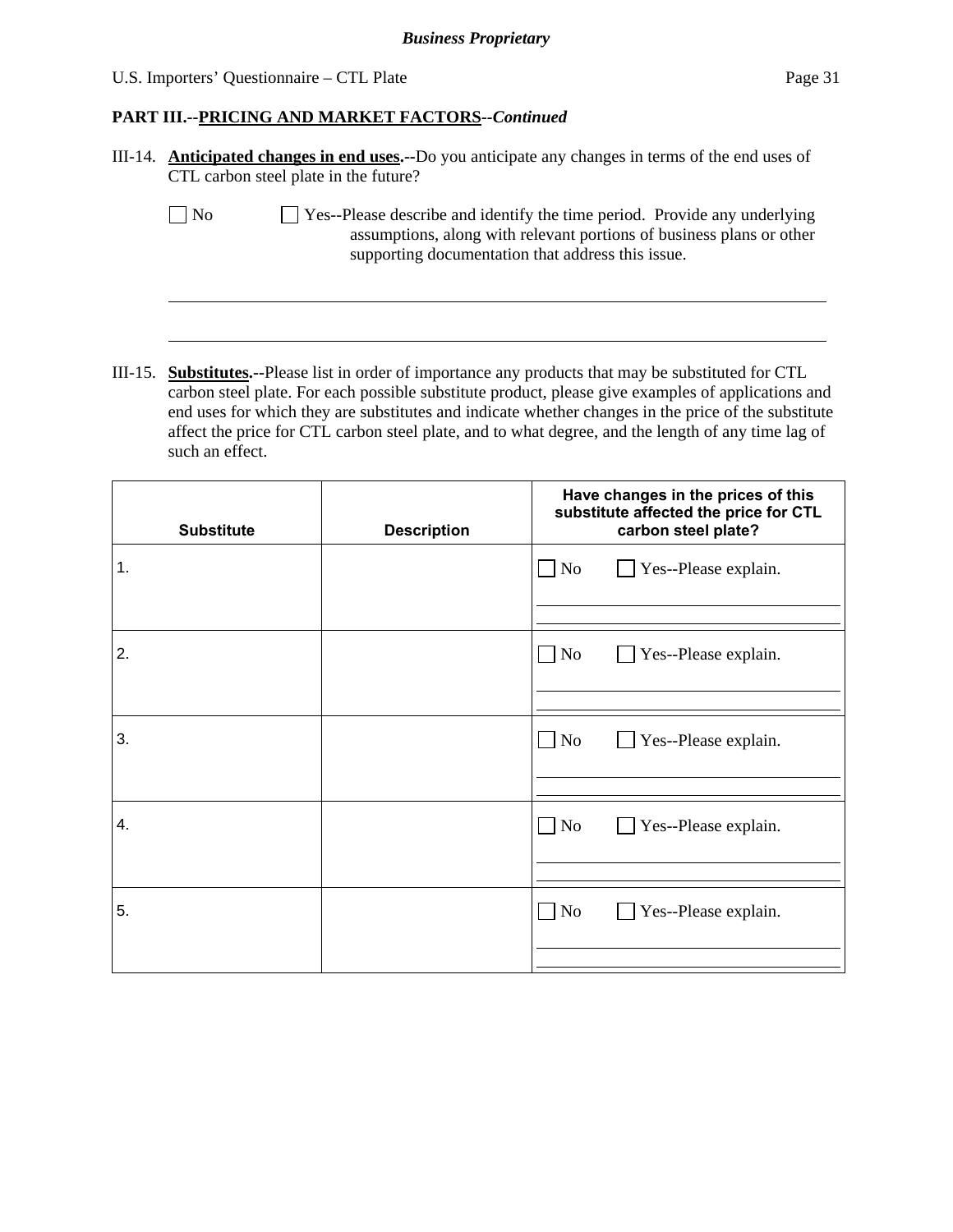# U.S. Importers' Questionnaire – CTL Plate Page 32

|           | III-16. Changes in substitutes.--Have there been any changes in the number or types of products that<br>can be substituted for CTL carbon steel plate since 2003?                                                                                                                                                                                                                                                                                                                                                        |
|-----------|--------------------------------------------------------------------------------------------------------------------------------------------------------------------------------------------------------------------------------------------------------------------------------------------------------------------------------------------------------------------------------------------------------------------------------------------------------------------------------------------------------------------------|
|           | Yes--Please explain.<br>$\Box$ No                                                                                                                                                                                                                                                                                                                                                                                                                                                                                        |
|           |                                                                                                                                                                                                                                                                                                                                                                                                                                                                                                                          |
| $III-17.$ | <b>Anticipated changes in substitute.</b> --Do you anticipate any changes in terms of the<br>substitutability of other products for CTL carbon steel plate in the future?                                                                                                                                                                                                                                                                                                                                                |
|           | $\Box$ No<br>Yes--Please describe and provide any underlying assumptions, along with<br>relevant portions of business plans or other supporting documentation<br>that address this issue.                                                                                                                                                                                                                                                                                                                                |
|           |                                                                                                                                                                                                                                                                                                                                                                                                                                                                                                                          |
| $III-18.$ | <b>Raw materials.</b> --To what extent have changes in the prices of raw materials affected your firm's<br>selling prices for CTL carbon steel plate since 2003? Also discuss any anticipated changes in<br>your raw material costs in the future, identifying the time period(s) involved and the factor(s) that<br>you believe would be responsible for such changes. Provide any underlying assumptions, along<br>with relevant portions of business plans or other supporting documentation that address this issue. |
|           |                                                                                                                                                                                                                                                                                                                                                                                                                                                                                                                          |
| III-19.   | <b>Changes in factors affecting supply.</b> --Have any changes occurred in any other factors affecting<br>supply (e.g., changes in availability or prices of energy or labor; transportation conditions;<br>production capacity and/or methods of production; technology; export markets; or alternative<br>production opportunities) that affected the availability of U.S.-produced CTL carbon steel plate in<br>the U.S. market since 2003?                                                                           |
|           | $\vert$ No<br>Yes--Please note the time period(s) of any such changes, the factors(s)<br>involved, and the impact such changes had on your shipment volumes<br>and prices.                                                                                                                                                                                                                                                                                                                                               |
|           |                                                                                                                                                                                                                                                                                                                                                                                                                                                                                                                          |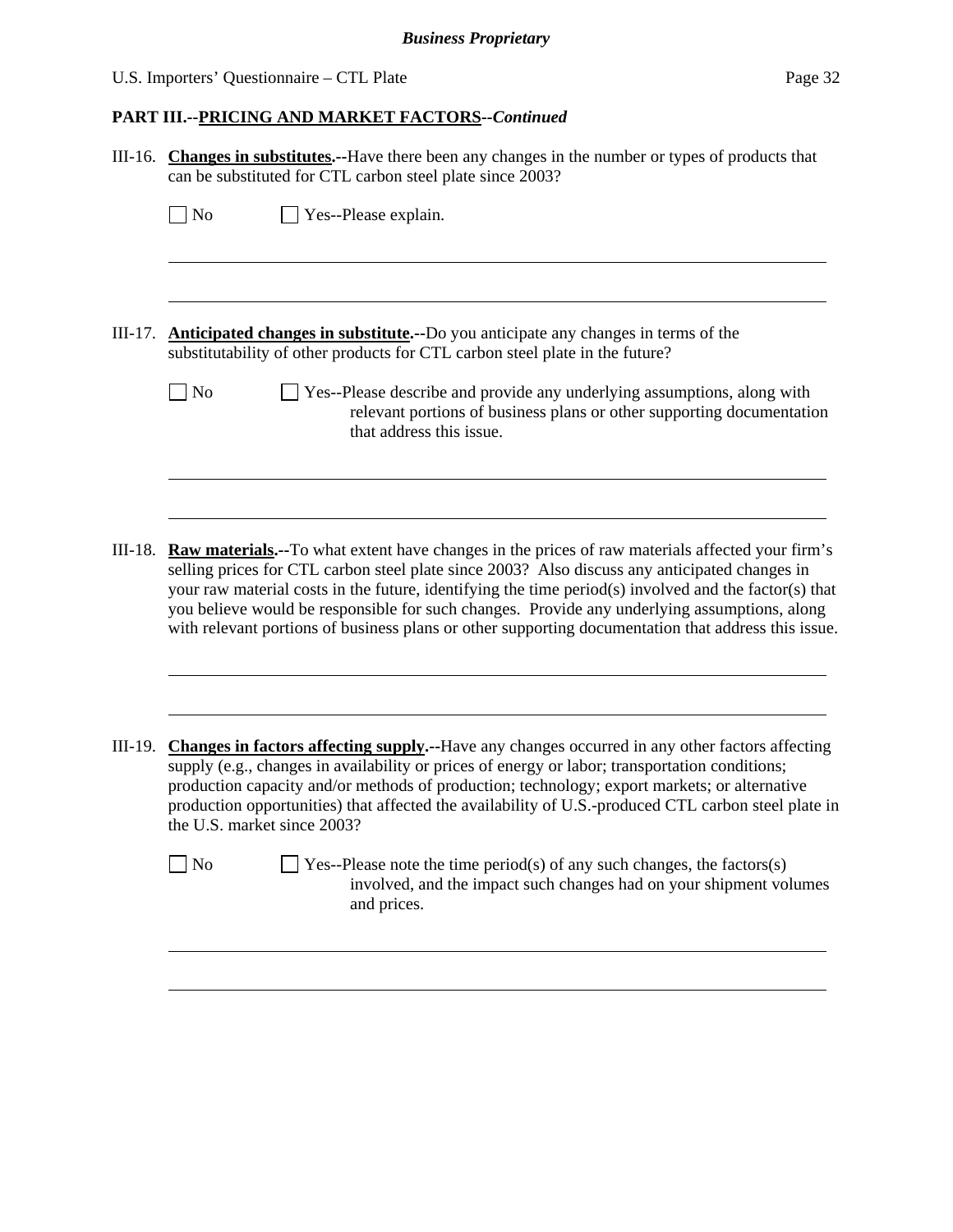|           | III-20. Has your firm refused, declined, or been unable to supply CTL plate since January 1, 2003?<br>(Examples include placing customers on allocation or "controlled order entry," declining to<br>accept new customers or renew existing customers, delivering less than the quantity promised,<br>unable to meet timely shipment commitments, etc.) |                                                                                                                                                                                                                                                                                                                   |                                            |                                                                                                                                                                       |  |  |  |
|-----------|---------------------------------------------------------------------------------------------------------------------------------------------------------------------------------------------------------------------------------------------------------------------------------------------------------------------------------------------------------|-------------------------------------------------------------------------------------------------------------------------------------------------------------------------------------------------------------------------------------------------------------------------------------------------------------------|--------------------------------------------|-----------------------------------------------------------------------------------------------------------------------------------------------------------------------|--|--|--|
|           | $\log$                                                                                                                                                                                                                                                                                                                                                  |                                                                                                                                                                                                                                                                                                                   |                                            | $\exists$ Yes-- Please note and document the time period(s) (i.e., month and year), the<br>customer involved; and the amount and type of product involved.            |  |  |  |
| $III-21.$ | <b>Availability of supply (U.S.-produced).--</b>                                                                                                                                                                                                                                                                                                        |                                                                                                                                                                                                                                                                                                                   |                                            |                                                                                                                                                                       |  |  |  |
|           | (a)                                                                                                                                                                                                                                                                                                                                                     | Do you anticipate any changes in terms of the availability of U.S.-produced CTL carbon<br>steel plate in the U.S. market in the future?                                                                                                                                                                           |                                            |                                                                                                                                                                       |  |  |  |
|           |                                                                                                                                                                                                                                                                                                                                                         | Increase                                                                                                                                                                                                                                                                                                          | No change                                  | Decrease                                                                                                                                                              |  |  |  |
|           | (b)                                                                                                                                                                                                                                                                                                                                                     | If you anticipate changes in supply, please identify the changes, including the time period<br>and the impact of such changes on shipment volumes and prices. Provide any underlying<br>assumptions, along with relevant portions of business plans or other supporting<br>documentation that address this issue. |                                            |                                                                                                                                                                       |  |  |  |
|           |                                                                                                                                                                                                                                                                                                                                                         |                                                                                                                                                                                                                                                                                                                   |                                            |                                                                                                                                                                       |  |  |  |
| III-22.   |                                                                                                                                                                                                                                                                                                                                                         |                                                                                                                                                                                                                                                                                                                   | Availability of "subject" import supply.-- |                                                                                                                                                                       |  |  |  |
|           | (a)                                                                                                                                                                                                                                                                                                                                                     |                                                                                                                                                                                                                                                                                                                   |                                            | Do you anticipate any changes in terms of the availability of CTL carbon steel plate<br>imported from China, Russia, and/or Ukraine in the U.S. market in the future? |  |  |  |
|           |                                                                                                                                                                                                                                                                                                                                                         | Increase                                                                                                                                                                                                                                                                                                          | No change                                  | Decrease                                                                                                                                                              |  |  |  |
|           | (b)                                                                                                                                                                                                                                                                                                                                                     | If you anticipate changes in supply, please identify the changes, including the time period<br>and the impact of such changes on shipment volumes and prices. Provide any underlying<br>assumptions, along with relevant portions of business plans or other supporting<br>documentation that address this issue. |                                            |                                                                                                                                                                       |  |  |  |
|           |                                                                                                                                                                                                                                                                                                                                                         |                                                                                                                                                                                                                                                                                                                   |                                            |                                                                                                                                                                       |  |  |  |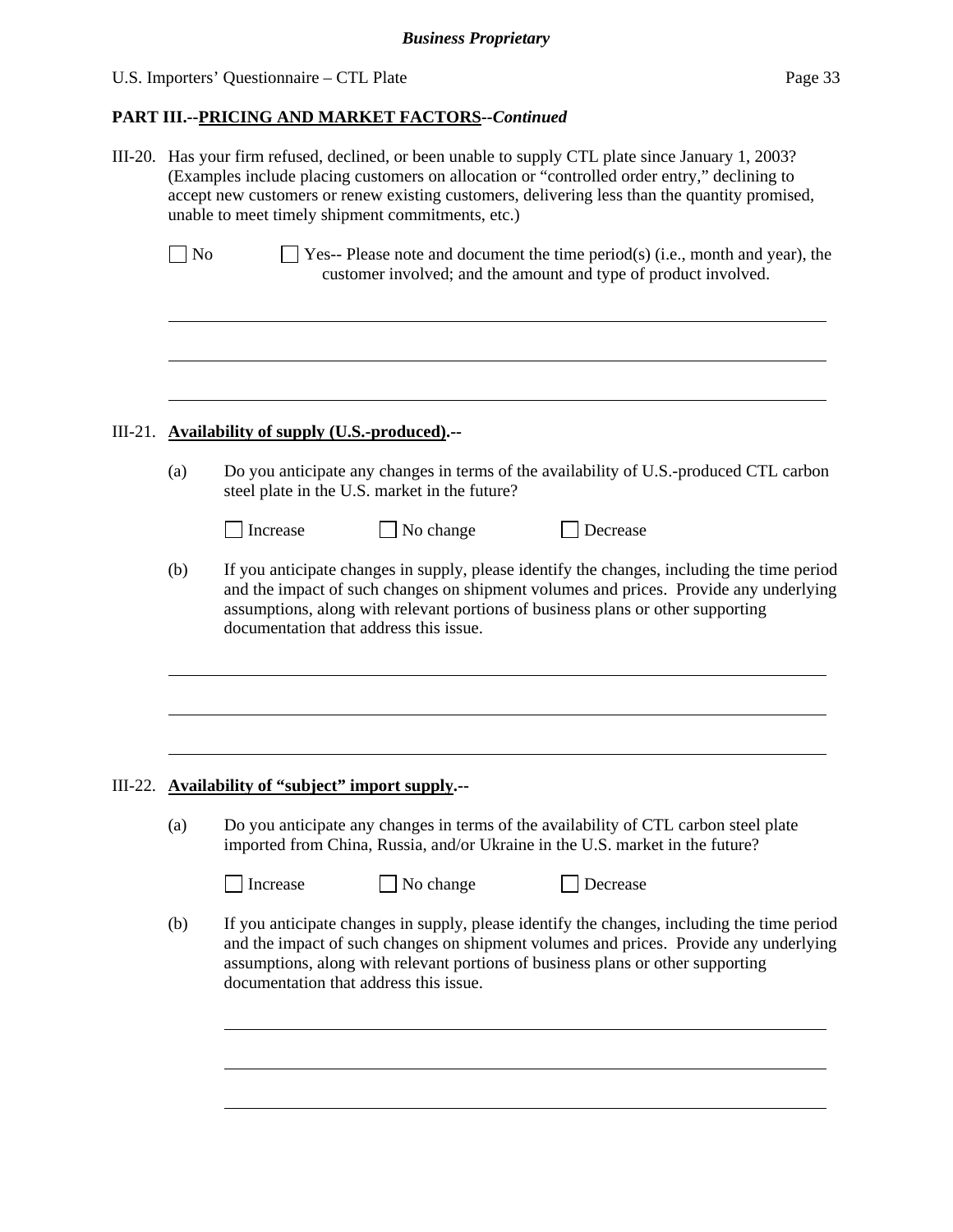# U.S. Importers' Questionnaire – CTL Plate Page 34

|           | III-23. Availability of "nonsubject" import supply.--Has the availability of NONSUBJECT CTL<br>carbon steel plate (i.e., CTL carbon steel plate imported from countries other than China, Russia,<br>and Ukraine) changed since 2003?                                                                                                                                                                                                                                                                                                                                                    |  |  |  |  |
|-----------|------------------------------------------------------------------------------------------------------------------------------------------------------------------------------------------------------------------------------------------------------------------------------------------------------------------------------------------------------------------------------------------------------------------------------------------------------------------------------------------------------------------------------------------------------------------------------------------|--|--|--|--|
|           | $\overline{N}$<br>Yes--Please explain.                                                                                                                                                                                                                                                                                                                                                                                                                                                                                                                                                   |  |  |  |  |
|           | III-24. <b>Shift sales.</b> --Describe how easily your firm can shift its sales of CTL carbon steel plate between<br>the U.S. market and alternative country markets. In your discussion, please describe any<br>contracts, other sales arrangements, or other constraints that would prevent or retard your firm<br>from shifting CTL carbon steel plate between the U.S. and alternative country markets within a<br>12-month period. Provide any underlying assumptions, along with relevant portions of business<br>plans or other supporting documentation that address this issue. |  |  |  |  |
|           | III-25. Product changes.--Have there been any significant changes in the product range, product mix, or<br>marketing (including sales over the internet) of CTL carbon steel plate since 2003?                                                                                                                                                                                                                                                                                                                                                                                           |  |  |  |  |
|           | $\Box$ No<br>Yes--Please describe and quantify if possible.                                                                                                                                                                                                                                                                                                                                                                                                                                                                                                                              |  |  |  |  |
| $III-26.$ | <b>Anticipated product changes.</b> --Do you anticipate any changes in terms of the product range,<br>product mix, or marketing (including sales over the internet) of CTL carbon steel plate in the<br>future? Provide any underlying assumptions, along with relevant portions of business plans or<br>other supporting documentation that address this issue.<br>Yes--Please identify, including the time period.<br>$\Box$ No                                                                                                                                                        |  |  |  |  |
|           |                                                                                                                                                                                                                                                                                                                                                                                                                                                                                                                                                                                          |  |  |  |  |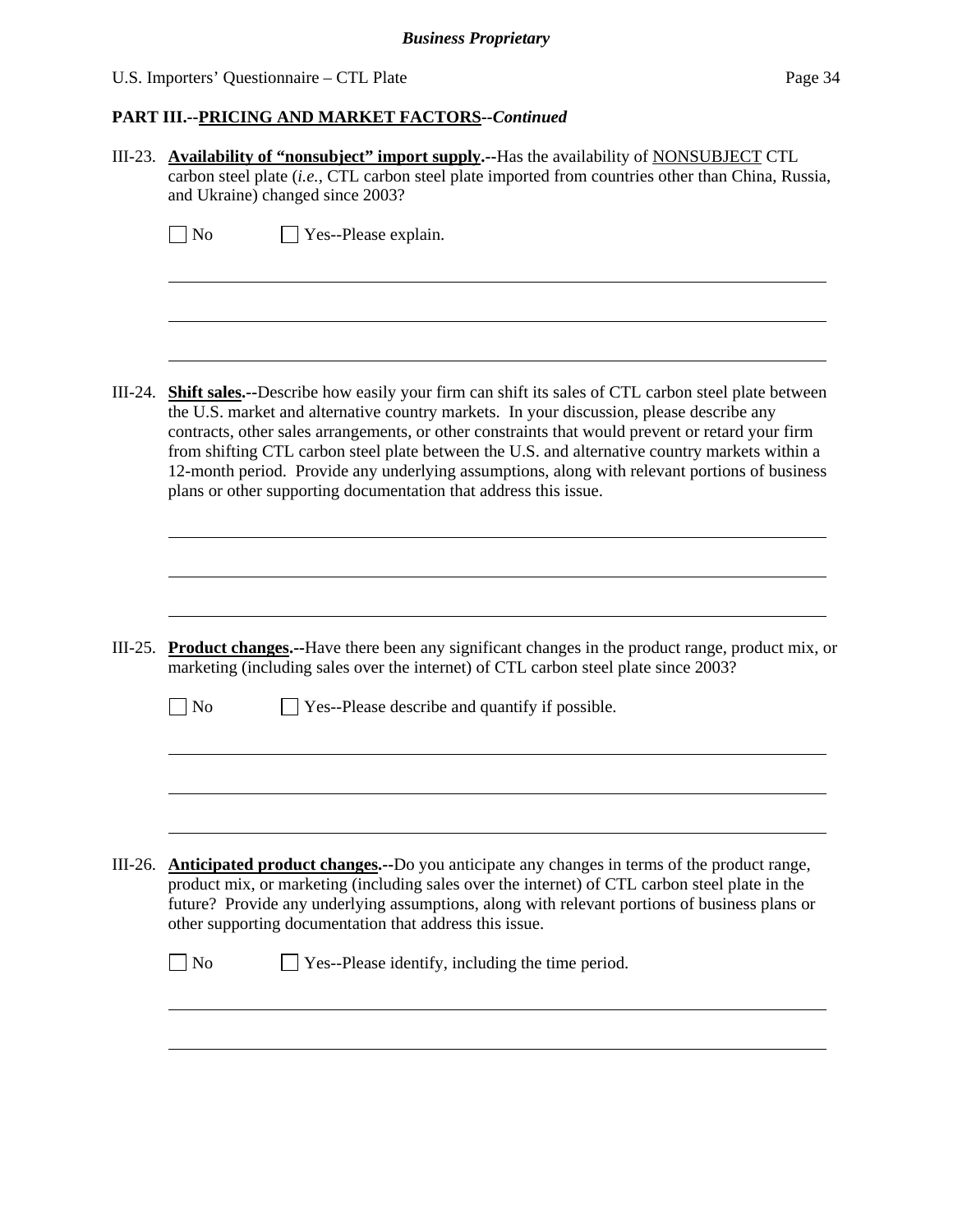# III-27. **Demand trends.--**

| How has the demand within the United States for CTL carbon steel plate changed since<br>January 1, 2003? |                                                                                                                                                       |           |            |  |
|----------------------------------------------------------------------------------------------------------|-------------------------------------------------------------------------------------------------------------------------------------------------------|-----------|------------|--|
| Increased                                                                                                | No Change                                                                                                                                             | Decreased | Fluctuated |  |
|                                                                                                          | If you have indicated that demand changed, please provide the factors that were<br>responsible for such change, and specify the time period involved. |           |            |  |
|                                                                                                          |                                                                                                                                                       |           |            |  |
|                                                                                                          |                                                                                                                                                       |           |            |  |
|                                                                                                          | How has the demand outside the United States (if known) for CTL carbon steel plate                                                                    |           |            |  |
| changed since January 1, 2003?<br>Increased                                                              | No Change                                                                                                                                             | Decreased | Fluctuated |  |
|                                                                                                          | If you have indicated that demand changed, please provide the factors that were<br>responsible for such change, and specify the time period involved. |           |            |  |
|                                                                                                          |                                                                                                                                                       |           |            |  |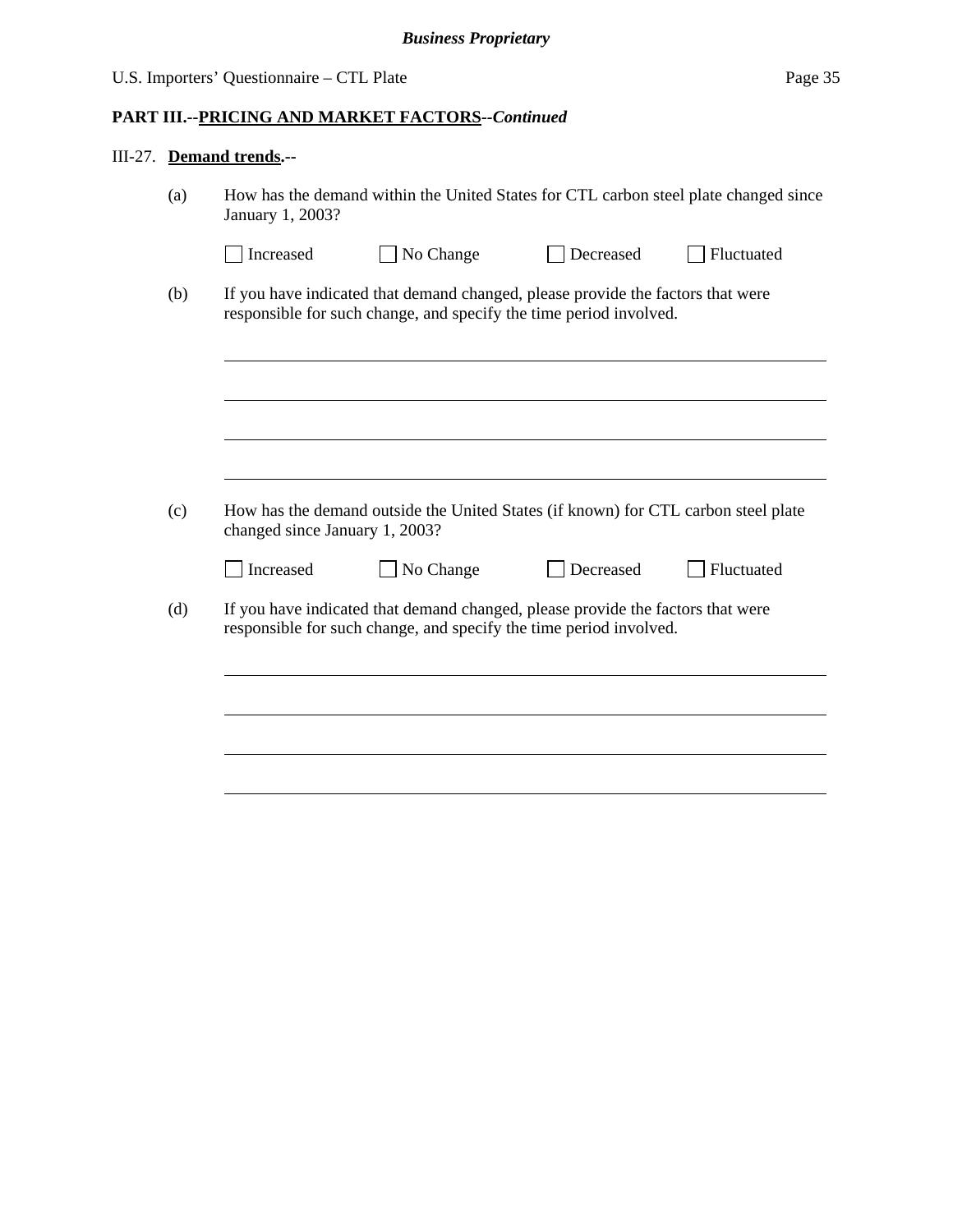|         |              | III-28. Anticipated demand trends.--                                                                                                                         |                                                                                                                                                                                                        |          |           |  |  |
|---------|--------------|--------------------------------------------------------------------------------------------------------------------------------------------------------------|--------------------------------------------------------------------------------------------------------------------------------------------------------------------------------------------------------|----------|-----------|--|--|
|         | (a)          | How do you anticipate demand will change within the United States for CTL carbon steel<br>plate in the future?                                               |                                                                                                                                                                                                        |          |           |  |  |
|         |              | Increase                                                                                                                                                     | No Change                                                                                                                                                                                              | Decrease | Fluctuate |  |  |
|         | (b)          | If you have indicated that demand will change, please provide the factors that will be<br>responsible for such change, and specify the time period involved. |                                                                                                                                                                                                        |          |           |  |  |
|         |              |                                                                                                                                                              |                                                                                                                                                                                                        |          |           |  |  |
|         |              |                                                                                                                                                              |                                                                                                                                                                                                        |          |           |  |  |
|         | (c)          | steel plate to in the future?                                                                                                                                | How do you anticipate demand will change outside the United States for CTL carbon                                                                                                                      |          |           |  |  |
|         | (d)          | Increase                                                                                                                                                     | No Change<br>If you have indicated that demand will change, please provide the factors that will be<br>responsible for such change, and specify the time period involved.                              | Decrease | Fluctuate |  |  |
|         |              |                                                                                                                                                              |                                                                                                                                                                                                        |          |           |  |  |
|         |              |                                                                                                                                                              |                                                                                                                                                                                                        |          |           |  |  |
|         |              |                                                                                                                                                              |                                                                                                                                                                                                        |          |           |  |  |
| III-29. | comparisons. |                                                                                                                                                              | <b>Price comparions.--Please compare market prices of CTL carbon steel plate in U.S. and non-</b><br>U.S. markets, if known. Provide specific information as to time periods and regions for any price |          |           |  |  |

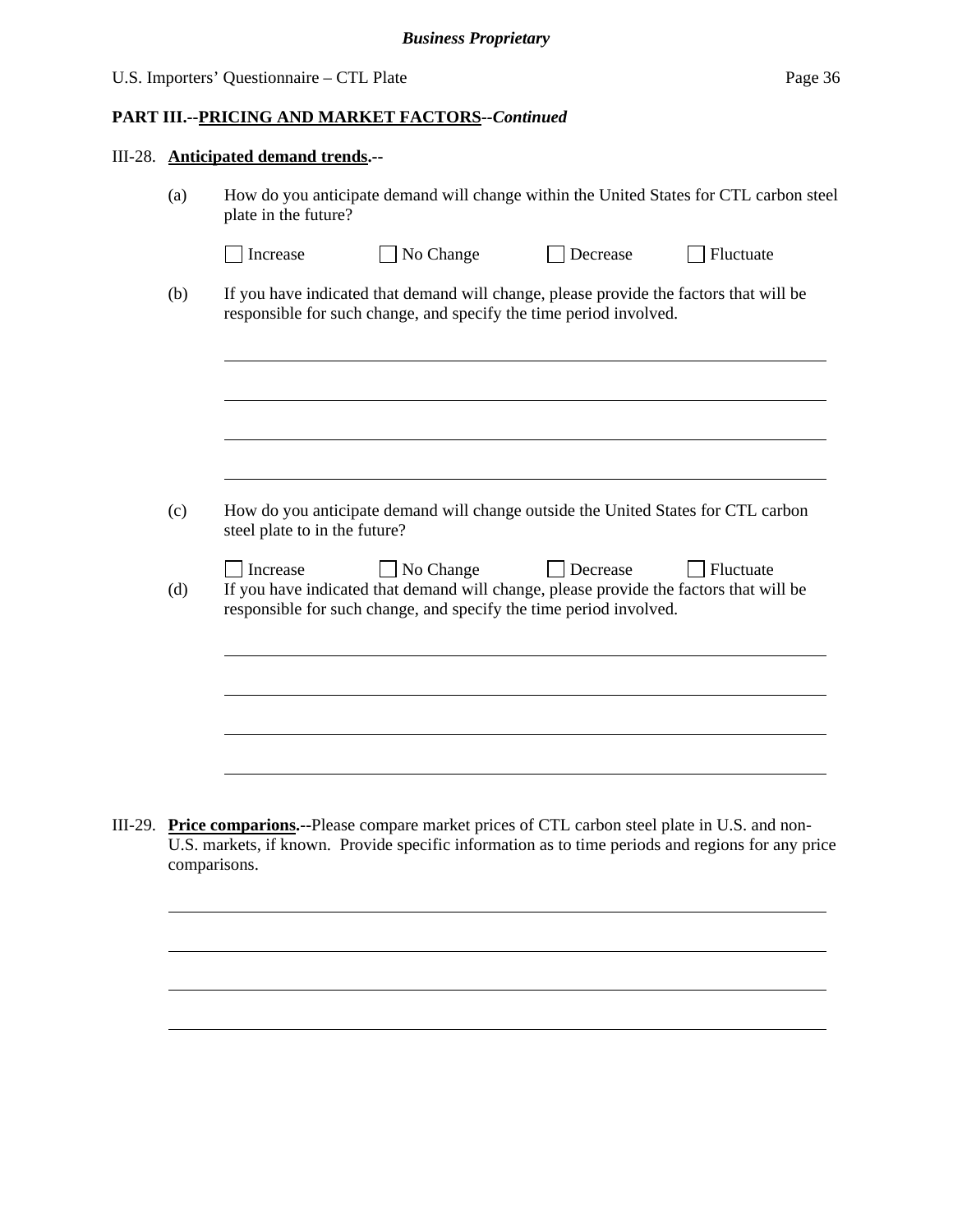- III-30. **Market studies.--**Please provide as a separate attachment to this request any studies, surveys, etc. that you are aware of that quantify and/or otherwise discuss CTL carbon steel plate supply (including production capacity and capacity utilization) and demand in (1) the United States, (2) each of the other major producing/consuming countries, including China, Russia, and Ukraine, and (3) the world as a whole. Of particular interest is such data from 2003 to the present and forecasts for the future.
- III-31. **Interchangeability by country-pair.--**Is CTL carbon steel plate produced in the United States and in other countries interchangeable (*i.e.*, can they physically be used in the same applications)? Please indicate below, using "A" to indicate that the products from a specified country-pair are *always* interchangeable, "F" to indicate that the products are *frequently* interchangeable, "S" to indicate that the products are *sometimes* interchangeable, "N" to indicate that the products are *never* interchangeable, and "0" to indicate *no familiarity* with products from a specified country $pair.<sup>1</sup>$

| Country-pair         | China                                                                                                                                                                                     | Russia | Ukraine | Other countries |
|----------------------|-------------------------------------------------------------------------------------------------------------------------------------------------------------------------------------------|--------|---------|-----------------|
| <b>United States</b> |                                                                                                                                                                                           |        |         |                 |
| China                |                                                                                                                                                                                           |        |         |                 |
| Russia               |                                                                                                                                                                                           |        |         |                 |
| Ukraine              |                                                                                                                                                                                           |        |         |                 |
|                      | <sup>1</sup> For any country-pair producing CTL carbon steel plate which is sometimes or never interchangeable,<br>please explain the factors that limit or preclude interchangeable use: |        |         |                 |